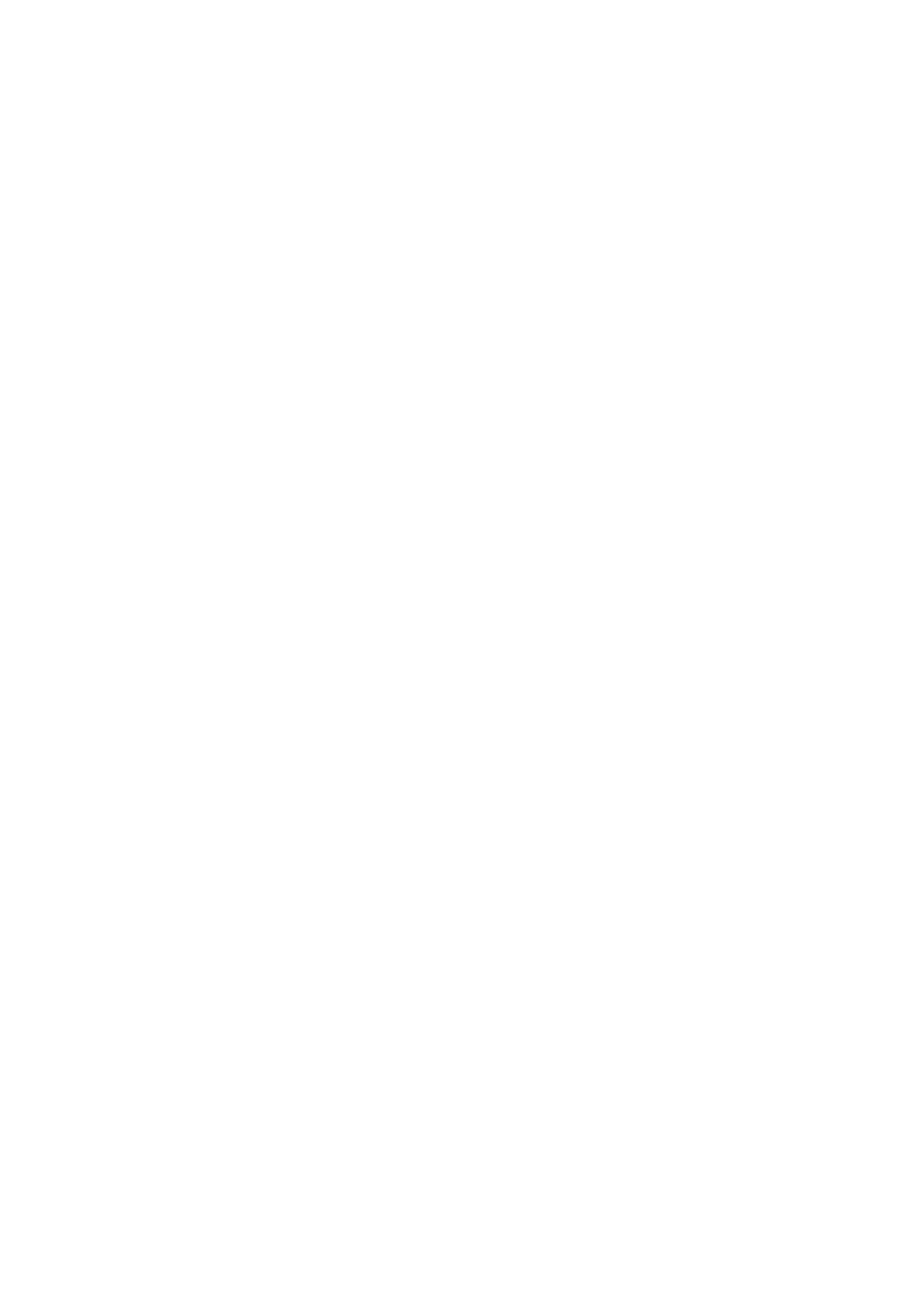# **Contents** Page **Page 2014**

| 1. | <b>INTRODUCTION</b>            | 1            |
|----|--------------------------------|--------------|
|    | Appraisal: Low Cost Package    | $\mathbf{1}$ |
|    | Appraisal: Medium Cost Package | 1            |
|    | Appraisal: High Cost Package   | 1            |
| 2. | <b>APPRAISAL SUMMARY</b>       | 7            |
|    | Preferred package              | 21           |
|    | Appraisal: Preferred package   | 22           |
|    | Prioritisation                 | 25           |

# **TABLES**

| Table 1.1 | Strategy objectives and high level RTS objectives |
|-----------|---------------------------------------------------|
| Table 1.2 | Appraisal against objectives: cow cost package    |
| Table 1.3 | Appraisal against objectives: medium cost package |
| Table 1.4 | Appraisal against objectives: high cost package   |
| Table 2.1 | Appraisal summary table: low cost scenario        |
| Table 2.2 | Appraisal summary table: medium cost scenario     |
| Table 2.3 | Appraisal summary table: high cost scenario       |
| Table 2.4 | Appraisal against objectives: Preferred package   |
| Table 2.5 | Strategic themes prioritised                      |
| Table 2.6 | Appraisal Summary Table: Preferred package        |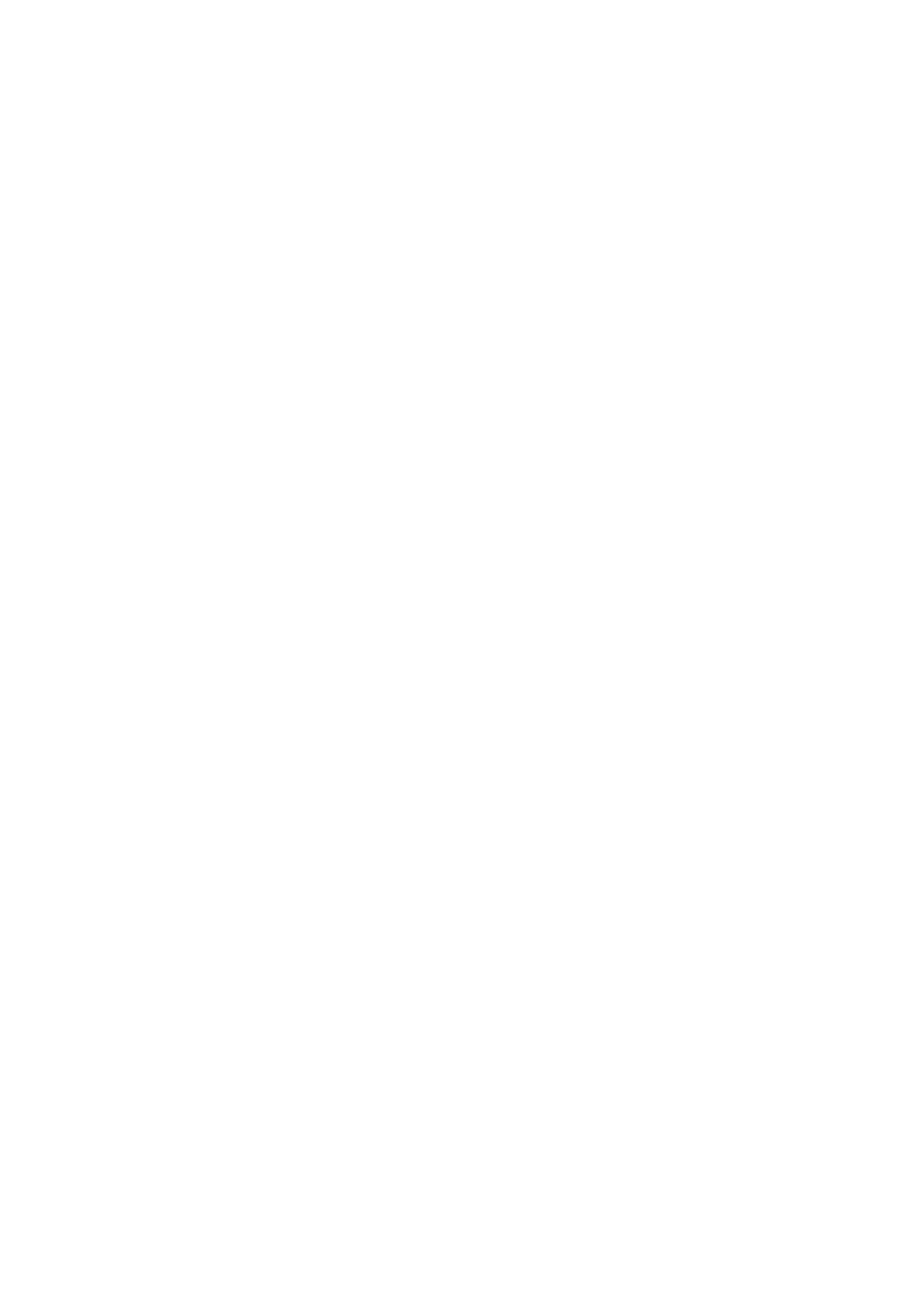## <span id="page-4-0"></span>**1. INTRODUCTION**

- 1.1 The draft strategy that has been distributed for consultation amongst stakeholders outlines three different packages of options as follows:
	- Low cost package;
	- Medium cost package; and
	- High cost package.
- 1.2 Each package has been appraised against the objectives of the strategy in order to identify which package provides the greatest benefit in terms of achieving these objectives. [Table 1.1](#page-5-0) below provides a reminder of the objectives of the strategy and [Table 1.2](#page-6-1) to [Table 1.4](#page-16-1) shows the results of this appraisal.
- 1.3 The relative merits of each action within each package have been appraised against each objective using the following scale:
	- $\checkmark\checkmark$  Significant benefit
	- $\checkmark\checkmark$  Moderate benefit
	- $\checkmark$  Slight benefit
	- ο Neutral impact
	- X Slight negative
	- XX Moderate negative
	- XXX Significant negative
- 1.4 The results of this detailed appraisal process are subsequently summarised in a series of Appraisal Summary Tables (ASTs). These tables provide a general summary of the overall impact of each package on the strategy objectives.
- 1.5 An initial implementability appraisal has also been undertaken at this stage to identify any major technical, operational, financial or public constraints contained within each package that may impact on their delivery.
- 1.6 Stakeholder consultation on the draft strategy has recently been completed and the comments and responses received through this process will feed into a more detailed assessment of the acceptability and implementability of each action. This information will then be used to identify the optimum package of measures to make up the final strategy.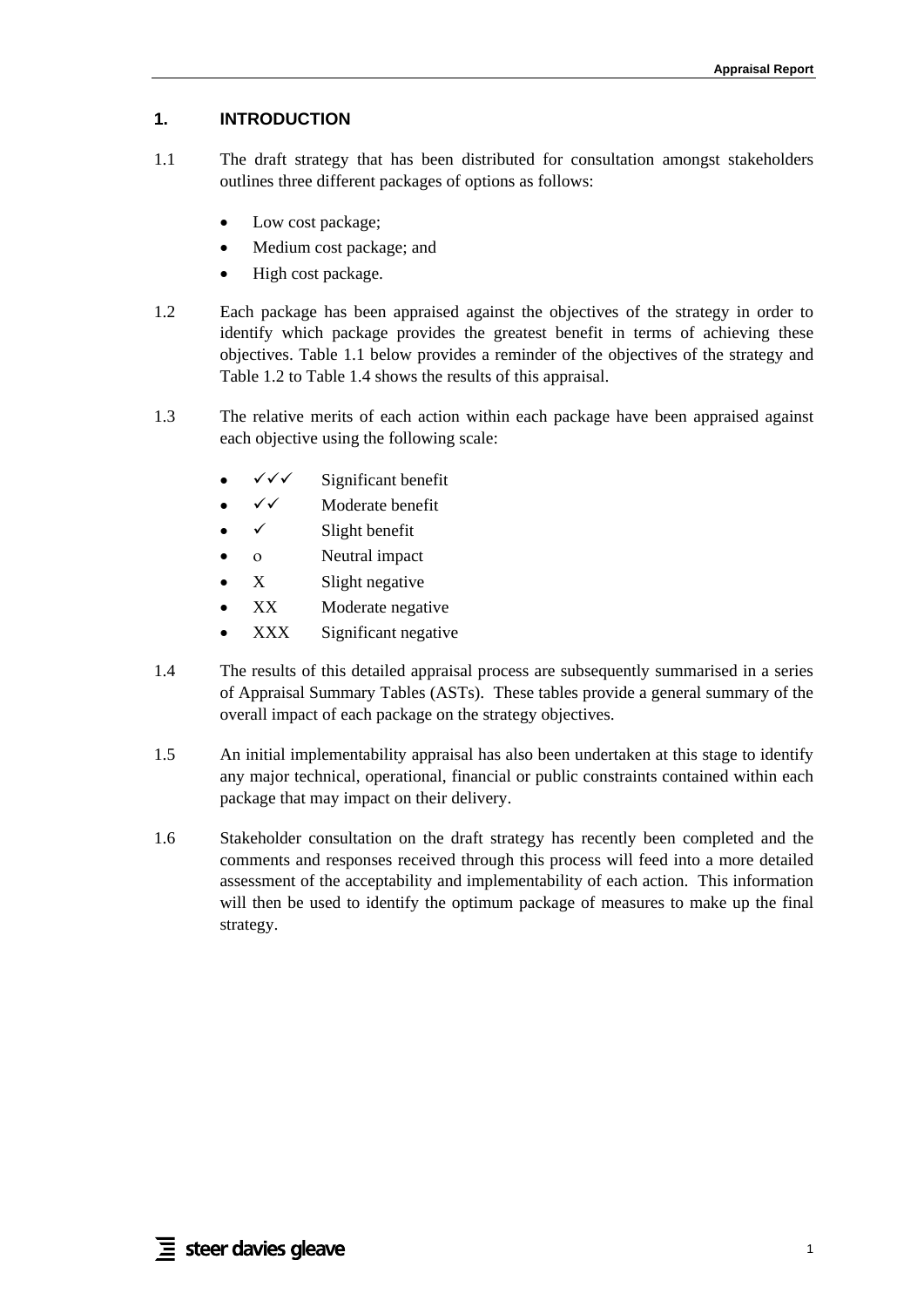| RTS High level strategic<br>objectives                                                                                                |              | <b>Strategy objectives</b>                                                                                                                                                            |
|---------------------------------------------------------------------------------------------------------------------------------------|--------------|---------------------------------------------------------------------------------------------------------------------------------------------------------------------------------------|
|                                                                                                                                       | 1            | To ensure that everyone across the region has<br>access to a key regional centre, where they can<br>access a range of services, facilities and<br>opportunities.                      |
| Accessibility, equality and<br>social inclusion: To improve<br>accessibility for all, particularly<br>for those suffering from social | $\mathbf{2}$ | To remove physical, financial and perceptual barriers<br>to accessing road based passenger transport services<br>and infrastructure.                                                  |
| exclusion.                                                                                                                            | 3            | To enable patients and visitors to access necessary<br>health facilities by road based passenger transport                                                                            |
|                                                                                                                                       | 4            | To ensure a level of information provision across the<br>whole road based passenger transport network that<br>promotes its use and does not hinder accessibility.                     |
| <b>Economy: To ensure transport</b><br>helps to deliver regional                                                                      | 5            | To ensure that key employment, education, retail and<br>tourism locations are linked to the passenger<br>transport network by a service that meets the needs<br>of the local economy. |
| prosperity                                                                                                                            | 6            | To achieve improvements in journey times and the<br>reliability of the region's road based passenger<br>transport network.                                                            |
| Environment: To ensure that<br>the transport system                                                                                   | 7            | To enhance the environmental standards of the road<br>based passenger transport fleet and infrastructure.                                                                             |
| contributes to safeguarding the<br>environment and promotes<br>opportunities for improvement.                                         | 8            | To achieve greater use of road based passenger<br>transport services in place of travel by private car                                                                                |
| <b>Health and well-being: To</b><br>promote the health and well-<br>being of communities.                                             | 9            | To increase physical activity and improve access to<br>leisure opportunities across the region by road based<br>passenger transport.                                                  |
| Safety and security: To<br>improve the real and perceived<br>safety and security of the<br>transport network.                         | 10           | To provide for and improve the safety of passengers<br>when travelling on the road based passenger<br>transport network.                                                              |
| Integration: To improve<br>integration, both within<br>transport and between                                                          | 11           | To increase connectivity between road based<br>passenger transport services and between different<br>modes of transport                                                               |
| transport and other policy<br>areas.                                                                                                  | 12           | To strengthen the links between land-use planning<br>and provision of road based passenger transport                                                                                  |

## <span id="page-5-0"></span>**TABLE 1.1 STRATEGY OBJECTIVES AND HIGH LEVEL RTS OBJECTIVES**

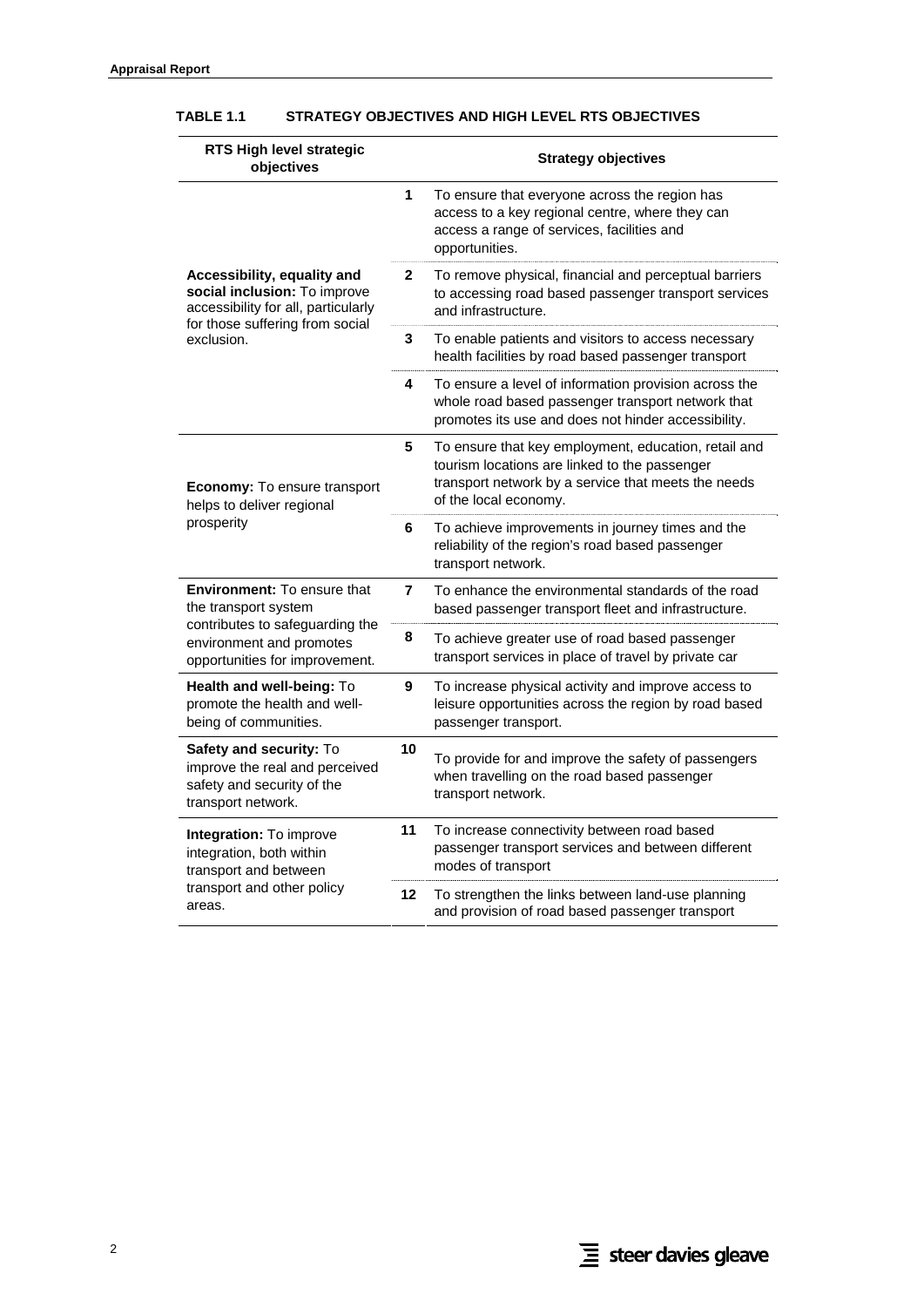## **Appraisal: Low Cost Package**

Scale of assessment: ✓ - Slight benefit, ✓✓ - Moderate benefit, ✓✓✓ - Significant benefit, o - neutral, **X** – slight negative, **XX** – moderate negative, **XXX** – significant negative impact.

<span id="page-6-1"></span><span id="page-6-0"></span>

| <b>Strategic</b><br>category   |                 | <b>Strategic Themes</b>         | <b>Strategic measures and activities</b>                                                                   |              |                        |              |                        |              |              | <b>Objectives</b> |              |              |              |                        |              |
|--------------------------------|-----------------|---------------------------------|------------------------------------------------------------------------------------------------------------|--------------|------------------------|--------------|------------------------|--------------|--------------|-------------------|--------------|--------------|--------------|------------------------|--------------|
|                                | Code            | <b>Name</b>                     |                                                                                                            | 1            | $\mathbf{2}$           | 3            | 4                      | 5            | 6            | $\overline{7}$    | 8            | 9            | 10           | 11                     | 12           |
|                                | IV1             | Existing<br>interchanges        | Establish hierarchy of existing interchanges                                                               | $\checkmark$ |                        | ✓            | ✓                      | $\checkmark$ | $\Omega$     | $\mathbf{o}$      | ✓            | $\checkmark$ |              | ✓                      | $\checkmark$ |
|                                | IV2             | <b>New</b><br>interchanges      | Assess requirement for new interchanges                                                                    | $\checkmark$ |                        | ✓            | ✓                      | $\checkmark$ | $\checkmark$ | $\mathbf{O}$      | $\checkmark$ | $\checkmark$ |              | ✓                      | $\checkmark$ |
|                                | IV3             | <b>P&amp;R</b>                  | Develop priority site designs                                                                              | $\checkmark$ |                        | ✓            | $\Omega$               | $\checkmark$ | ✓            | $\mathbf{O}$      | ✓            | $\checkmark$ | ✓            | $\checkmark$           | $\checkmark$ |
| and vehicles<br>Infrastructure | IV4             | Cycle and<br>walking            | Enhance signage between key interchanges                                                                   | $\checkmark$ |                        | ✓            | $\checkmark\checkmark$ | $\checkmark$ | $\Omega$     | $\mathbf{O}$      | ✓            | $\checkmark$ |              | ✓                      | $\checkmark$ |
|                                | IV <sub>5</sub> | <b>Buses</b>                    | Increase the proportion of low floor / low<br>emission vehicles operating on supported<br>services         | $\checkmark$ |                        | ✓            | $\mathbf{O}$           | $\checkmark$ | $\Omega$     | ✓                 | ✓            | ✓            | $\Omega$     | $\mathbf{o}$           | $\mathbf{O}$ |
|                                | IV <sub>6</sub> | CT/DRT vehicles                 | Ensure that all new CT / DRT vehicles are<br>DDA compliant                                                 | $\checkmark$ | $\checkmark\checkmark$ | $\checkmark$ | $\Omega$               | $\checkmark$ | $\Omega$     | $\Omega$          | ✓            | $\checkmark$ | $\checkmark$ | $\Omega$               | $\Omega$     |
|                                | IV7             | Bus stops                       | Prioritise bus corridors and individual sites                                                              | $\checkmark$ |                        | ✓            | $\mathbf{O}$           | $\checkmark$ | $\mathbf{O}$ | $\Omega$          | ✓            | ✓            | $\Omega$     | $\overline{O}$         | $\mathbf{o}$ |
| Safety and<br>security         | IV <sub>8</sub> | Environmental<br>sustainability | Promote sustainable construction,<br>maintenance and operations at all new<br>facilities.                  | $\Omega$     | $\Omega$               | $\mathbf{O}$ | $\Omega$               | $\Omega$     | $\Omega$     | ✓                 | $\Omega$     | $\Omega$     | $\Omega$     | $\Omega$               | $\checkmark$ |
|                                | SS <sub>1</sub> | Whole journey<br>approach       | Develop an approach to passenger safety that<br>considers the whole journey                                | $\Omega$     | $\checkmark$           | $\mathbf{O}$ | $\mathbf{O}$           | $\checkmark$ | $\Omega$     | $\mathbf{O}$      | ✓            | $\checkmark$ | $\checkmark$ | $\checkmark\checkmark$ | $\mathbf{O}$ |
|                                | SS <sub>2</sub> | <b>CCTV</b>                     | Identify and prioritise opportunities for<br>enhancing CCTV provision on vehicles and at<br>key facilities | $\mathbf{O}$ |                        | $\mathbf{O}$ | $\Omega$               | v            | $\Omega$     | $\mathbf{O}$      |              | ✓            |              | $\mathbf{O}$           | $\Omega$     |

## **TABLE 1.2 APPRAISAL AGAINST OBJECTIVES: COW COST PACKAGE**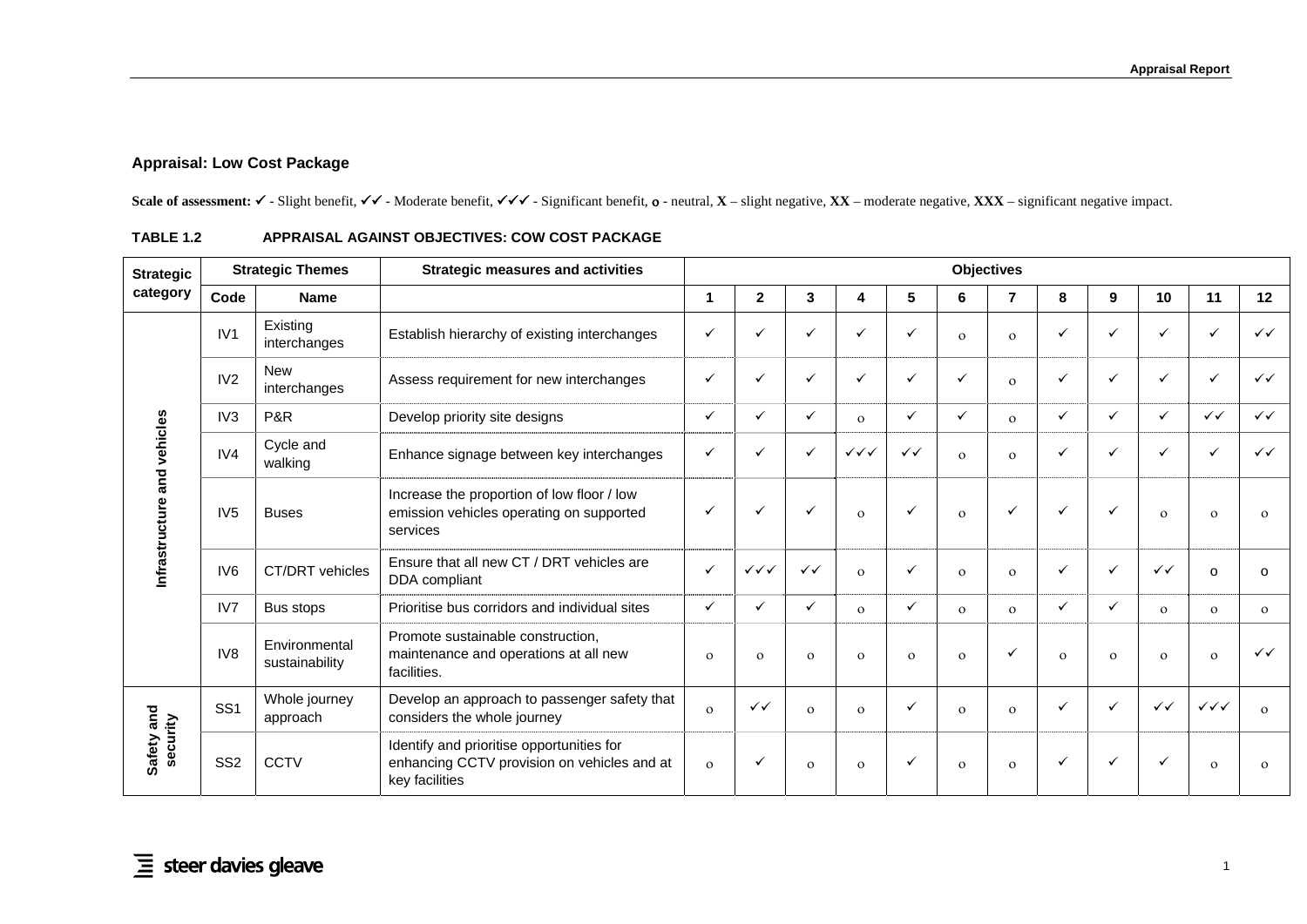| <b>Strategic</b> |                 | <b>Strategic Themes</b>                     | <b>Strategic measures and activities</b>                                                               |                                  |                        |                        |                        |                        | <b>Objectives</b> |                |                        |                        |              |                                  |              |
|------------------|-----------------|---------------------------------------------|--------------------------------------------------------------------------------------------------------|----------------------------------|------------------------|------------------------|------------------------|------------------------|-------------------|----------------|------------------------|------------------------|--------------|----------------------------------|--------------|
| category         | Code            | <b>Name</b>                                 |                                                                                                        | $\mathbf{1}$                     | $\overline{2}$         | 3                      | 4                      | 5                      | 6                 | $\overline{7}$ | 8                      | 9                      | 10           | 11                               | 12           |
|                  | SS <sub>3</sub> | Staff at<br>interchanges                    | Explore opportunities for increasing the level<br>of staffing at key facilities in TACTRAN             | $\mathbf{o}$                     | $\checkmark$           | $\mathbf{o}$           | $\mathbf{o}$           | $\mathbf{o}$           | $\Omega$          | $\Omega$       | $\checkmark$           | $\Omega$               | $\checkmark$ | $\Omega$                         | $\Omega$     |
|                  | SS <sub>4</sub> | Lighting                                    | Prepare a prioritised programme of lighting<br>improvements at bus stops and interchanges              | $\Omega$                         | ✓                      | $\mathbf{o}$           | $\mathbf{O}$           | $\mathbf{o}$           | $\Omega$          | ✓              | ✓                      | $\mathbf{O}$           | ✓            | $\mathbf{o}$                     | $\mathbf{o}$ |
|                  | SS <sub>5</sub> | Driver training                             | Monitor driver training in TACTRAN                                                                     | $\mathbf{o}$                     | ✓                      | $\Omega$               | $\mathbf{o}$           | $\mathbf{o}$           | $\mathbf{o}$      | $\Omega$       | $\checkmark$           | $\Omega$               | ✓            | $\Omega$                         | $\mathbf{o}$ |
|                  |                 |                                             | Market and publicise safety improvements                                                               | $\mathbf{o}$                     | $\checkmark\checkmark$ | $\checkmark$           | $\checkmark\checkmark$ | $\checkmark$           | $\Omega$          | $\mathbf{o}$   | $\checkmark$           | $\checkmark$           | $\checkmark$ | $\checkmark$                     | $\mathbf{o}$ |
|                  | SS <sub>6</sub> | User safety                                 | In partnership with local authorities monitor<br>the safety of school pick up point and vehicles       | $\mathbf{o}$                     | $\Omega$               | $\Omega$               | $\mathbf{o}$           | $\Omega$               | $\Omega$          | $\mathbf{o}$   | $\mathbf{o}$           | $\mathbf{o}$           | ✓            |                                  | $\mathbf{o}$ |
| Network coverage |                 |                                             | Identify opportunities to improve the safety of<br>school pick up points and vehicles                  | $\Omega$                         | $\Omega$               | $\mathbf{o}$           | $\Omega$               | $\Omega$               | $\Omega$          | $\Omega$       | $\mathbf{o}$           | $\Omega$               | $\checkmark$ |                                  | $\mathbf{o}$ |
|                  | SS <sub>7</sub> | Mobility<br>difficulties                    | Undertake and annual review of travel<br>difficulties experienced by disabled people                   | $\checkmark$                     | ✓                      | ✓                      | $\Omega$               | ✓                      | $\Omega$          | $\Omega$       | $\mathbf{o}$           | ✓                      | ✓            | $\checkmark$                     | $\Omega$     |
|                  | NC <sub>1</sub> | Access to key<br>destinations               | Work in partnership to identify key sites                                                              | ✓                                | $\Omega$               | $\checkmark$           | $\Omega$               | ✓                      | $\Omega$          | $\Omega$       | ✓                      | ✓                      | $\Omega$     | ✓                                | $\checkmark$ |
|                  | NC <sub>2</sub> | Pattern and<br>frequency of bus<br>services | Work in partnership with operators and local<br>authorities to develop existing bus network            | $\checkmark\checkmark\checkmark$ | $\checkmark$           | $\checkmark\checkmark$ | ✓                      | $\checkmark\checkmark$ | $\checkmark$      | $\Omega$       | $\checkmark\checkmark$ | $\checkmark\checkmark$ | $\Omega$     | $\checkmark\checkmark$           | $\checkmark$ |
|                  | NC <sub>3</sub> | Supported bus<br>services                   | Review performance of existing supported bus<br>network                                                | $\checkmark\checkmark$           | ✓                      | $\checkmark\checkmark$ | $\checkmark$           | $\checkmark\checkmark$ | ✓                 | $\Omega$       | $\checkmark\checkmark$ | $\checkmark\checkmark$ | $\mathbf{o}$ | $\checkmark\checkmark\checkmark$ |              |
|                  | NC4             | Accession model                             | Review coverage of scheduled road based<br>public transport                                            | $\checkmark\checkmark$           | $\checkmark$           | $\checkmark\checkmark$ | ✓                      | $\checkmark\checkmark$ | ✓                 | $\Omega$       | $\checkmark\checkmark$ | $\checkmark\checkmark$ | $\Omega$     | $\checkmark\checkmark$           | $\checkmark$ |
|                  | NC <sub>6</sub> | Statutory co-<br>ordination                 | Work in partnership to assist in delivering<br>statutory duties in relation to service provision       | $\checkmark$                     | $\Omega$               | $\checkmark\checkmark$ | $\checkmark$           | ✓✓                     | $\Omega$          | $\Omega$       | $\checkmark$           | $\Omega$               | ✓            | ✓✓                               | $\Omega$     |
|                  | NC7             | DRT provision                               | Work in partnership to assist in dissemination<br>of good practice and skills across TACTRAN<br>region | ✓                                |                        |                        |                        |                        | ✓                 |                | ✓                      |                        | ✓            |                                  |              |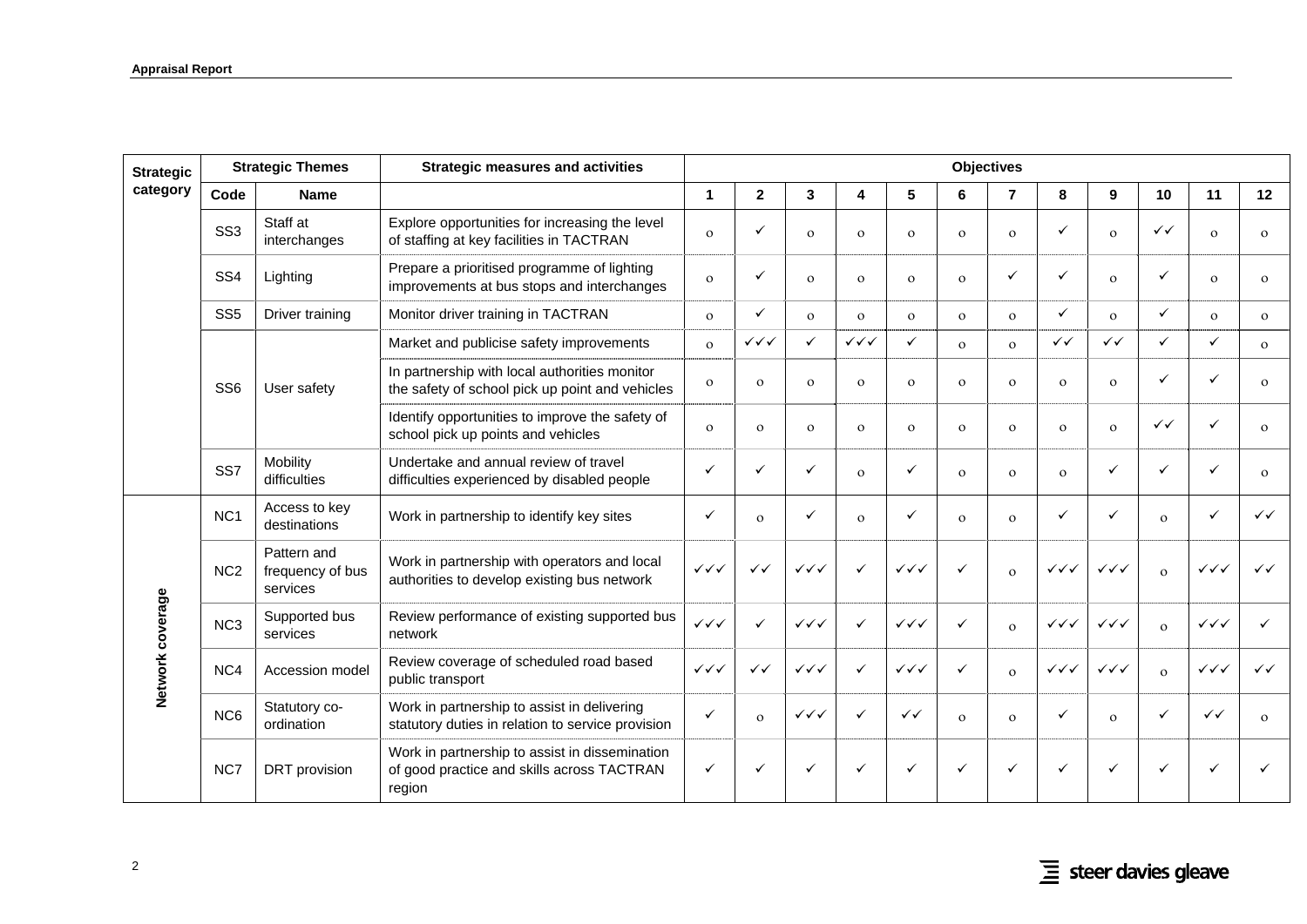|                                                                                                         |                 | <b>Strategic Themes</b>           | <b>Strategic measures and activities</b>                                                                        |              |                        |                        |                        |              |              | <b>Objectives</b> |                        |                        |              |                        |              |
|---------------------------------------------------------------------------------------------------------|-----------------|-----------------------------------|-----------------------------------------------------------------------------------------------------------------|--------------|------------------------|------------------------|------------------------|--------------|--------------|-------------------|------------------------|------------------------|--------------|------------------------|--------------|
| category                                                                                                | Code            | <b>Name</b>                       |                                                                                                                 | 1            | $\mathbf{2}$           | 3                      | 4                      | 5            | 6            | 7                 | 8                      | 9                      | 10           | 11                     | 12           |
| <b>Strategic</b><br>times,<br>reliability and<br>management<br>demand<br>Journey<br>Fares and Ticketing |                 |                                   | Work in partnership to identify opportunities<br>where services can be improved through the<br>provision of DRT | ✓            |                        | ✓                      | ✓                      | $\checkmark$ | ✓            | $\Omega$          | ✓                      | $\checkmark$           | $\checkmark$ | ✓                      | $\Omega$     |
|                                                                                                         | JR <sub>1</sub> | <b>Bus priority</b>               | Identify and prioritise key strategic corridors                                                                 | $\checkmark$ | ✓                      | ✓                      | $\mathbf{o}$           | ✓            | ✓            | ✓                 | ✓                      | ✓                      | $\Omega$     | $\mathbf{O}$           | $\mathbf{o}$ |
|                                                                                                         | JR <sub>2</sub> | <b>PIPS</b>                       | Facilitate the delivery of punctuality<br>improvement partnerships within TACTRAN                               | $\checkmark$ | ✓✓✓                    | $\checkmark$           | $\checkmark$           | ✓✓           | ✓✓✓          | $\mathbf{o}$      | $\checkmark\checkmark$ | $\checkmark$           | ✓✓           | $\checkmark\checkmark$ | $\mathbf{o}$ |
|                                                                                                         | JR3             | Parking                           | Develop a region wide parking strategy                                                                          | $\mathbf{o}$ | $\Omega$               | $\mathbf{o}$           | $\mathbf{o}$           | $\checkmark$ | $\checkmark$ | ✓                 | $\checkmark$           | $\checkmark$           | ✓            | $\checkmark$           | $\checkmark$ |
|                                                                                                         | JR4             | Travel demand<br>management       | Integrate development and marketing of bus<br>network with development of TDM measures                          | $\Omega$     | ✓                      | $\mathbf{o}$           | ✓✓✓                    | $\checkmark$ | ✓            | $\checkmark$      | $\checkmark\checkmark$ | $\checkmark\checkmark$ | ✓            | ✓✓                     | $\checkmark$ |
|                                                                                                         | FT <sub>1</sub> | Concessionary<br>fares            | Lobby Government to extend concession to<br><b>DRT</b> services                                                 | $\checkmark$ | $\checkmark\checkmark$ | $\checkmark\checkmark$ | $\Omega$               | $\checkmark$ | $\Omega$     | $\mathbf{o}$      | $\checkmark\checkmark$ | $\checkmark\checkmark$ | ✓            | $\mathbf{o}$           | $\mathbf{o}$ |
|                                                                                                         | FT <sub>2</sub> | Integrated<br>ticketing           | Work in partnership to explore opportunities<br>for multi-operator, multi-modal, and multi-<br>journey tickets  | ✓            |                        | ✓                      |                        | $\checkmark$ | $\mathbf{O}$ | $\mathbf{O}$      | ✓                      | ✓                      | $\Omega$     | ✓                      | $\Omega$     |
|                                                                                                         | FT <sub>3</sub> | Smartcards                        | Facilitate development of smartcards                                                                            | $\checkmark$ | ✓                      | ✓                      | ✓                      | ✓            | $\mathbf{O}$ | $\mathbf{O}$      | ✓                      | ✓                      | $\mathbf{O}$ | ✓                      | $\mathbf{o}$ |
|                                                                                                         | FT4             | <b>Salary Sacrifice</b><br>Scheme | Provide publicity for existing salary sacrifice<br>schemes                                                      | $\checkmark$ |                        | $\mathbf{o}$           | $\checkmark\checkmark$ | ✓            | ✓            | $\Omega$          | ✓                      | ✓                      | $\Omega$     | ✓                      | $\Omega$     |
|                                                                                                         | FT <sub>5</sub> | Travel discount<br>Schemes        | Provide publicity for existing travel discount<br>schemes                                                       | $\checkmark$ |                        | ✓                      | $\checkmark\checkmark$ | ✓            | $\Omega$     | $\mathbf{O}$      | ✓                      | $\checkmark$           | $\Omega$     | ✓                      | $\Omega$     |
|                                                                                                         | FT <sub>6</sub> | Access to health                  | Work in partnership to clarify eligibility for<br>health needs transport                                        | $\checkmark$ | ✓                      | $\checkmark\checkmark$ | ✓                      | $\mathbf{o}$ | $\Omega$     | $\mathbf{o}$      | ✓                      | $\mathbf{o}$           | ✓            | $\mathbf{O}$           | $\mathbf{O}$ |
|                                                                                                         |                 |                                   | Provide publicity for health needs transport                                                                    | $\checkmark$ | ✓                      | $\checkmark\checkmark$ | $\checkmark\checkmark$ | $\Omega$     | $\mathbf{o}$ | $\Omega$          | ✓                      | $\mathbf{o}$           | ✓            | $\mathbf{o}$           | $\mathbf{o}$ |
| partnersh<br>Hammus<br>and<br>undinc<br>ation,<br>$\underline{\mathbf{e}}$                              | AP <sub>1</sub> | Quality<br>partnerships           | Explore opportunities to introduce quality<br>partnerships                                                      | ✓            |                        | ✓                      |                        | ✓            |              |                   | ✓                      | ✓                      |              | ✓                      | ✓            |
|                                                                                                         | AP <sub>2</sub> | Enforcement                       | Work in partnership to ensure adequate                                                                          | $\Omega$     | $\mathbf{O}$           | $\Omega$               | $\Omega$               | $\mathbf{o}$ | ✓✓           | $\mathbf{o}$      | ✓                      | $\mathbf{o}$           | $\Omega$     | $\mathbf{O}$           | $\Omega$     |

enforcement of TROs that support efficient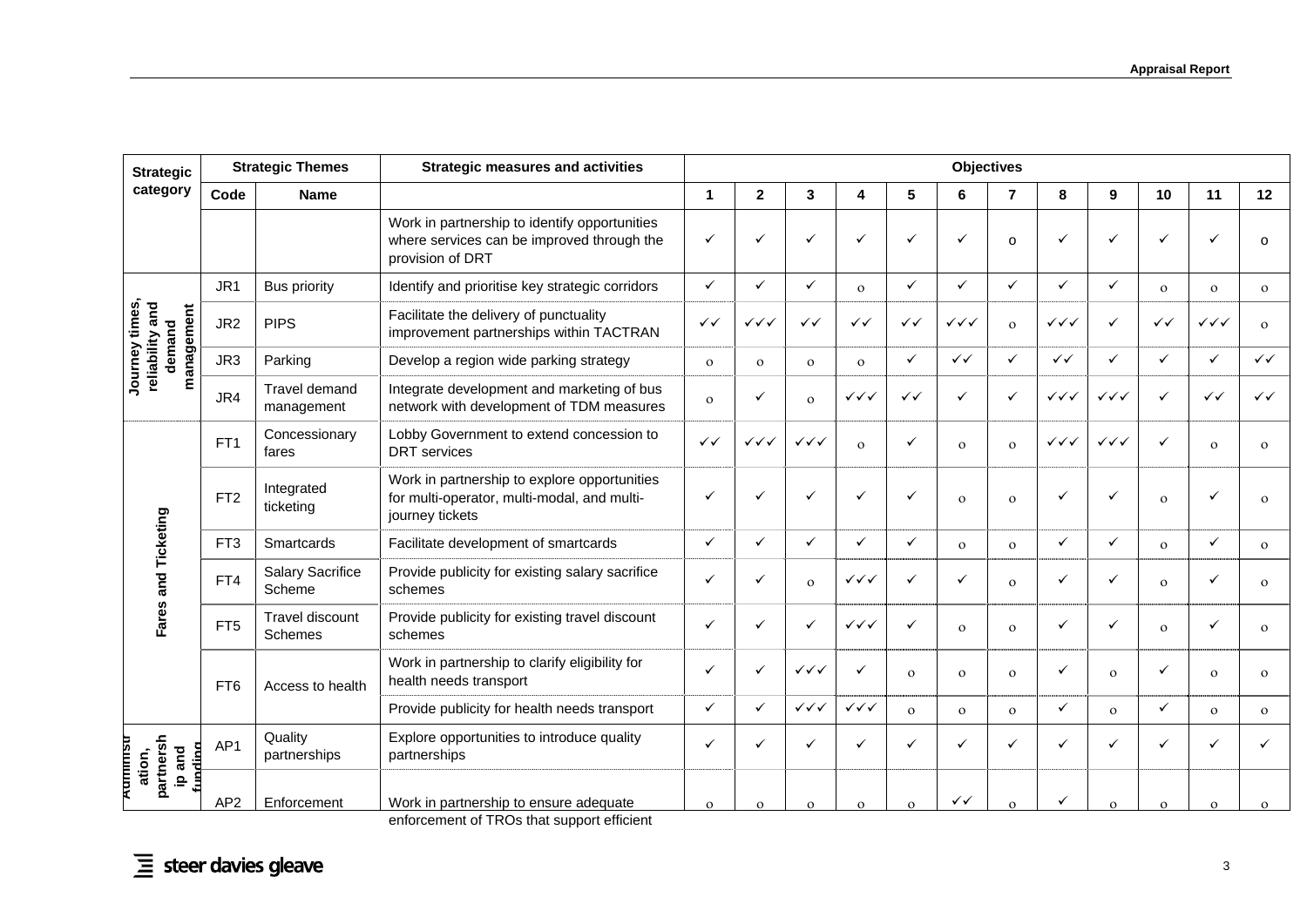| <b>Strategic</b> |                 | <b>Strategic Themes</b> | <b>Strategic measures and activities</b>                                                                     |                        |              |                        |              |                        |              | <b>Objectives</b>      |                                  |                                  |                        |                        |              |
|------------------|-----------------|-------------------------|--------------------------------------------------------------------------------------------------------------|------------------------|--------------|------------------------|--------------|------------------------|--------------|------------------------|----------------------------------|----------------------------------|------------------------|------------------------|--------------|
| category         | Code            | <b>Name</b>             |                                                                                                              |                        |              |                        |              | 5                      |              |                        | 8                                | 9                                | 10                     | 11                     | 12           |
|                  |                 |                         | bus service provision                                                                                        |                        |              |                        |              |                        |              |                        |                                  |                                  |                        |                        |              |
|                  | AP3             | CT/DRT booking          | Coordinate provision of CT / DRT booking<br>information                                                      | $\checkmark$           | $\checkmark$ | $\checkmark$           | $\checkmark$ | $\checkmark$           | $\Omega$     | $\Omega$               | ✓                                | $\checkmark$                     |                        |                        | $\Omega$     |
|                  | AP4             | Bus funding             | Lobby Government to re-start pump prime<br>funding for new and improved services and<br>infrastructure       | $\ddot{\phantom{0}}$   |              | $\checkmark$           | $\checkmark$ | $\checkmark\checkmark$ | $\checkmark$ | $\checkmark\checkmark$ | $\checkmark\checkmark\checkmark$ | $\checkmark$                     | $\checkmark$           | $\checkmark$           | $\checkmark$ |
|                  | AP <sub>5</sub> | CT/DRT Funding          | Work in partnership to identify and tap existing<br>and potential sources of funding for CT / DRT<br>schemes | $\checkmark$           | $\checkmark$ | $\checkmark$           | $\checkmark$ | $\checkmark$           | $\Omega$     | $\checkmark$           | $\checkmark$                     | $\checkmark$                     | $\checkmark$           | $\checkmark$           |              |
|                  |                 |                         | Work with local authorities to ensure<br>appropriate grant funding is provided for CT<br>schemes             | $\checkmark\checkmark$ |              | $\checkmark\checkmark$ | $\checkmark$ | $\checkmark\checkmark$ | $\Omega$     | $\checkmark\checkmark$ | $\checkmark$                     | $\checkmark\checkmark\checkmark$ | $\checkmark\checkmark$ | $\checkmark\checkmark$ |              |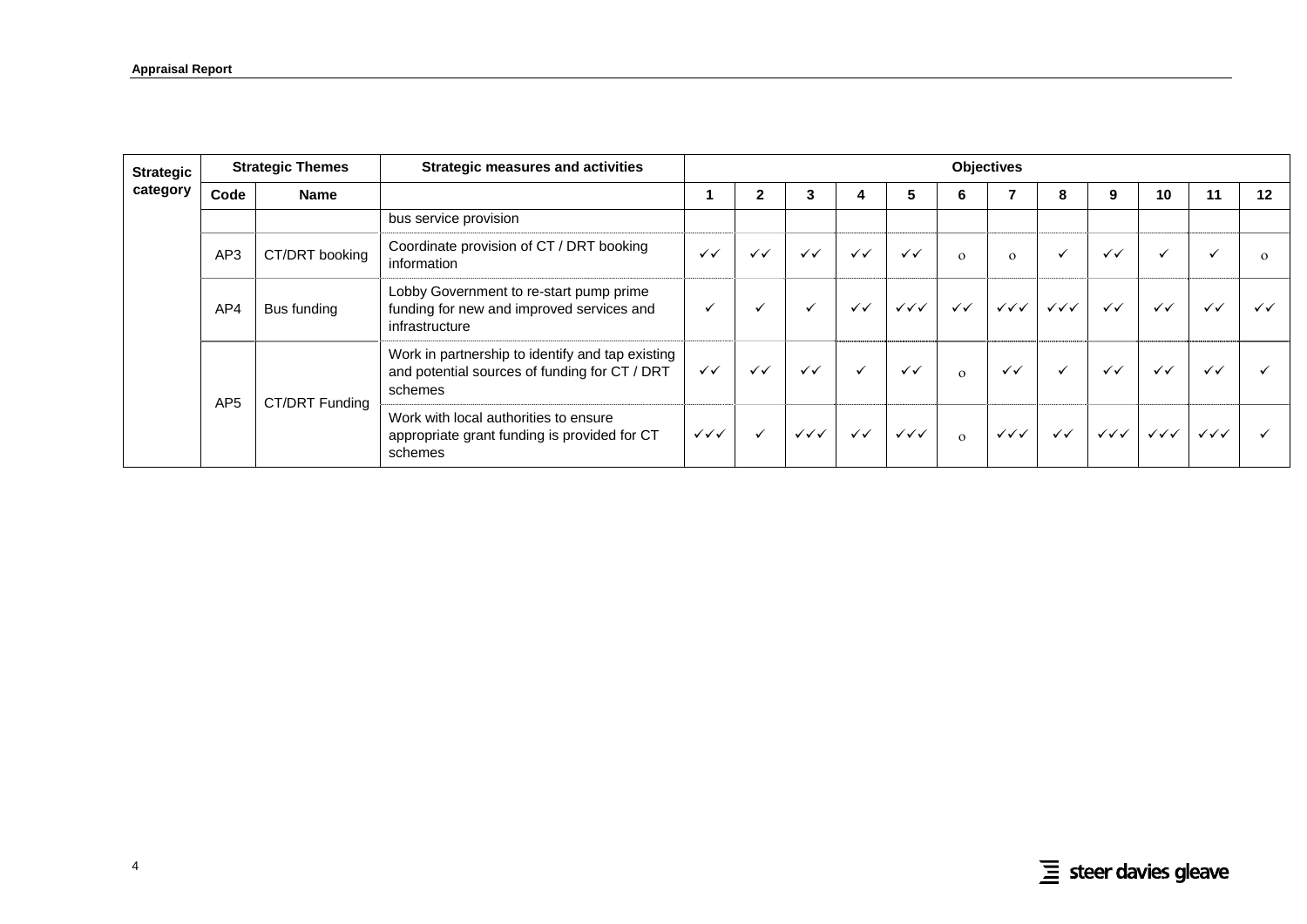## **Appraisal: Medium Cost Package**

Scale of assessment: ✓ - Slight benefit, ✓✓ - Moderate benefit, ✓✓✓ - Significant benefit, o - neutral, **X** – slight negative, **XX** – moderate negative, **XXX** – significant negative impact.

<span id="page-10-0"></span>

| <b>Strategic</b>  |                 | <b>Strategic Themes</b>         | <b>Strategic measures and activities</b>                                                  |              |                        |              |                        |              |              | <b>Objectives</b> |              |              |              |              |              |
|-------------------|-----------------|---------------------------------|-------------------------------------------------------------------------------------------|--------------|------------------------|--------------|------------------------|--------------|--------------|-------------------|--------------|--------------|--------------|--------------|--------------|
| category          | Code            | <b>Name</b>                     |                                                                                           | 1            | $\mathbf{2}$           | 3            | 4                      | 5            | 6            | $\overline{7}$    | 8            | 9            | 10           | 11           | 12           |
|                   |                 | Existing                        | Establish hierarchy of existing interchanges                                              | $\checkmark$ |                        | $\checkmark$ | ✓                      | $\checkmark$ | $\mathbf{O}$ | $\Omega$          | ✓            | $\checkmark$ |              | $\checkmark$ | $\checkmark$ |
|                   | IV1             | interchanges                    | Implement improvements to priority sites                                                  | $\checkmark$ | $\checkmark$           | $\checkmark$ | $\checkmark$           | $\checkmark$ | $\Omega$     | ✓                 | $\checkmark$ | $\checkmark$ | $\checkmark$ | $\checkmark$ | $\checkmark$ |
|                   |                 | <b>New</b>                      | Assess requirement for new interchanges                                                   | $\checkmark$ |                        | ✓            | ✓                      | $\checkmark$ | ✓            | $\Omega$          | ✓            | $\checkmark$ |              | $\checkmark$ | $\checkmark$ |
|                   | IV2             | interchanges                    | Implement priority sites                                                                  | $\checkmark$ | $\checkmark$           | $\checkmark$ | $\checkmark$           | $\checkmark$ | $\checkmark$ | ✓                 | $\checkmark$ | $\checkmark$ | $\checkmark$ | $\checkmark$ | $\checkmark$ |
|                   |                 |                                 | Develop priority site designs                                                             | $\checkmark$ |                        | $\checkmark$ | $\Omega$               | $\checkmark$ | ✓            | $\Omega$          | ✓            | $\checkmark$ |              | $\checkmark$ | $\checkmark$ |
| and vehicles<br>ω | IV <sub>3</sub> | <b>P&amp;R</b>                  | Implement priority sites                                                                  | $\checkmark$ |                        | ✓            | $\mathbf{o}$           | $\checkmark$ | ✓            | ✓                 | ✓            | ✓            | ✓            | $\checkmark$ | $\checkmark$ |
|                   | IV4             | Cycle and<br>walking            | Enhance signage, footways and cycleways<br>between key interchanges                       | $\checkmark$ | $\checkmark$           | $\checkmark$ | $\checkmark\checkmark$ | $\checkmark$ | $\mathbf{O}$ | $\mathbf{O}$      | $\checkmark$ | $\checkmark$ | $\checkmark$ | $\checkmark$ | $\checkmark$ |
|                   | IV <sub>5</sub> | <b>Buses</b>                    | All vehicles on supported services to be low<br>floor / low emission vehicles             | $\checkmark$ | $\checkmark$           | $\checkmark$ | $\Omega$               | $\checkmark$ | $\Omega$     | $\checkmark$      | ✓            | ✓            | $\Omega$     | $\mathbf{O}$ | $\mathbf{O}$ |
| Infrastructur     | IV <sub>6</sub> | CT/DRT vehicles                 | Ensure that all new CT / DRT vehicles are<br>DDA compliant                                | $\checkmark$ | $\checkmark\checkmark$ | $\checkmark$ | $\Omega$               | $\checkmark$ | $\Omega$     | $\Omega$          | ✓            | ✓            | $\checkmark$ | o            | 0            |
|                   |                 |                                 | Prioritise bus corridors and individual sites                                             | $\checkmark$ | ✓                      | ✓            | $\Omega$               | $\checkmark$ | $\Omega$     | $\Omega$          | ✓            | ✓            | $\Omega$     | $\mathbf{O}$ | $\mathbf{o}$ |
|                   | IV7             | Bus stops                       | Enhance bus stops on priority corridors /<br>individual sites                             | $\checkmark$ | $\checkmark$           | $\checkmark$ | $\Omega$               | ✓            | $\Omega$     | $\Omega$          | ✓            | $\checkmark$ | $\Omega$     | $\mathbf{O}$ | $\mathbf{O}$ |
|                   | IV <sub>8</sub> | Environmental<br>sustainability | Promote sustainable construction,<br>maintenance and operations at all new<br>facilities. | $\mathbf{O}$ | $\Omega$               | $\mathbf{O}$ | $\Omega$               | $\Omega$     | $\Omega$     |                   | $\Omega$     | $\Omega$     | $\Omega$     | $\mathbf{O}$ | $\checkmark$ |
|                   |                 |                                 | Promote sustainable construction.                                                         | $\mathbf{O}$ | $\mathbf{O}$           | $\mathbf{O}$ | $\mathbf{O}$           | $\mathbf{O}$ | $\mathbf{O}$ | ✓✓                | $\mathbf{O}$ | $\mathbf{O}$ | $\Omega$     | $\mathbf{O}$ | $\checkmark$ |

### **TABLE 1.3 APPRAISAL AGAINST OBJECTIVES: MEDIUM COST PACKAGE**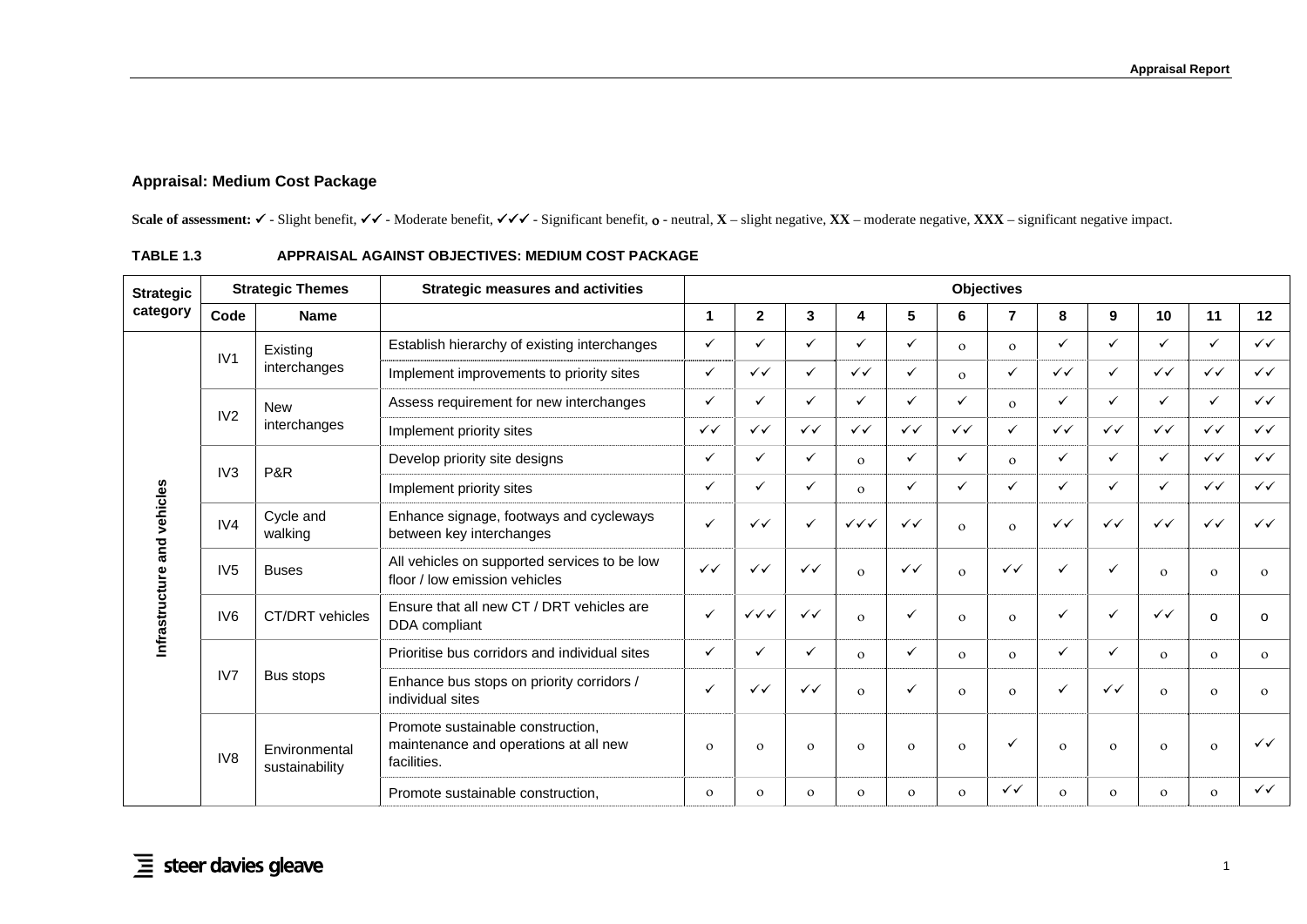| <b>Strategic</b><br>category |                 | <b>Strategic Themes</b>   | <b>Strategic measures and activities</b>                                                                                    |              |                        |              |                        |              |              | <b>Objectives</b> |                        |              |              |                        |              |
|------------------------------|-----------------|---------------------------|-----------------------------------------------------------------------------------------------------------------------------|--------------|------------------------|--------------|------------------------|--------------|--------------|-------------------|------------------------|--------------|--------------|------------------------|--------------|
|                              | Code            | <b>Name</b>               |                                                                                                                             | $\mathbf{1}$ | $\mathbf{2}$           | 3            | 4                      | 5            | 6            | $\overline{7}$    | 8                      | 9            | 10           | 11                     | 12           |
|                              |                 |                           | maintenance and operations at prioritised<br>existing facilities                                                            |              |                        |              |                        |              |              |                   |                        |              |              |                        |              |
|                              | SS <sub>1</sub> | Whole journey<br>approach | Develop an approach to passenger safety that<br>considers the whole journey                                                 | $\Omega$     | $\checkmark$           | $\mathbf{o}$ | $\Omega$               | $\checkmark$ | $\Omega$     | $\Omega$          | $\checkmark$           | $\checkmark$ | $\checkmark$ | $\checkmark\checkmark$ | $\Omega$     |
|                              | SS <sub>2</sub> | <b>CCTV</b>               | Identify and prioritise opportunities for<br>enhancing CCTV provision on vehicles and at<br>key facilities                  | $\Omega$     | ✓                      | $\mathbf{O}$ | $\Omega$               | $\checkmark$ | $\Omega$     | $\mathbf{O}$      | $\checkmark$           | ✓            | $\checkmark$ | $\Omega$               | $\Omega$     |
|                              |                 |                           | Facilitate implementation of CCTV on vehicles<br>and at priority key facilities                                             | $\Omega$     | $\checkmark$           | $\mathbf{o}$ | $\mathbf{O}$           | $\checkmark$ | $\Omega$     | $\Omega$          | ✓✓                     | ✓            | $\checkmark$ | $\Omega$               | $\Omega$     |
| Safety and security          | SS <sub>3</sub> | Staff at                  | Explore opportunities for increasing the level<br>of staffing at key facilities in TACTRAN                                  | $\Omega$     |                        | $\mathbf{o}$ | $\Omega$               | $\mathbf{o}$ | $\Omega$     | $\Omega$          | $\checkmark$           | $\Omega$     | $\checkmark$ | $\Omega$               | $\Omega$     |
|                              |                 | interchanges              | Facilitate consistent training for staff at key<br>facilities                                                               | $\Omega$     |                        | $\mathbf{o}$ | $\mathbf{O}$           | $\mathbf{o}$ | $\Omega$     | $\mathbf{O}$      | $\checkmark$           | $\Omega$     | ✓✓           | $\Omega$               | $\mathbf{o}$ |
|                              | SS <sub>4</sub> | Lighting                  | Prepare a prioritised programme of lighting<br>improvements at bus stops and interchanges                                   | $\Omega$     | ✓                      | $\mathbf{o}$ | $\mathbf{O}$           | $\mathbf{o}$ | $\Omega$     | ✓                 | $\checkmark$           | $\mathbf{o}$ | ✓            | $\Omega$               | $\Omega$     |
|                              |                 |                           | Facilitate implementation of improved lighting<br>at priority bus stops and interchanges                                    | $\Omega$     | ✓✓                     | $\mathbf{o}$ | $\mathbf{o}$           | $\Omega$     | $\Omega$     | ✓✓                | ✓✓                     | $\mathbf{o}$ | ✓✓           | $\mathbf{o}$           | $\mathbf{O}$ |
|                              | SS <sub>5</sub> |                           | Monitor driver training in TACTRAN                                                                                          | $\Omega$     | ✓                      | $\mathbf{o}$ | $\Omega$               | $\mathbf{o}$ | $\Omega$     | $\mathbf{O}$      | $\checkmark$           | $\Omega$     | ✓            | $\mathbf{o}$           | $\Omega$     |
|                              |                 | Driver training           | Facilitate driver training on key routes                                                                                    | $\mathbf{o}$ | $\checkmark$           | $\mathbf{o}$ | $\mathbf{o}$           | $\mathbf{O}$ | $\mathbf{o}$ | $\mathbf{O}$      | $\checkmark$           | $\mathbf{o}$ | $\checkmark$ | $\mathbf{o}$           | $\mathbf{o}$ |
|                              | SS <sub>6</sub> | User safety               | Market and publicise safety improvements                                                                                    | $\Omega$     | $\checkmark\checkmark$ | $\checkmark$ | $\checkmark\checkmark$ | $\checkmark$ | $\Omega$     | $\Omega$          | $\checkmark$           | $\checkmark$ | $\checkmark$ | ✓                      | $\Omega$     |
|                              |                 |                           | Provide advice to travellers who may be using<br>road based public transport for the first time in<br><b>TACTRAN</b> region | $\checkmark$ | $\checkmark$           | $\checkmark$ | $\checkmark\checkmark$ | $\checkmark$ | $\Omega$     | $\Omega$          | $\checkmark\checkmark$ | $\checkmark$ | $\checkmark$ |                        | $\Omega$     |
|                              |                 |                           | In partnership with local authorities monitor<br>the safety of school pick up point and vehicles                            | $\Omega$     | $\mathbf{O}$           | $\mathbf{o}$ | $\mathbf{O}$           | $\mathbf{o}$ | $\Omega$     | $\overline{O}$    | $\mathbf{O}$           | $\mathbf{o}$ | ✓            |                        | $\mathbf{O}$ |
|                              |                 |                           | Identify opportunities to improve the safety of                                                                             |              |                        |              |                        |              |              |                   |                        |              |              |                        |              |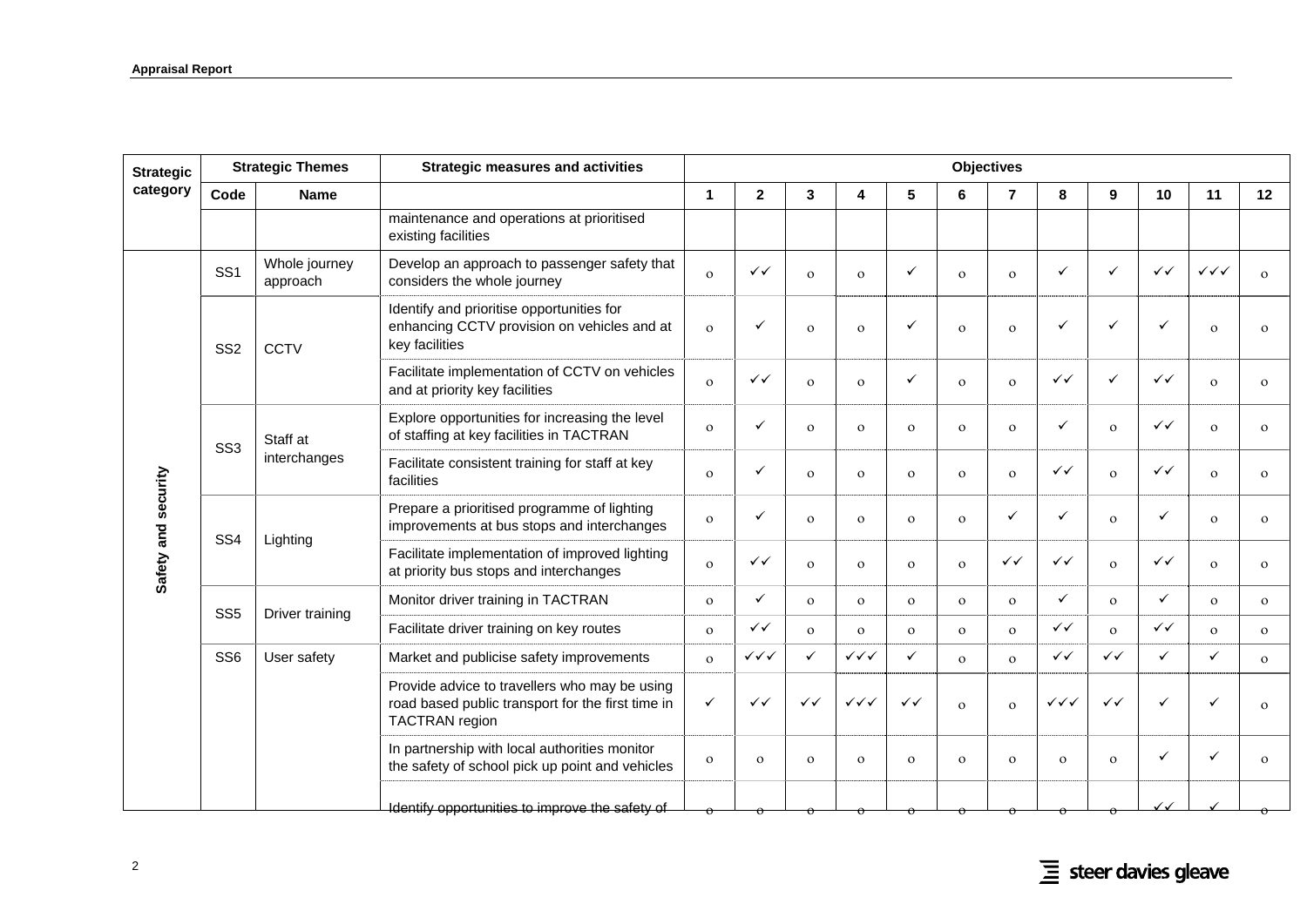| <b>Strategic</b> |                 | <b>Strategic Themes</b>                     | <b>Strategic measures and activities</b>                                                               |                        |                |                                  |              |                        |              | <b>Objectives</b> |                                  |                                  |                        |                        |                        |
|------------------|-----------------|---------------------------------------------|--------------------------------------------------------------------------------------------------------|------------------------|----------------|----------------------------------|--------------|------------------------|--------------|-------------------|----------------------------------|----------------------------------|------------------------|------------------------|------------------------|
| category         | Code            | <b>Name</b>                                 |                                                                                                        | 1                      | $\overline{2}$ | 3                                | 4            | 5                      | 6            | $\overline{7}$    | 8                                | 9                                | 10                     | 11                     | 12                     |
| Network coverage |                 |                                             | school pick up points and vehicles                                                                     |                        |                |                                  |              |                        |              |                   |                                  |                                  |                        |                        |                        |
|                  |                 |                                             | Facilitate improvements at priority sites and<br>on priority routes                                    | $\mathbf{o}$           | $\Omega$       | $\mathbf{o}$                     | $\Omega$     | $\mathbf{o}$           | $\Omega$     | $\mathbf{o}$      | $\mathbf{o}$                     | $\Omega$                         | $\checkmark$           | ✓                      | $\Omega$               |
|                  |                 |                                             | Undertake periodic surveys to gain better<br>understanding of key barriers to travel                   | $\checkmark$           | $\checkmark$   | ✓✓                               | $\mathbf{o}$ | $\checkmark$           | $\Omega$     | $\Omega$          | $\checkmark$                     | ✓                                | $\checkmark$           | ✓                      | $\mathbf{o}$           |
|                  | SS7             | Mobility                                    | Undertake and annual review of travel<br>difficulties experienced by disabled people                   | ✓                      |                | ✓                                | $\Omega$     | $\checkmark$           | $\Omega$     | $\Omega$          | $\mathbf{o}$                     | ✓                                | $\checkmark$           | ✓                      | $\mathbf{o}$           |
|                  |                 | difficulties                                | Facilitate improvements to address priority<br>problems                                                | $\checkmark$           | $\checkmark$   | $\checkmark$                     | $\mathbf{o}$ | $\checkmark$           | $\Omega$     | $\Omega$          | $\checkmark$                     | $\checkmark$                     | $\checkmark$           | ✓                      | $\mathbf{o}$           |
|                  |                 |                                             | Work in partnership to identify key sites                                                              | $\checkmark$           | $\Omega$       | $\checkmark$                     | $\mathbf{o}$ | $\checkmark$           | $\mathbf{o}$ | $\mathbf{o}$      | $\checkmark$                     | ✓                                | $\Omega$               | ✓                      | $\checkmark$           |
|                  | NC <sub>1</sub> | Access to key<br>destinations               | Work in partnership to ensure minimum levels<br>of service provision are achieved                      | $\checkmark$           | $\Omega$       | $\checkmark$                     | $\Omega$     | $\checkmark$           | $\mathbf{o}$ | $\Omega$          | $\checkmark$                     | $\checkmark$                     | $\Omega$               | ✓                      | $\checkmark$           |
|                  | NC <sub>2</sub> | Pattern and<br>frequency of bus<br>services | Work in partnership with operators and local<br>authorities to develop existing bus network            | $\checkmark\checkmark$ | $\checkmark$   | $\checkmark\checkmark$           | $\checkmark$ | $\checkmark\checkmark$ | $\checkmark$ | $\Omega$          | $\checkmark\checkmark$           | $\checkmark\checkmark$           | $\Omega$               | $\checkmark\checkmark$ | $\checkmark$           |
|                  | NC <sub>3</sub> | Supported bus<br>services                   | Review performance of existing supported bus<br>network                                                | $\checkmark\checkmark$ |                | $\checkmark\checkmark$           | $\checkmark$ | $\checkmark\checkmark$ | $\checkmark$ | $\Omega$          | $\checkmark\checkmark$           | $\checkmark\checkmark$           | $\Omega$               | $\checkmark\checkmark$ |                        |
|                  | NC4             | Accession model                             | Review coverage of scheduled road based<br>public transport                                            | $\checkmark\checkmark$ | $\checkmark$   | $\checkmark\checkmark$           | $\checkmark$ | $\checkmark\checkmark$ | $\checkmark$ | $\mathbf{o}$      | $\checkmark\checkmark\checkmark$ | $\checkmark\checkmark$           | $\Omega$               | $\checkmark\checkmark$ | $\checkmark$           |
|                  | NC <sub>5</sub> | <b>New</b><br>development                   | Develop region wide development control<br>standards                                                   | $\checkmark\checkmark$ | $\Omega$       | $\checkmark\checkmark$           | ✓            | $\checkmark\checkmark$ | $\checkmark$ | $\checkmark$      | $\checkmark\checkmark$           | $\checkmark\checkmark\checkmark$ | $\checkmark\checkmark$ | $\checkmark\checkmark$ | $\checkmark\checkmark$ |
|                  | NC <sub>6</sub> | Statutory co-<br>ordination                 | Work in partnership to assist in delivering<br>statutory duties in relation to service provision       | $\checkmark$           | $\Omega$       | $\checkmark\checkmark\checkmark$ | ✓            | $\checkmark$           | $\Omega$     | $\Omega$          | ✓                                | $\Omega$                         | $\checkmark$           | $\checkmark$           | 0 <sub>0</sub>         |
|                  | NC7             | DRT provision                               | Work in partnership to assist in dissemination<br>of good practice and skills across TACTRAN<br>region | $\checkmark$           |                |                                  |              | $\checkmark$           | ✓            |                   | $\checkmark$                     |                                  | ✓                      |                        |                        |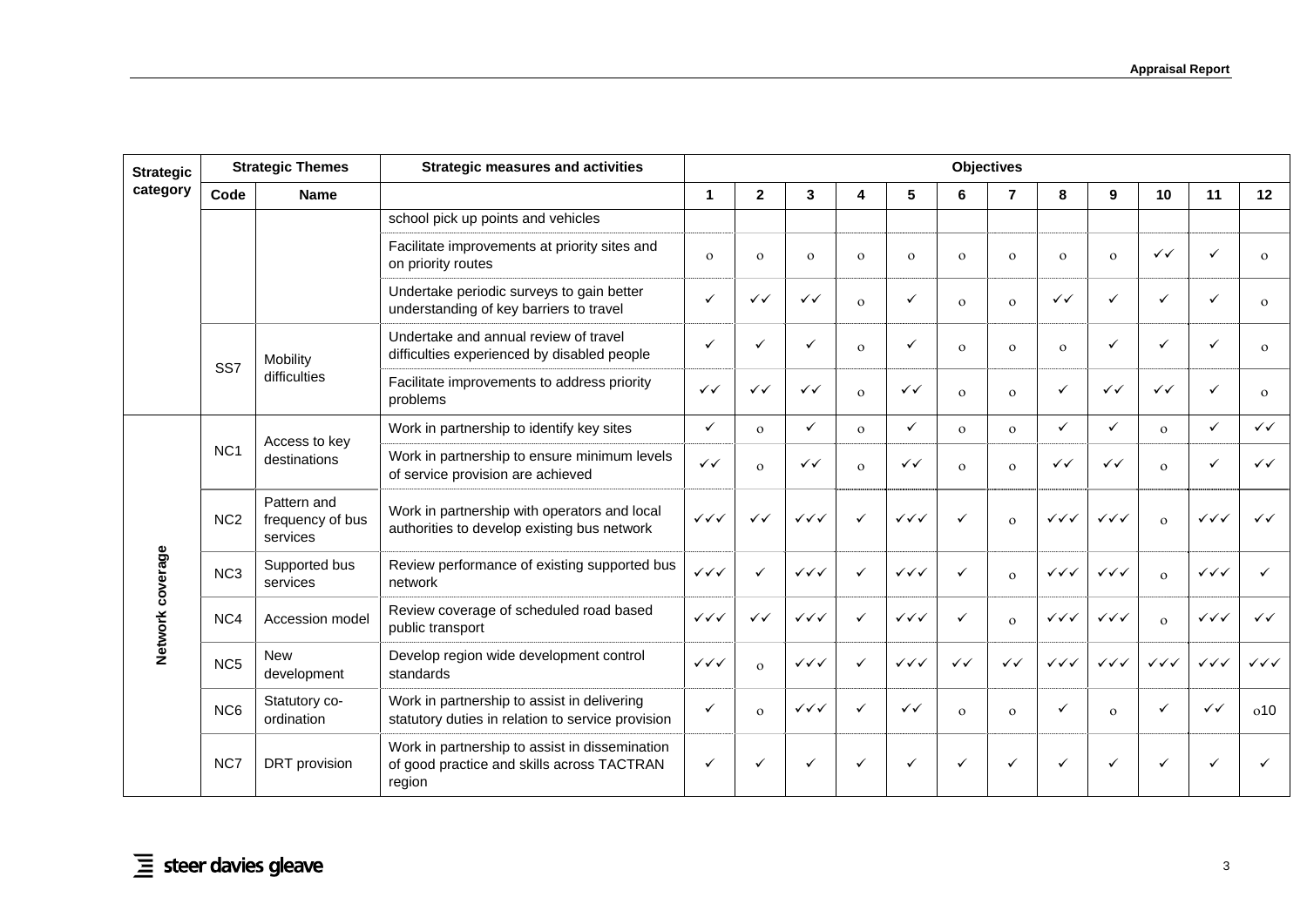| <b>Strategic</b>                                   |                 | <b>Strategic Themes</b>     | <b>Strategic measures and activities</b>                                                                        |              |                        |                        |                        |              |                        | <b>Objectives</b> |                        |                        |              |                        |                        |
|----------------------------------------------------|-----------------|-----------------------------|-----------------------------------------------------------------------------------------------------------------|--------------|------------------------|------------------------|------------------------|--------------|------------------------|-------------------|------------------------|------------------------|--------------|------------------------|------------------------|
| category                                           | Code            | <b>Name</b>                 |                                                                                                                 | $\mathbf{1}$ | $\mathbf{2}$           | 3                      | 4                      | 5            | 6                      | $\overline{7}$    | 8                      | 9                      | 10           | 11                     | 12                     |
|                                                    |                 |                             | Work in partnership to identify opportunities<br>where services can be improved through the<br>provision of DRT | $\checkmark$ |                        | ✓                      | ✓                      | ✓            | ✓                      | $\circ$           | $\checkmark$           | ✓                      | $\checkmark$ |                        | $\Omega$               |
|                                                    |                 |                             | Work in partnership to help deliver new DRT<br>schemes within TACTRAN                                           | $\checkmark$ | ✓✓                     | ✓✓                     | ✓✓                     | $\checkmark$ | ✓✓                     | $\Omega$          | $\checkmark$           | ✓✓                     | ✓✓           | $\checkmark$           | $\Omega$               |
|                                                    |                 |                             | Identify and prioritise key strategic corridors                                                                 | $\checkmark$ | ✓                      | $\checkmark$           | $\Omega$               | $\checkmark$ | $\checkmark$           | ✓                 | $\checkmark$           | $\checkmark$           | $\mathbf{o}$ | $\Omega$               | $\mathbf{o}$           |
| and                                                | JR <sub>1</sub> | <b>Bus priority</b>         | Facilitate delivery of bus priority on priority<br>strategic corridors                                          | $\checkmark$ | $\checkmark$           | ✓                      | $\mathbf{O}$           | $\checkmark$ | $\checkmark$           | $\checkmark$      | $\checkmark$           | $\checkmark$           | $\Omega$     | $\mathbf{O}$           | $\mathbf{O}$           |
| demand management<br>reliability<br>Journey times, | JR <sub>2</sub> | <b>PIPS</b>                 | Facilitate the delivery of punctuality<br>improvement partnerships within TACTRAN                               | $\checkmark$ | $\checkmark\checkmark$ | $\checkmark$           | $\checkmark$           | $\checkmark$ | $\checkmark\checkmark$ | $\mathbf{o}$      | $\checkmark\checkmark$ | $\checkmark$           | $\checkmark$ | $\checkmark\checkmark$ | $\Omega$               |
|                                                    |                 |                             | Develop a region wide parking strategy                                                                          | $\mathbf{o}$ | $\mathbf{O}$           | $\mathbf{o}$           | $\Omega$               | $\checkmark$ | ✓✓                     | ✓                 | $\checkmark$           | $\checkmark$           | ✓            | ✓                      | $\checkmark$           |
|                                                    | JR3             | Parking                     | Facilitate the Delivery of a region wide parking<br>strategy                                                    | $\mathbf{o}$ | $\Omega$               | $\mathbf{O}$           | $\Omega$               | ✓            | $\checkmark\checkmark$ | ✓✓                | $\checkmark\checkmark$ | $\checkmark$           | $\checkmark$ | $\checkmark$           | $\checkmark\checkmark$ |
|                                                    | JR4             | Travel demand<br>management | Integrate development and marketing of bus<br>network with development of TDM measures                          | $\mathbf{o}$ |                        | ✓                      | $\checkmark\checkmark$ | $\checkmark$ | ✓                      | ✓                 | $\checkmark\checkmark$ | $\checkmark\checkmark$ | ✓            | $\checkmark$           | $\checkmark$           |
|                                                    | FT <sub>1</sub> | Concessionary<br>fares      | Lobby Government to extend concession to<br><b>DRT</b> services                                                 | $\checkmark$ | $\checkmark\checkmark$ | $\checkmark\checkmark$ | $\Omega$               | ✓            | $\Omega$               | $\mathbf{o}$      | $\checkmark\checkmark$ | $\checkmark\checkmark$ | ✓            | $\Omega$               | $\mathbf{o}$           |
| Fares and Ticketing                                | FT <sub>2</sub> | Integrated<br>ticketing     | Work in partnership to explore opportunities<br>for multi-operator, multi-modal, and multi-<br>journey tickets  | $\checkmark$ |                        | ✓                      | ✓                      | $\checkmark$ | $\Omega$               | $\Omega$          | ✓                      | ✓                      | $\Omega$     |                        | $\Omega$               |
|                                                    |                 |                             | Facilitate the implementation of multi-operator,<br>multi-modal, and multi-journey tickets                      | $\checkmark$ | $\checkmark$           | $\checkmark$           | ✓✓                     | $\checkmark$ | $\Omega$               | $\Omega$          | $\checkmark$           | $\checkmark$           | $\Omega$     | $\checkmark$           | $\Omega$               |
|                                                    | FT <sub>3</sub> |                             | Facilitate development of smartcards                                                                            | $\checkmark$ | $\checkmark$           | $\checkmark$           | $\checkmark$           | $\checkmark$ | $\Omega$               | $\Omega$          | $\checkmark$           | $\checkmark$           | $\mathbf{o}$ |                        | $\mathbf{o}$           |
|                                                    |                 | Smartcards                  | Facilitate implementation of smartcards                                                                         | $\checkmark$ | $\checkmark$           | $\checkmark$           | $\checkmark$           | $\checkmark$ | $\Omega$               | $\Omega$          | $\checkmark$           | $\checkmark$           | $\mathbf{o}$ | $\checkmark$           | $\mathbf{O}$           |
|                                                    | FT4             | <b>Salary Sacrifice</b>     | Provide publicity for existing salary sacrifice                                                                 |              |                        | $\theta$               | ノイイ                    |              |                        |                   |                        |                        |              |                        |                        |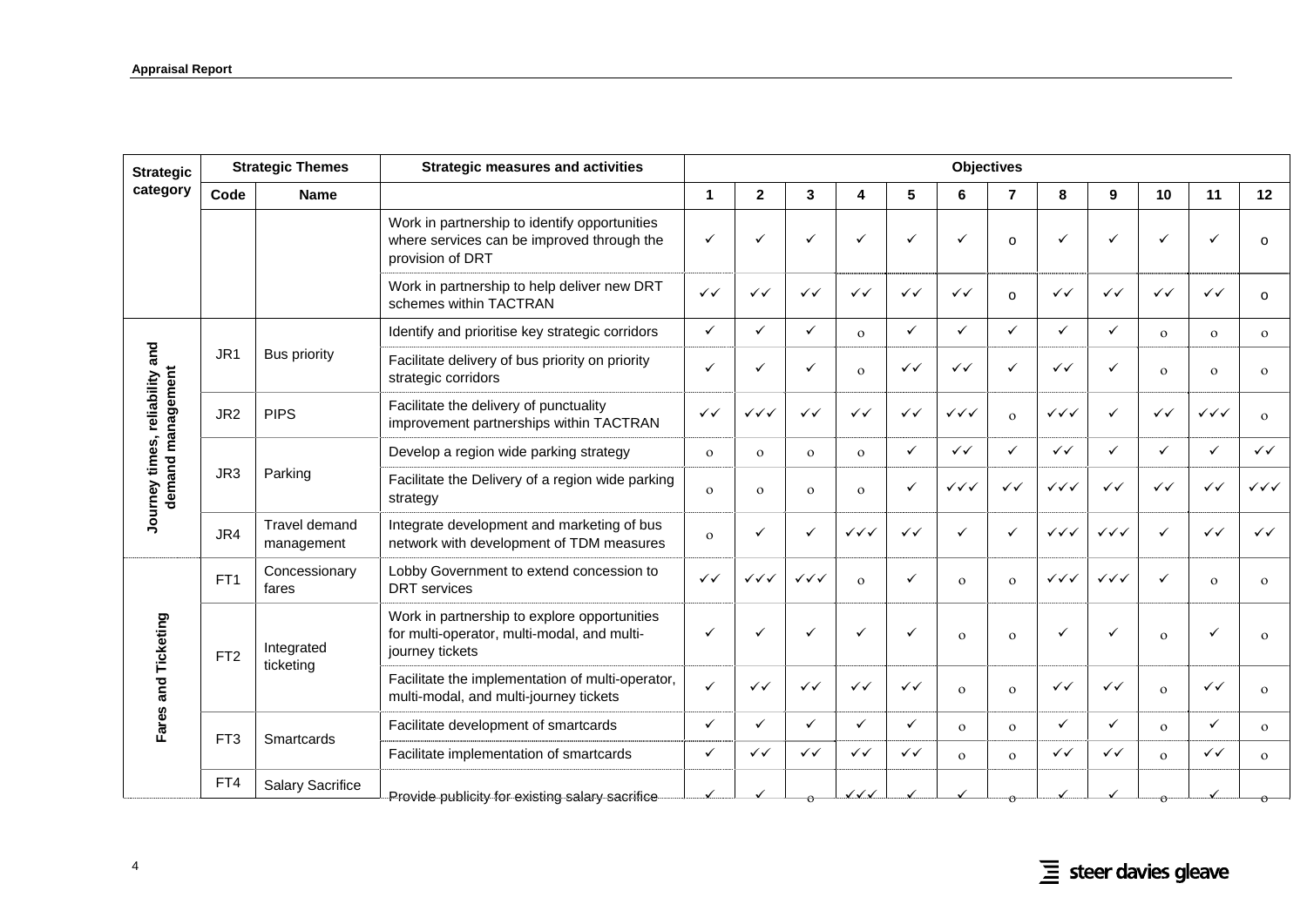| <b>Strategic</b>                        |                 | <b>Strategic Themes</b> | <b>Strategic measures and activities</b>                                                                      |                        |                        |                        |                        |                        |                        | <b>Objectives</b>                |                        |                        |                        |              |              |
|-----------------------------------------|-----------------|-------------------------|---------------------------------------------------------------------------------------------------------------|------------------------|------------------------|------------------------|------------------------|------------------------|------------------------|----------------------------------|------------------------|------------------------|------------------------|--------------|--------------|
| category                                | Code            | <b>Name</b>             |                                                                                                               | 1                      | $\mathbf{2}$           | 3                      | 4                      | $5\phantom{.0}$        | 6                      | $\overline{7}$                   | 8                      | 9                      | 10                     | 11           | 12           |
| Administration, partnership and funding |                 |                         | schemes                                                                                                       |                        |                        |                        |                        |                        |                        |                                  |                        |                        |                        |              |              |
|                                         |                 | Scheme                  | Explore opportunities for increasing the<br>number of salary sacrifice schemes                                | ✓                      | $\checkmark$           | $\mathbf{o}$           | $\checkmark\checkmark$ | $\checkmark$           | $\checkmark$           | $\Omega$                         | $\checkmark$           | $\checkmark$           | $\Omega$               |              | $\Omega$     |
|                                         | FT <sub>5</sub> | <b>Travel discount</b>  | Provide publicity for existing travel discount<br>schemes                                                     | $\checkmark$           |                        | ✓                      | $\checkmark\checkmark$ | $\checkmark$           | $\Omega$               | $\Omega$                         | $\checkmark$           | ✓                      | $\Omega$               |              | $\Omega$     |
|                                         |                 | <b>Schemes</b>          | Explore opportunities for increasing the range<br>of travel discount schemes                                  | $\checkmark$           | $\checkmark$           | $\checkmark$           | $\checkmark\checkmark$ | $\checkmark$           | $\Omega$               | $\Omega$                         | $\checkmark$           | $\checkmark$           | $\Omega$               | ✓✓           | $\Omega$     |
|                                         | FT <sub>6</sub> | Access to health        | Work in partnership to clarify eligibility for<br>health needs transport                                      | $\checkmark$           |                        | $\checkmark\checkmark$ | ✓                      | $\mathbf{o}$           | $\Omega$               | $\Omega$                         | $\checkmark$           | $\Omega$               | $\checkmark$           | $\Omega$     | $\Omega$     |
|                                         |                 |                         | Provide publicity for health needs transport                                                                  | $\checkmark$           | ✓                      | $\checkmark\checkmark$ | $\checkmark\checkmark$ | $\mathbf{o}$           | $\Omega$               | $\Omega$                         | $\checkmark$           | $\mathbf{o}$           | ✓                      | $\Omega$     | $\Omega$     |
|                                         | AP1             | Quality                 | Explore opportunities to introduce quality<br>partnerships                                                    | $\checkmark$           |                        | ✓                      |                        | $\checkmark$           | ✓                      | ✓                                | $\checkmark$           | $\checkmark$           | ✓                      |              |              |
|                                         |                 | partnerships            | Facilitate the implementation of quality<br>partnerships                                                      | $\checkmark$           | ✓✓                     | $\checkmark$           | $\checkmark\checkmark$ | $\checkmark$           | $\checkmark\checkmark$ | $\checkmark\checkmark\checkmark$ | $\checkmark\checkmark$ | $\checkmark$           | $\checkmark\checkmark$ | $\checkmark$ | ✓            |
|                                         | AP <sub>2</sub> | Enforcement             | Work in partnership to ensure adequate<br>enforcement of TROs that support efficient<br>bus service provision | $\Omega$               | $\mathbf{O}$           | $\mathbf{o}$           | $\Omega$               | $\mathbf{o}$           | ✓✓                     | $\mathbf{o}$                     | $\checkmark$           | $\Omega$               | $\Omega$               | $\Omega$     | $\Omega$     |
|                                         | AP3             | CT/DRT booking          | Coordinate provision of CT / DRT booking<br>information                                                       | $\checkmark$           | $\checkmark$           | $\checkmark$           | ✓✓                     | $\checkmark$           | $\Omega$               | $\Omega$                         | $\checkmark$           | $\checkmark$           | ✓                      | ✓            | $\Omega$     |
|                                         |                 |                         | Manage booking service for CT / DRT<br>services                                                               | $\checkmark\checkmark$ | $\checkmark\checkmark$ | $\checkmark\checkmark$ | $\checkmark\checkmark$ | $\checkmark\checkmark$ | $\Omega$               | $\Omega$                         | $\checkmark$           | $\checkmark\checkmark$ | $\checkmark$           | $\checkmark$ | $\Omega$     |
|                                         | AP4             | Bus funding             | Lobby Government to re-start pump prime<br>funding for new and improved services and<br>infrastructure        | $\checkmark$           |                        | $\checkmark$           | ✓✓                     | $\checkmark\checkmark$ | $\checkmark$           | $\checkmark\checkmark$           | $\checkmark\checkmark$ | $\checkmark$           | $\checkmark$           | $\checkmark$ | $\checkmark$ |
|                                         | AP <sub>5</sub> | CT/DRT Funding          | Work in partnership to identify and tap existing                                                              | $\checkmark$           | ✓✓                     | ✓✓                     |                        | $\checkmark$           | $\Omega$               | ✓✓                               | $\checkmark$           | ✓✓                     | ✓✓                     | ✓✓           |              |

and potential sources of funding for CT / DRT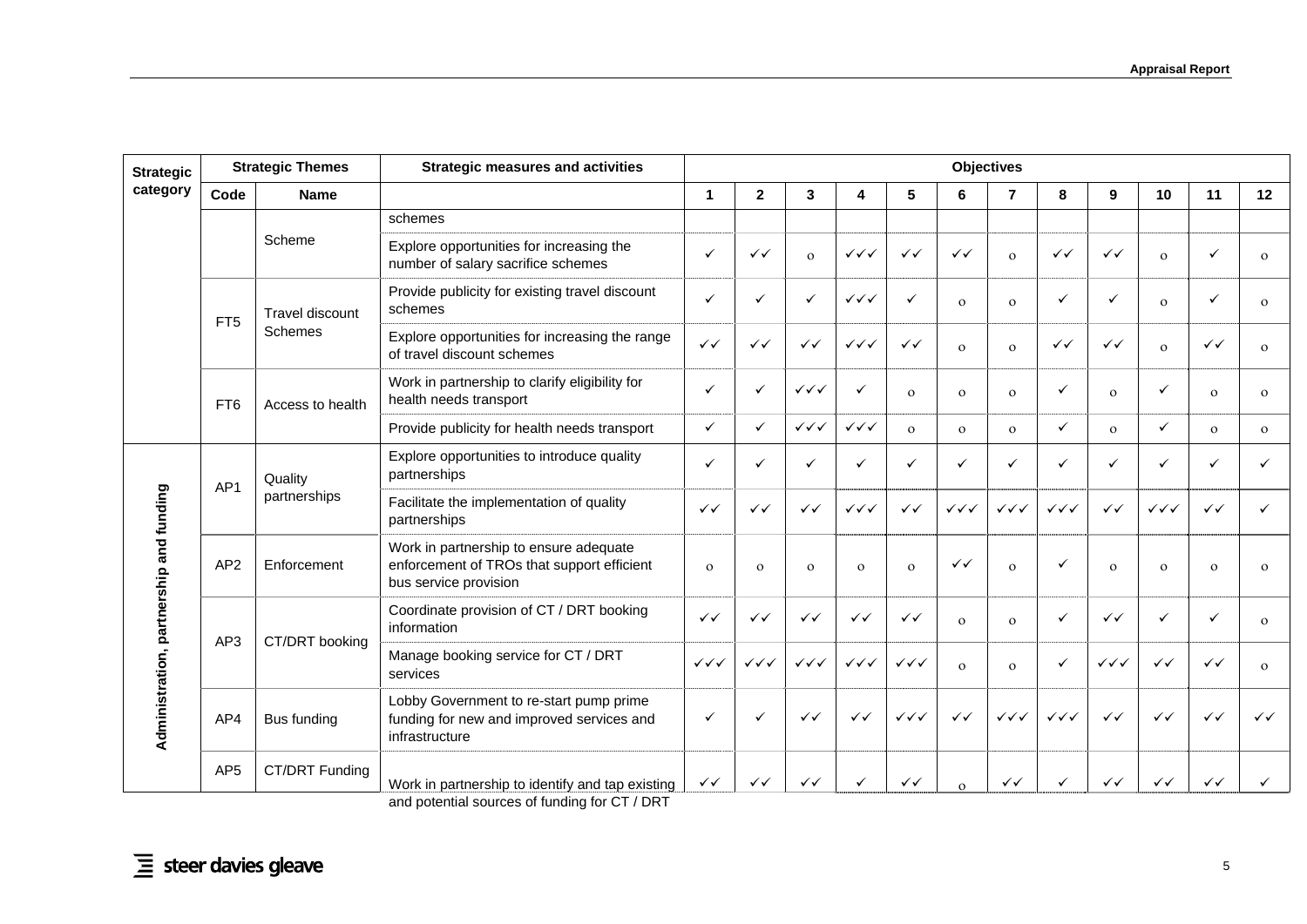| Strategic |      | <b>Strategic Themes</b> | <b>Strategic measures and activities</b>                                                         | <b>Objectives</b>      |     |                        |              |     |          |    |             |    |     |    |
|-----------|------|-------------------------|--------------------------------------------------------------------------------------------------|------------------------|-----|------------------------|--------------|-----|----------|----|-------------|----|-----|----|
| category  | Code | <b>Name</b>             |                                                                                                  |                        |     |                        |              |     |          |    | $\mathbf o$ | 10 | 11  | 12 |
|           |      |                         | schemes                                                                                          |                        |     |                        |              |     |          |    |             |    |     |    |
|           |      |                         | Work with local authorities to ensure<br>appropriate grant funding is provided for CT<br>schemes | $\checkmark\checkmark$ | ✓✓✓ | $\checkmark\checkmark$ | $\checkmark$ | ✓✓✓ | $\Omega$ | ✓✓ | ✓✓✓         |    | ンンノ |    |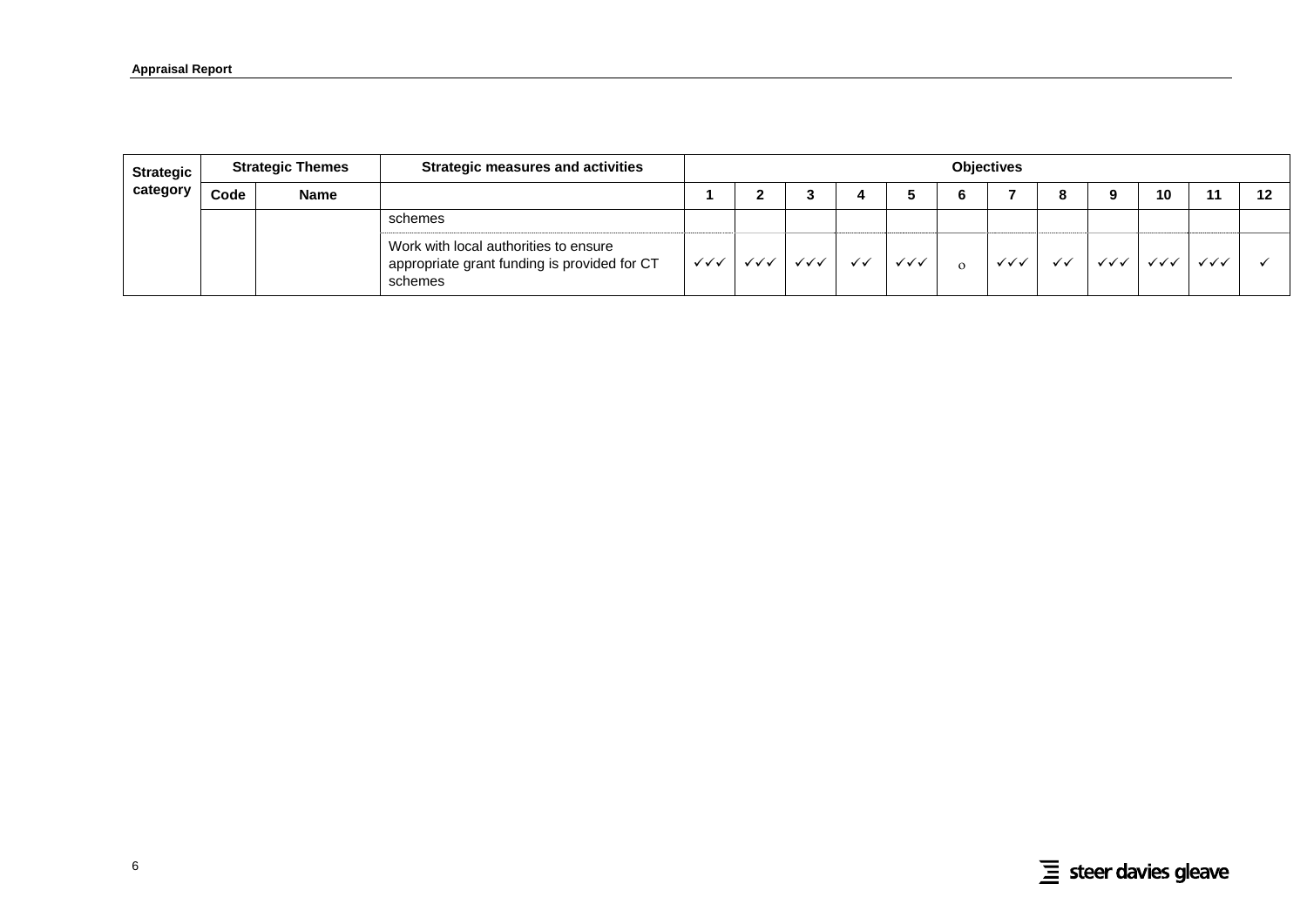# **Appraisal: High Cost Package**

Scale of assessment: ✓ - Slight benefit, ✓✓ - Moderate benefit, ✓✓✓ - Significant benefit, o - neutral, **X** – slight negative, **XX** – moderate negative, **XXX** – significant negative impact.

<span id="page-16-1"></span><span id="page-16-0"></span>

| <b>Strategic</b> |                 | <b>Strategic Themes</b>         | <b>Strategic measures and activities</b>                                                  | <b>Objectives</b>      |                        |                        |                        |                        |              |                        |                        |                        |                        |                                  |              |  |
|------------------|-----------------|---------------------------------|-------------------------------------------------------------------------------------------|------------------------|------------------------|------------------------|------------------------|------------------------|--------------|------------------------|------------------------|------------------------|------------------------|----------------------------------|--------------|--|
| category         | Code            | <b>Name</b>                     |                                                                                           | 1                      | $\mathbf{2}$           | 3                      | 4                      | 5                      | 6            | $\overline{7}$         | 8                      | 9                      | 10                     | 11                               | 12           |  |
|                  |                 | Existina                        | Establish hierarchy of existing interchanges                                              | $\checkmark$           |                        | ✓                      | ✓                      | ✓                      | $\Omega$     | $\Omega$               | ✓                      | ✓                      |                        | $\checkmark$                     | $\checkmark$ |  |
|                  | IV1             | interchanges                    | Implement improvements to all sites                                                       | $\checkmark$           | $\checkmark\checkmark$ | $\checkmark$           | $\checkmark\checkmark$ | $\checkmark$           | $\Omega$     | $\checkmark$           | $\checkmark\checkmark$ | $\checkmark$           | $\checkmark\checkmark$ | $\checkmark\checkmark$           | $\checkmark$ |  |
|                  |                 | <b>New</b>                      | Assess requirement for new interchanges                                                   | $\checkmark$           |                        | ✓                      | $\checkmark$           | ✓                      | ✓            | $\Omega$               | ✓                      | ✓                      |                        | $\checkmark$                     | $\checkmark$ |  |
|                  | IV2             | interchanges                    | Implement all new sites                                                                   | $\checkmark\checkmark$ | $\checkmark\checkmark$ | $\checkmark\checkmark$ | $\checkmark\checkmark$ | $\checkmark\checkmark$ | $\checkmark$ | ✓                      | $\checkmark\checkmark$ | $\checkmark\checkmark$ | $\checkmark\checkmark$ | $\checkmark\checkmark$           | $\checkmark$ |  |
|                  | IV <sub>3</sub> | P&R                             | Develop and implement all feasible sites                                                  | $\checkmark$           | $\checkmark$           | $\checkmark\checkmark$ | $\Omega$               | $\checkmark$           | $\checkmark$ | ✓                      | $\checkmark$           | $\checkmark$           | $\checkmark$           | $\checkmark\checkmark\checkmark$ | $\checkmark$ |  |
| vehicles         | IV4             | Cycle and<br>walking            | Enhance signage, footways and cycleways<br>between all associated interchanges            | $\checkmark$           | $\checkmark\checkmark$ | ✓                      | $\checkmark\checkmark$ | $\checkmark$           | $\Omega$     | $\Omega$               | $\checkmark$           | $\checkmark$           | $\checkmark\checkmark$ | $\checkmark\checkmark$           | $\checkmark$ |  |
|                  |                 |                                 | All vehicles operating in TACTRAN to be low<br>floor / low emissions vehicles             | $\checkmark\checkmark$ | $\checkmark\checkmark$ | $\checkmark\checkmark$ | $\Omega$               | $\checkmark\checkmark$ | $\Omega$     | $\checkmark\checkmark$ | ✓                      | ✓                      | $\Omega$               | $\mathbf{O}$                     | $\mathbf{O}$ |  |
|                  | IV <sub>5</sub> | <b>Buses</b>                    | Introduce zero emission vehicles on key<br>routes                                         | $\Omega$               | $\Omega$               | $\mathbf{O}$           | $\Omega$               | $\Omega$               | $\Omega$     | $\checkmark\checkmark$ | ✓                      | ✓                      | $\Omega$               | $\mathbf{O}$                     | $\mathbf{O}$ |  |
| Infrastruct      | IV <sub>6</sub> | CT/DRT vehicles                 | Ensure that all new CT / DRT vehicles are<br>DDA compliant                                | $\checkmark$           | $\checkmark\checkmark$ | $\checkmark$           | $\Omega$               | ✓                      | $\Omega$     | $\mathbf{O}$           | ✓                      | ✓                      | $\checkmark$           | O                                | $\Omega$     |  |
|                  |                 |                                 | Prioritise bus corridors and individual sites                                             | $\checkmark$           |                        | ✓                      | $\Omega$               | ✓                      | $\Omega$     | $\mathbf{o}$           | ✓                      | ✓                      | $\Omega$               | $\mathbf{O}$                     | $\mathbf{o}$ |  |
|                  | IV7             | Bus stops                       | Enhance all bus stops in TACTRAN area                                                     | $\checkmark$           | $\checkmark\checkmark$ | $\checkmark\checkmark$ | $\Omega$               | ✓                      | $\Omega$     | $\Omega$               | ✓                      | $\checkmark\checkmark$ | $\Omega$               | $\mathbf{O}$                     | $\mathbf{o}$ |  |
|                  | IV <sub>8</sub> | Environmental<br>sustainability | Promote sustainable construction.<br>maintenance and operations at all new<br>facilities. | $\Omega$               | $\Omega$               | $\mathbf{O}$           | $\Omega$               | $\mathbf{O}$           | $\Omega$     | $\checkmark$           | $\Omega$               | $\Omega$               | $\Omega$               | $\mathbf{O}$                     | $\checkmark$ |  |
|                  |                 |                                 | Promote sustainable construction.                                                         | $\Omega$               | $\Omega$               | $\Omega$               | $\Omega$               | $\mathbf{O}$           | $\mathbf{o}$ | $\checkmark\checkmark$ | $\Omega$               | $\Omega$               | $\Omega$               | $\mathbf{O}$                     | $\checkmark$ |  |

### **TABLE 1.4 APPRAISAL AGAINST OBJECTIVES: HIGH COST PACKAGE**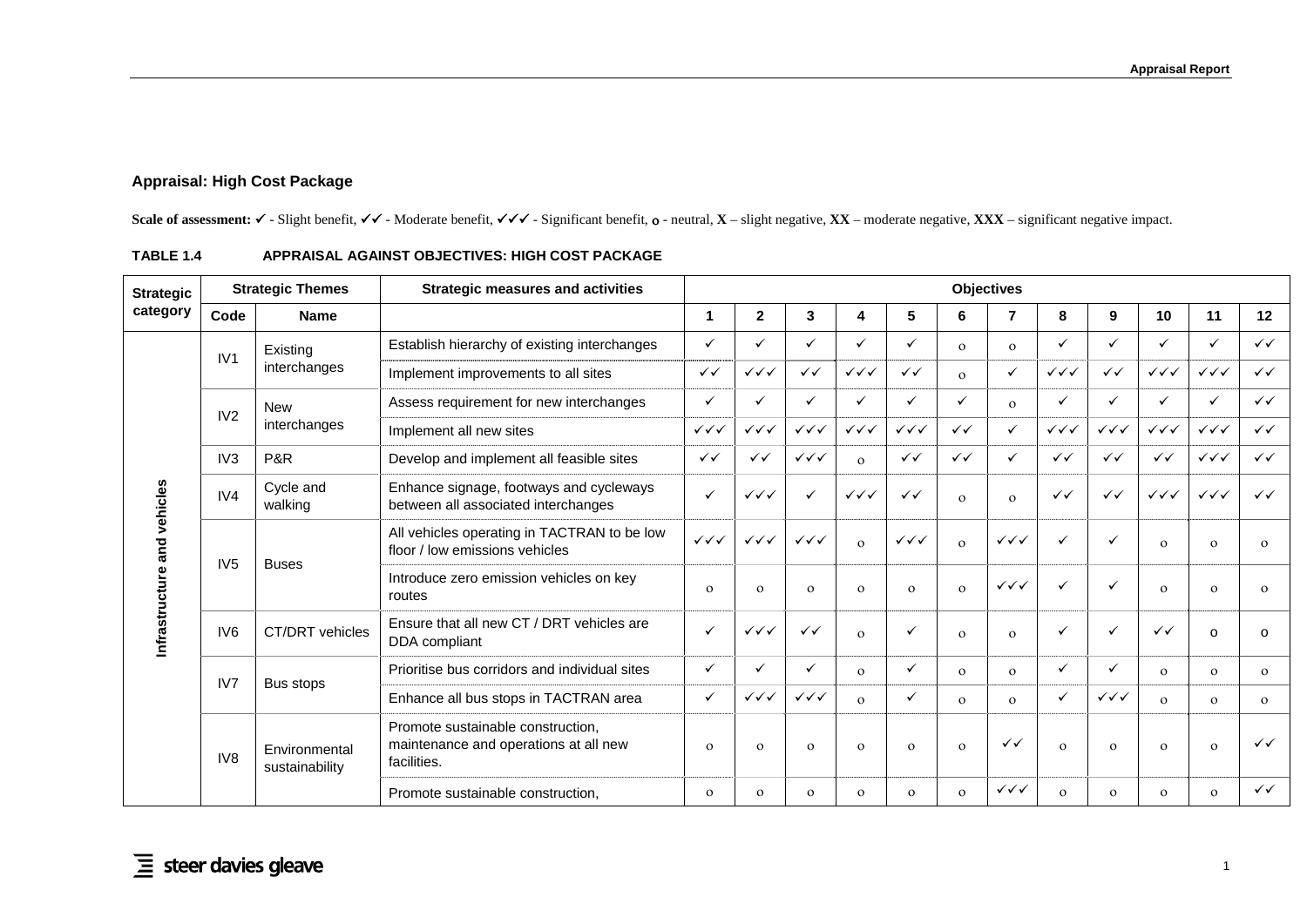| <b>Strategic</b>    |                 | <b>Strategic Themes</b>   | <b>Strategic measures and activities</b>                                                                                    | <b>Objectives</b>    |                        |              |                        |              |              |                        |                        |              |                        |                        |              |
|---------------------|-----------------|---------------------------|-----------------------------------------------------------------------------------------------------------------------------|----------------------|------------------------|--------------|------------------------|--------------|--------------|------------------------|------------------------|--------------|------------------------|------------------------|--------------|
| category            | Code            | <b>Name</b>               |                                                                                                                             | $\blacktriangleleft$ | $\mathbf{2}$           | 3            | 4                      | 5            | 6            | $\overline{7}$         | 8                      | 9            | 10                     | 11                     | 12           |
|                     |                 |                           | maintenance and operations at all existing<br>facilities                                                                    |                      |                        |              |                        |              |              |                        |                        |              |                        |                        |              |
|                     | SS <sub>1</sub> | Whole journey<br>approach | Develop an approach to passenger safety that<br>considers the whole journey                                                 | $\Omega$             | ✓✓                     | $\Omega$     | $\Omega$               | ✓            | $\Omega$     | $\mathbf{o}$           | $\checkmark$           | $\checkmark$ | $\checkmark$           | $\checkmark\checkmark$ | $\Omega$     |
|                     | SS <sub>2</sub> | <b>CCTV</b>               | Identify and prioritise opportunities for<br>enhancing CCTV provision on vehicles and at<br>key facilities                  | $\mathbf{O}$         | ✓                      | $\Omega$     | $\Omega$               | ✓            | $\mathbf{o}$ | $\Omega$               | ✓                      | $\checkmark$ |                        | $\mathbf{o}$           | $\Omega$     |
|                     |                 |                           | Facilitate implementation of CCTV on all<br>vehicles at all key facilities in TACTRAN                                       | $\overline{O}$       | $\checkmark\checkmark$ | $\Omega$     | $\Omega$               | $\checkmark$ | $\Omega$     | $\mathbf{o}$           | $\checkmark\checkmark$ | $\checkmark$ | $\checkmark\checkmark$ | $\Omega$               | $\Omega$     |
|                     | SS <sub>3</sub> | Staff at                  | Explore opportunities for increasing the level<br>of staffing at key facilities in TACTRAN                                  | $\mathbf{O}$         | ✓                      | $\mathbf{o}$ | $\Omega$               | $\mathbf{O}$ | $\mathbf{O}$ | $\mathbf{O}$           | $\checkmark$           | $\Omega$     | ✓✓                     | $\overline{O}$         | $\Omega$     |
|                     |                 | interchanges              | Provide funding to increase levels of trained<br>staff at key facilities                                                    | $\mathbf{O}$         | $\checkmark$           | $\Omega$     | $\Omega$               | $\Omega$     | $\mathbf{O}$ | $\mathbf{o}$           | $\checkmark$           | $\Omega$     | $\checkmark\checkmark$ | $\Omega$               | $\Omega$     |
|                     | SS <sub>4</sub> | Lighting                  | Prepare a prioritised programme of lighting<br>improvements at bus stops and interchanges                                   | $\mathbf{O}$         | $\checkmark$           | $\mathbf{o}$ | $\Omega$               | $\mathbf{O}$ | $\mathbf{o}$ | ✓                      | $\checkmark$           | $\Omega$     | ✓                      | $\overline{O}$         | $\Omega$     |
| Safety and security |                 |                           | Facilitate implementation of improved lighting<br>at all bus stops and interchanges                                         | $\overline{O}$       | $\checkmark\checkmark$ | $\Omega$     | $\Omega$               | $\Omega$     | $\mathbf{o}$ | $\checkmark\checkmark$ | $\checkmark\checkmark$ | $\mathbf{o}$ | $\checkmark\checkmark$ | $\Omega$               | $\Omega$     |
|                     |                 |                           | Monitor driver training in TACTRAN                                                                                          | $\mathbf{O}$         | $\checkmark$           | $\Omega$     | $\Omega$               | $\Omega$     | $\mathbf{o}$ | $\mathbf{o}$           | $\checkmark$           | $\Omega$     | ✓                      | $\Omega$               | $\Omega$     |
|                     | SS <sub>5</sub> | Driver training           | Facilitate driver train on key routes                                                                                       | $\mathbf{o}$         | $\checkmark$           | $\Omega$     | $\Omega$               | $\mathbf{o}$ | $\mathbf{O}$ | $\mathbf{o}$           | $\checkmark$           | $\mathbf{o}$ | $\checkmark$           | $\Omega$               | $\mathbf{o}$ |
|                     |                 |                           | Facilitate driver training on all routes                                                                                    | $\mathbf{o}$         | $\checkmark\checkmark$ | $\Omega$     | $\Omega$               | $\mathbf{O}$ | $\mathbf{o}$ | $\mathbf{o}$           | $\checkmark$           | $\Omega$     | $\checkmark\checkmark$ | $\overline{O}$         | $\mathbf{o}$ |
|                     | SS <sub>6</sub> | User safety               | Market and publicise safety improvements                                                                                    | $\mathbf{o}$         | $\checkmark\checkmark$ | $\checkmark$ | $\checkmark\checkmark$ | $\checkmark$ | $\Omega$     | $\Omega$               | $\checkmark$           | $\checkmark$ | $\checkmark$           | $\checkmark$           | $\Omega$     |
|                     |                 |                           | Provide advice to travellers who may be using<br>road based public transport for the first time in<br><b>TACTRAN</b> region | ✓                    | $\checkmark$           | ✓✓           | $\checkmark\checkmark$ | $\checkmark$ | $\mathbf{o}$ | $\mathbf{o}$           | $\checkmark\checkmark$ | ✓✓           | ✓                      |                        | $\Omega$     |
|                     |                 |                           | In partnership with local authorities monitor<br>the safety of school pick up point and vehicles                            | $\overline{O}$       | $\Omega$               | $\mathbf{o}$ | $\Omega$               | $\Omega$     | $\mathbf{O}$ | $\mathbf{O}$           | $\mathbf{O}$           | $\Omega$     |                        |                        | $\Omega$     |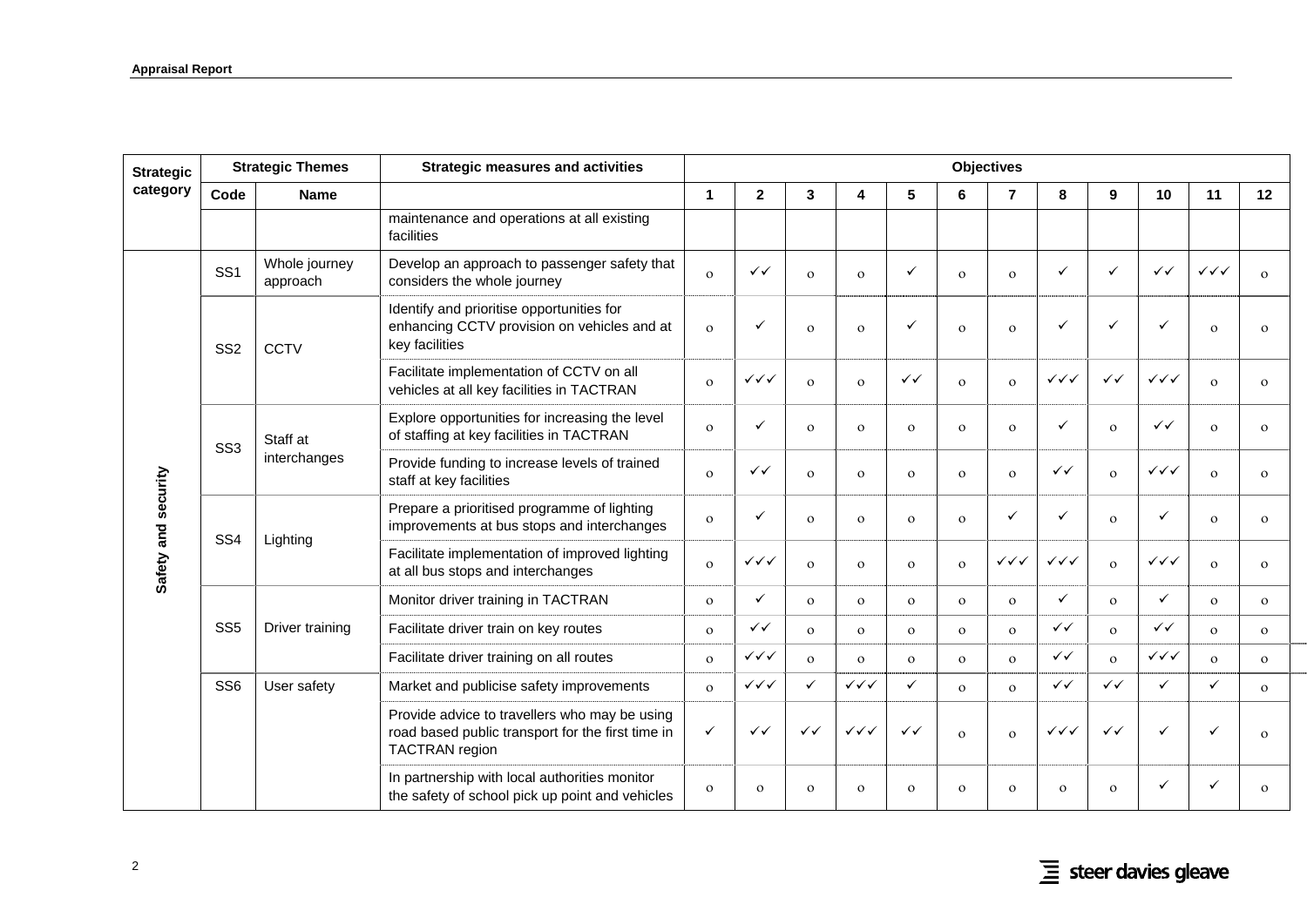| <b>Strategic</b> |                 | <b>Strategic Themes</b>                     | <b>Strategic measures and activities</b>                                                         |                        |                        |                        |              |                        |              | <b>Objectives</b> |                        |                                  |                        |                        |                                  |
|------------------|-----------------|---------------------------------------------|--------------------------------------------------------------------------------------------------|------------------------|------------------------|------------------------|--------------|------------------------|--------------|-------------------|------------------------|----------------------------------|------------------------|------------------------|----------------------------------|
| category         | Code            | <b>Name</b>                                 |                                                                                                  | $\mathbf{1}$           | $\mathbf{2}$           | 3                      | 4            | 5                      | 6            | $\overline{7}$    | 8                      | 9                                | 10                     | 11                     | 12                               |
|                  |                 |                                             | Identify opportunities to improve the safety of<br>school pick up points and vehicles            | $\Omega$               | $\Omega$               | $\mathbf{o}$           | $\mathbf{o}$ | $\mathbf{o}$           | $\mathbf{o}$ | $\mathbf{o}$      | $\mathbf{o}$           | $\mathbf{o}$                     | $\checkmark$           | $\checkmark$           | $\Omega$                         |
|                  |                 |                                             | Facilitate improvements at all sites and on all<br>routes                                        | $\mathbf{o}$           | $\mathbf{O}$           | $\mathbf{o}$           | $\mathbf{O}$ | $\mathbf{o}$           | $\mathbf{O}$ | $\mathbf{O}$      | $\mathbf{o}$           | $\mathbf{o}$                     | $\checkmark\checkmark$ | $\checkmark$           | $\mathbf{o}$                     |
|                  |                 |                                             | Undertake periodic surveys to gain better<br>understanding of key barriers to travel             | $\checkmark$           | $\checkmark$           | $\checkmark$           | $\Omega$     | $\checkmark$           | $\Omega$     | $\Omega$          | $\checkmark$           | $\checkmark$                     | ✓                      | $\checkmark$           | $\Omega$                         |
|                  | SS <sub>7</sub> | Mobility                                    | Undertake and annual review of travel<br>difficulties experienced by disabled people             | ✓                      |                        | ✓                      | $\Omega$     | $\checkmark$           | $\Omega$     | $\Omega$          | $\mathbf{o}$           | $\checkmark$                     | $\checkmark$           | $\checkmark$           | $\Omega$                         |
|                  |                 | difficulties                                | Facilitate improvements to address all<br>problems                                               | $\checkmark\checkmark$ | $\checkmark\checkmark$ | $\checkmark\checkmark$ | $\Omega$     | $\checkmark\checkmark$ | $\Omega$     | $\Omega$          | $\checkmark$           | $\checkmark\checkmark$           | $\checkmark$           | $\checkmark$           | $\Omega$                         |
|                  |                 |                                             | Work in partnership to identify key sites                                                        | ✓                      | $\mathbf{O}$           | ✓                      | $\mathbf{o}$ | $\checkmark$           | $\mathbf{o}$ | $\mathbf{o}$      | $\checkmark$           | $\checkmark$                     | $\mathbf{o}$           | $\checkmark$           | $\checkmark$                     |
|                  | NC <sub>1</sub> | Access to key<br>destinations               | Work in partnership to ensure minimum levels<br>of service provision are achieved                | $\checkmark$           | $\Omega$               | $\checkmark$           | $\Omega$     | $\checkmark$           | $\Omega$     | $\Omega$          | $\checkmark$           | $\checkmark$                     | $\Omega$               | $\checkmark$           | $\checkmark$                     |
|                  |                 |                                             | Provide funding to establish new services                                                        | $\checkmark\checkmark$ | $\overline{O}$         | $\checkmark\checkmark$ | $\Omega$     | $\checkmark\checkmark$ | $\checkmark$ | $\mathbf{o}$      | $\checkmark\checkmark$ | $\checkmark\checkmark$           | $\mathbf{o}$           | $\checkmark$           | $\checkmark\checkmark\checkmark$ |
|                  | NC <sub>2</sub> | Pattern and<br>frequency of bus<br>services | Work in partnership with operators and local<br>authorities to develop existing bus network      | $\checkmark\checkmark$ | ✓✓                     | $\checkmark\checkmark$ | ✓            | $\checkmark\checkmark$ | ✓            | $\Omega$          | $\checkmark\checkmark$ | $\checkmark\checkmark$           | $\Omega$               | ✓✓✓                    | $\checkmark$                     |
| Network coverage | NC <sub>3</sub> | Supported bus<br>services                   | Review performance of existing supported bus<br>network                                          | $\checkmark\checkmark$ | ✓                      | $\checkmark\checkmark$ | ✓            | $\checkmark\checkmark$ | $\checkmark$ | $\Omega$          | $\checkmark\checkmark$ | $\checkmark\checkmark$           | $\Omega$               | $\checkmark\checkmark$ | ✓                                |
|                  | NC4             | Accession model                             | Review coverage of scheduled road based<br>public transport                                      | $\checkmark\checkmark$ | $\checkmark$           | $\checkmark\checkmark$ | ✓            | $\checkmark\checkmark$ | $\checkmark$ | $\Omega$          | $\checkmark\checkmark$ | $\checkmark\checkmark\checkmark$ | $\Omega$               | $\checkmark\checkmark$ | $\checkmark$                     |
|                  | NC <sub>5</sub> | <b>New</b><br>development                   | Develop region wide development control<br>standards                                             | $\checkmark\checkmark$ | $\Omega$               | $\checkmark\checkmark$ | ✓            | $\checkmark\checkmark$ | $\checkmark$ | $\checkmark$      | $\checkmark\checkmark$ | $\checkmark\checkmark$           | $\checkmark\checkmark$ | $\checkmark\checkmark$ | $\checkmark\checkmark\checkmark$ |
|                  | NC <sub>6</sub> | Statutory co-<br>ordination                 | Work in partnership to assist in delivering<br>statutory duties in relation to service provision | ✓                      | $\Omega$               | $\checkmark\checkmark$ | ✓            | $\checkmark$           | $\Omega$     | $\Omega$          | $\checkmark$           | $\Omega$                         | $\checkmark$           | ✓✓                     | 010                              |
|                  | NC7             | DRT provision                               | Work in partnership to assist in dissemination                                                   |                        |                        |                        |              |                        |              |                   |                        |                                  |                        |                        |                                  |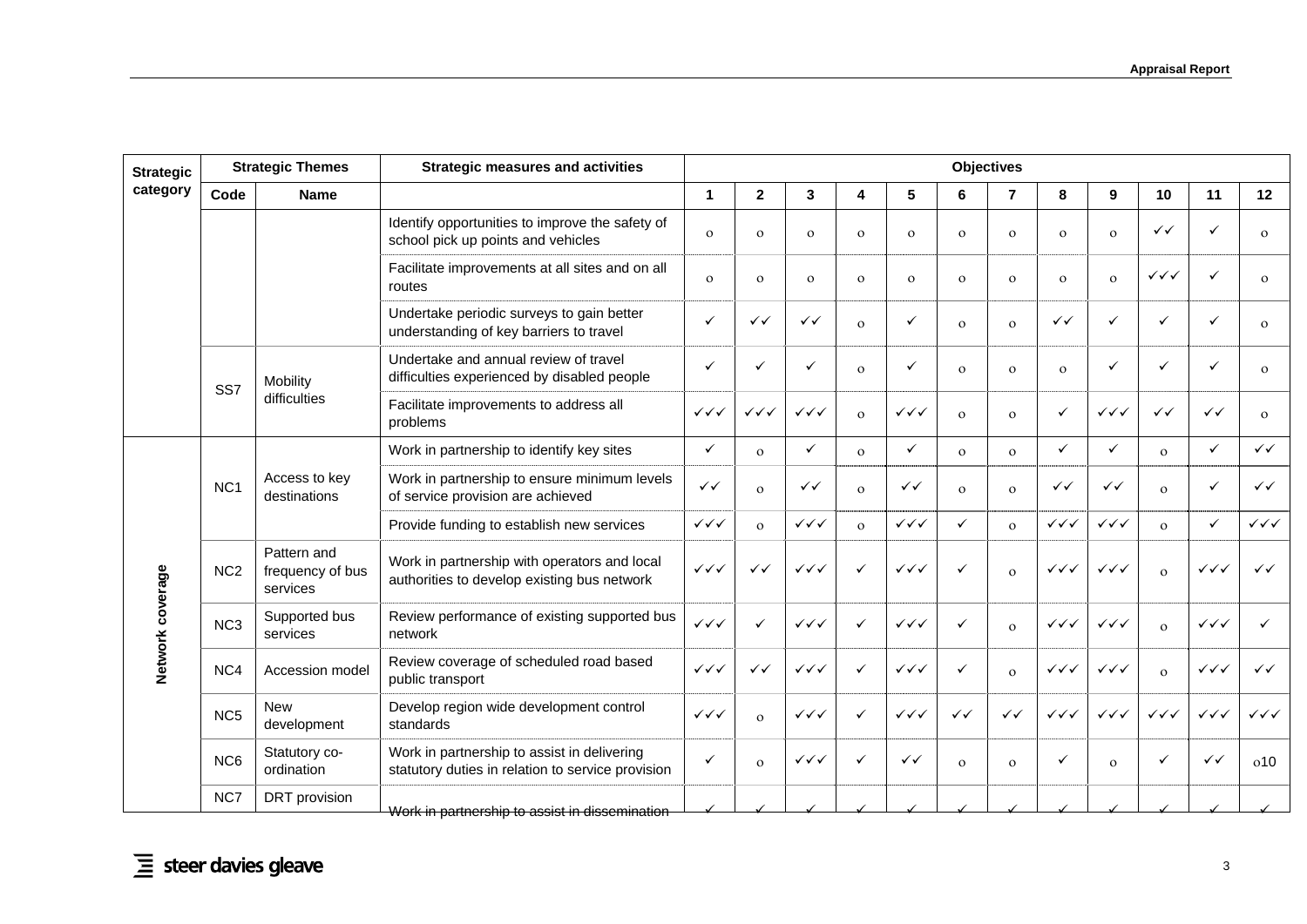| <b>Strategic</b>                 |                 | <b>Strategic Themes</b>     | <b>Strategic measures and activities</b>                                                                        | <b>Objectives</b>      |                        |                        |                        |                        |                        |                        |                        |                        |                        |                        |                        |
|----------------------------------|-----------------|-----------------------------|-----------------------------------------------------------------------------------------------------------------|------------------------|------------------------|------------------------|------------------------|------------------------|------------------------|------------------------|------------------------|------------------------|------------------------|------------------------|------------------------|
| category                         | Code            | <b>Name</b>                 |                                                                                                                 | $\mathbf 1$            | $\overline{2}$         | 3                      | 4                      | 5                      | 6                      | $\overline{7}$         | 8                      | 9                      | 10                     | 11                     | 12                     |
|                                  |                 |                             | of good practice and skills across TACTRAN<br>region                                                            |                        |                        |                        |                        |                        |                        |                        |                        |                        |                        |                        |                        |
|                                  |                 |                             | Work in partnership to identify opportunities<br>where services can be improved through the<br>provision of DRT | $\checkmark$           | ✓                      | ✓                      | ✓                      | $\checkmark$           | $\checkmark$           | $\Omega$               | $\checkmark$           |                        | $\checkmark$           |                        | $\Omega$               |
|                                  |                 |                             | Work in partnership to help deliver new DRT<br>schemes within TACTRAN                                           | $\checkmark$           | $\checkmark$           | $\checkmark$           | $\checkmark$           | $\checkmark$           | $\checkmark$           | $\Omega$               | $\checkmark$           | ✓✓                     | $\checkmark$           | $\checkmark$           | $\Omega$               |
|                                  |                 |                             | Work in partnership to establish a region wide<br>DRT scheme                                                    | $\checkmark\checkmark$ | $\checkmark\checkmark$ | $\checkmark\checkmark$ | $\checkmark\checkmark$ | $\checkmark\checkmark$ | $\checkmark$           | $\checkmark\checkmark$ | $\checkmark\checkmark$ | $\checkmark\checkmark$ | $\checkmark\checkmark$ | $\checkmark\checkmark$ | $\checkmark$           |
|                                  |                 |                             | Identify and prioritise key strategic corridors                                                                 | $\checkmark$           | $\checkmark$           | $\checkmark$           | $\Omega$               | $\checkmark$           | $\checkmark$           | $\checkmark$           | $\checkmark$           | ✓                      | $\Omega$               | $\Omega$               | $\mathbf{o}$           |
| and                              | JR <sub>1</sub> | <b>Bus priority</b>         | Facilitate delivery of bus priority on all<br>strategic corridors                                               | $\checkmark$           | $\checkmark$           | $\checkmark$           | $\mathbf{o}$           | $\checkmark\checkmark$ | $\checkmark\checkmark$ | ✓                      | $\checkmark\checkmark$ | $\checkmark$           | $\Omega$               | $\Omega$               | $\mathbf{O}$           |
| demand management<br>reliability | JR <sub>2</sub> | <b>PIPS</b>                 | Facilitate the delivery of punctuality<br>improvement partnerships within TACTRAN                               | $\checkmark$           | $\checkmark\checkmark$ | $\checkmark$           | $\checkmark$           | $\checkmark$           | $\checkmark\checkmark$ | $\Omega$               | $\checkmark\checkmark$ | ✓                      | $\checkmark$           | $\checkmark\checkmark$ | $\Omega$               |
|                                  |                 |                             | Develop a region wide parking strategy                                                                          | $\Omega$               | $\Omega$               | $\Omega$               | $\Omega$               | $\checkmark$           | $\checkmark$           | ✓                      | $\checkmark$           | ✓                      | $\checkmark$           | $\checkmark$           | $\checkmark$           |
| Journey times,                   | JR3             | Parking                     | Facilitate the Delivery of a region wide parking<br>strategy                                                    | $\mathbf{o}$           | $\mathbf{O}$           | $\mathbf{O}$           | $\mathbf{o}$           | $\checkmark$           | $\checkmark\checkmark$ | $\checkmark$           | $\checkmark\checkmark$ | $\checkmark$           | $\checkmark$           | $\checkmark$           | $\checkmark\checkmark$ |
|                                  | JR4             | Travel demand<br>management | Integrate development and marketing of bus<br>network with development of TDM measures                          | $\Omega$               | ✓                      | ✓                      | $\checkmark\checkmark$ | $\checkmark$           | $\checkmark$           | ✓                      | $\checkmark\checkmark$ | $\checkmark\checkmark$ | $\checkmark$           | $\checkmark$           | $\checkmark$           |
|                                  | FT <sub>1</sub> | Concessionary<br>fares      | Lobby Government to extend concession to<br><b>DRT</b> services                                                 | $\checkmark$           | $\checkmark\checkmark$ | $\checkmark\checkmark$ | $\Omega$               | $\checkmark$           | $\Omega$               | $\Omega$               | $\checkmark\checkmark$ | $\checkmark\checkmark$ | ✓                      | $\Omega$               | $\mathbf{O}$           |
| Fares and Ticketing              | FT <sub>2</sub> | Integrated<br>ticketing     | Work in partnership to explore opportunities<br>for multi-operator, multi-modal, and multi-<br>journey tickets  | $\checkmark$           |                        | ✓                      | ✓                      | $\checkmark$           | $\Omega$               | $\Omega$               | ✓                      |                        | $\Omega$               |                        | $\Omega$               |
|                                  |                 |                             | Facilitate the implementation of multi-operator,<br>multi-modal, and multi-journey tickets                      | $\checkmark$           | ✓✓                     | ✓✓                     | ✓✓                     | ✓✓                     | $\Omega$               | $\Omega$               | ✓✓                     | ✓✓                     | $\Omega$               | $\checkmark$           | $\Omega$               |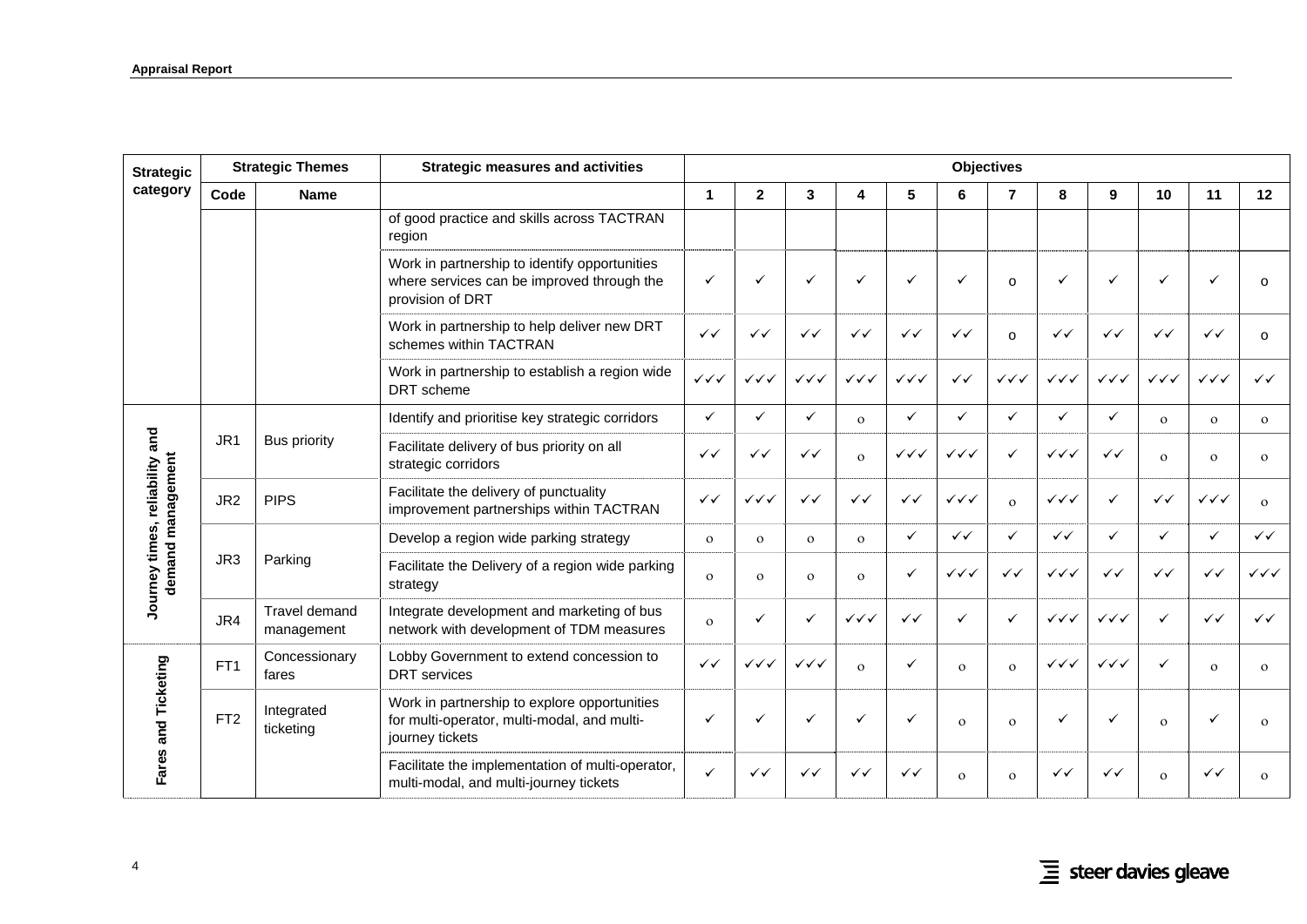| <b>Strategic</b>                               | <b>Strategic Themes</b><br><b>Strategic measures and activities</b> |                                   |                                                                                    |                        | <b>Objectives</b>      |                        |                        |                        |                        |                        |                        |                        |                        |                        |              |  |
|------------------------------------------------|---------------------------------------------------------------------|-----------------------------------|------------------------------------------------------------------------------------|------------------------|------------------------|------------------------|------------------------|------------------------|------------------------|------------------------|------------------------|------------------------|------------------------|------------------------|--------------|--|
| category                                       | Code                                                                | <b>Name</b>                       |                                                                                    | $\mathbf{1}$           | $\mathbf{2}$           | 3                      | 4                      | 5                      | 6                      | $\overline{7}$         | 8                      | 9                      | 10                     | 11                     | 12           |  |
|                                                |                                                                     |                                   | Manage the operation of multi-operator, multi-<br>modal, and multi-journey tickets | $\checkmark$           | $\checkmark\checkmark$ | $\checkmark\checkmark$ | $\checkmark\checkmark$ | $\checkmark\checkmark$ | $\Omega$               | $\mathbf{o}$           | $\checkmark\checkmark$ | $\checkmark\checkmark$ | $\mathbf{o}$           | $\checkmark\checkmark$ | $\Omega$     |  |
|                                                |                                                                     |                                   | Facilitate development of smartcards                                               | $\checkmark$           | ✓                      | $\checkmark$           | ✓                      | $\checkmark$           | $\mathbf{o}$           | $\mathbf{O}$           | $\checkmark$           | ✓                      | $\mathbf{o}$           | ✓                      | $\mathbf{o}$ |  |
|                                                | FT <sub>3</sub>                                                     | Smartcards                        | Facilitate implementation of smartcards                                            | ✓                      | $\checkmark$           | $\checkmark$           | $\checkmark$           | $\checkmark$           | $\Omega$               | $\mathbf{o}$           | $\checkmark$           | $\checkmark$           | $\circ$                | $\checkmark$           | $\mathbf{o}$ |  |
|                                                |                                                                     |                                   | Manage the operation of smartcards                                                 | $\checkmark$           | ✓✓✓                    | $\checkmark\checkmark$ | $\checkmark\checkmark$ | $\checkmark\checkmark$ | $\Omega$               | $\Omega$               | $\checkmark\checkmark$ | $\checkmark\checkmark$ | $\Omega$               | $\checkmark\checkmark$ | $\mathbf{o}$ |  |
|                                                |                                                                     |                                   | Provide publicity for existing salary sacrifice<br>schemes                         | ✓                      |                        | $\mathbf{o}$           | $\checkmark\checkmark$ | $\checkmark$           | ✓                      | $\mathbf{O}$           | $\checkmark$           | ✓                      | $\Omega$               |                        | $\mathbf{o}$ |  |
|                                                | FT4                                                                 | <b>Salary Sacrifice</b><br>Scheme | Explore opportunities for increasing the<br>number of salary sacrifice schemes     | ✓                      | $\checkmark$           | $\mathbf{o}$           | $\checkmark\checkmark$ | $\checkmark$           | $\checkmark$           | $\Omega$               | ✓✓                     | $\checkmark$           | $\Omega$               | ✓                      | $\Omega$     |  |
|                                                |                                                                     |                                   | Facilitate the delivery of new salary sacrifice<br>schemes                         | ✓                      | $\checkmark\checkmark$ | $\mathbf{o}$           | $\checkmark\checkmark$ | $\checkmark\checkmark$ | ✓✓                     | $\mathbf{o}$           | $\checkmark\checkmark$ | $\checkmark$           | $\mathbf{o}$           | ✓                      | $\mathbf{O}$ |  |
|                                                |                                                                     |                                   | Provide publicity for existing travel discount<br>schemes                          | ✓                      |                        | $\checkmark$           | $\checkmark\checkmark$ | ✓                      | $\Omega$               | $\overline{O}$         | $\checkmark$           | ✓                      | $\mathbf{o}$           |                        | $\mathbf{O}$ |  |
|                                                | FT <sub>5</sub>                                                     | <b>Travel discount</b><br>Schemes | Explore opportunities for increasing the range<br>of travel discount schemes       | $\checkmark$           | $\checkmark$           | $\checkmark$           | ✓✓✓                    | $\checkmark$           | $\Omega$               | $\mathbf{O}$           | ✓✓                     | ✓✓                     | $\mathbf{o}$           | $\checkmark$           | $\Omega$     |  |
|                                                |                                                                     |                                   | Facilitate the delivery of new travel discount<br>schemes                          | $\checkmark\checkmark$ | ✓✓✓                    | $\checkmark\checkmark$ | $\checkmark\checkmark$ | $\checkmark\checkmark$ | $\Omega$               | $\Omega$               | $\checkmark$           | $\checkmark\checkmark$ | $\Omega$               | $\checkmark$           | $\mathbf{O}$ |  |
|                                                | FT6                                                                 | Access to health                  | Work in partnership to clarify eligibility for<br>health needs transport           | ✓                      |                        | $\checkmark\checkmark$ | ✓                      | $\mathbf{o}$           | $\Omega$               | $\Omega$               | $\checkmark$           | $\Omega$               | $\checkmark$           | $\Omega$               | $\Omega$     |  |
|                                                |                                                                     |                                   | Provide publicity for health needs transport                                       | $\checkmark$           | ✓                      | $\checkmark\checkmark$ | $\checkmark\checkmark$ | $\Omega$               | $\Omega$               | $\Omega$               | $\checkmark$           | $\mathbf{o}$           | ✓                      | $\Omega$               | $\Omega$     |  |
|                                                | AP <sub>1</sub>                                                     | Quality                           | Explore opportunities to introduce quality<br>partnerships                         | ✓                      |                        | ✓                      |                        | ✓                      | ✓                      | ✓                      | $\checkmark$           | $\checkmark$           | ✓                      | ✓                      |              |  |
| Administration<br>, partnership<br>and funding |                                                                     | partnerships                      | Facilitate the implementation of quality<br>partnerships                           | $\checkmark$           | $\checkmark$           | $\checkmark$           | $\checkmark\checkmark$ | $\checkmark$           | $\checkmark\checkmark$ | $\checkmark\checkmark$ | $\checkmark\checkmark$ | ✓✓                     | $\checkmark\checkmark$ | ✓✓                     |              |  |
|                                                | AP <sub>2</sub>                                                     | Enforcement                       | Work in partnership to ensure adequate                                             |                        |                        |                        |                        |                        |                        |                        |                        |                        |                        |                        |              |  |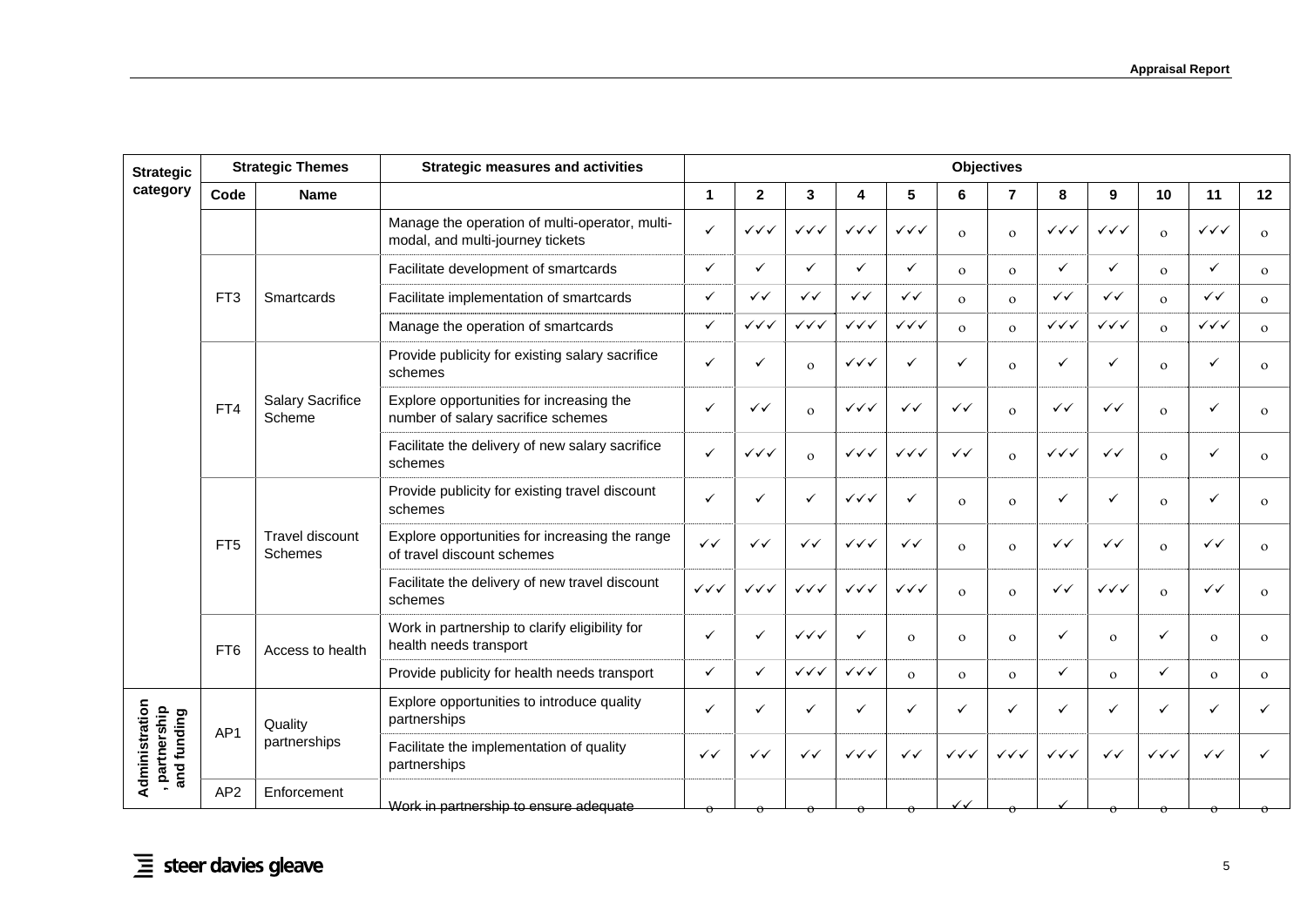| <b>Strategic</b> |                 | <b>Strategic Themes</b> | Strategic measures and activities                                                                            |                                  |                                  |                                  |                                  |                                  |                                  | <b>Objectives</b>                |                        |                                  |                        |                        |              |
|------------------|-----------------|-------------------------|--------------------------------------------------------------------------------------------------------------|----------------------------------|----------------------------------|----------------------------------|----------------------------------|----------------------------------|----------------------------------|----------------------------------|------------------------|----------------------------------|------------------------|------------------------|--------------|
| category         | Code            | <b>Name</b>             |                                                                                                              |                                  | $\mathbf{2}$                     | 3                                |                                  | 5                                | 6                                |                                  | 8                      | 9                                | 10                     | 11                     | 12           |
|                  |                 |                         | enforcement of TROs that support efficient<br>bus service provision                                          |                                  |                                  |                                  |                                  |                                  |                                  |                                  |                        |                                  |                        |                        |              |
|                  |                 |                         | Provide funding to support adequate<br>enforcement of TROs that support efficient<br>bus service provision   | $\Omega$                         | $\Omega$                         | $\Omega$                         | $\Omega$                         | $\Omega$                         | $\checkmark\checkmark\checkmark$ | $\Omega$                         | $\checkmark$           | $\Omega$                         | $\Omega$               | $\Omega$               | $\Omega$     |
|                  | AP3             | CT/DRT booking          | Coordinate provision of CT / DRT booking<br>information                                                      | $\checkmark$                     | $\checkmark$                     | $\checkmark$                     | $\checkmark$                     | $\checkmark$                     | $\Omega$                         | $\Omega$                         | $\checkmark$           | $\checkmark$                     | $\checkmark$           |                        | $\Omega$     |
|                  |                 |                         | Manage booking service for CT / DRT<br>services                                                              | $\checkmark\checkmark\checkmark$ | $\checkmark\checkmark\checkmark$ | $\checkmark\checkmark\checkmark$ | $\checkmark\checkmark\checkmark$ | $\checkmark\checkmark$           | $\Omega$                         | $\Omega$                         | $\checkmark$           | $\checkmark\checkmark$           | $\checkmark$           | $\checkmark$           | $\Omega$     |
|                  | AP4             | Bus funding             | Lobby Government to re-start pump prime<br>funding for new and improved services and<br>infrastructure       | $\checkmark$                     | $\checkmark$                     | $\checkmark$                     | $\checkmark$                     | $\checkmark\checkmark\checkmark$ | $\checkmark$                     | $\checkmark\checkmark$           | $\checkmark\checkmark$ | $\checkmark$                     | $\checkmark$           | $\checkmark$           | $\checkmark$ |
|                  | AP <sub>5</sub> |                         | Work in partnership to identify and tap existing<br>and potential sources of funding for CT / DRT<br>schemes | $\checkmark$                     | $\checkmark$                     | $\checkmark$                     | $\checkmark$                     | $\checkmark$                     | $\Omega$                         | $\checkmark$                     | $\checkmark$           | $\checkmark$                     | $\checkmark$           | $\checkmark$           |              |
|                  |                 | CT/DRT Funding          | Work with local authorities to ensure<br>appropriate grant funding is provided for CT<br>schemes             | $\checkmark\checkmark\checkmark$ | $\checkmark\checkmark\checkmark$ | $\checkmark\checkmark\checkmark$ | $\checkmark$                     | $\checkmark\checkmark\checkmark$ | $\mathbf{o}$                     | $\checkmark\checkmark\checkmark$ | $\checkmark$           | $\checkmark\checkmark\checkmark$ | $\checkmark\checkmark$ | $\checkmark\checkmark$ |              |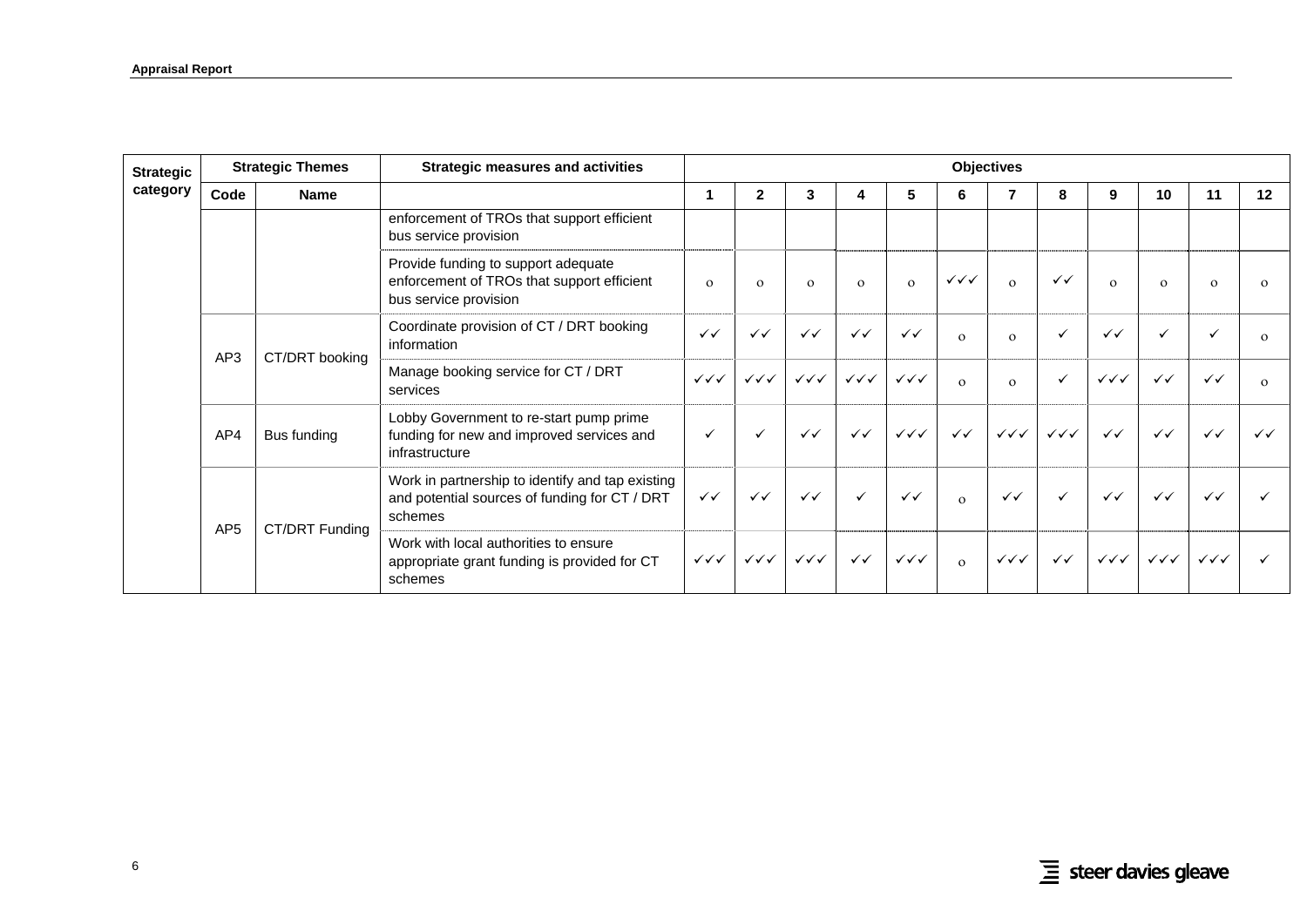## **2. APPRAISAL SUMMARY**

2.1The following tables provide a summary of the appraisal contained in the previous section.

### **TABLE 2.1 APPRAISAL SUMMARY TABLE: LOW COST SCENARIO**

<span id="page-22-0"></span>

| <b>Proposal Details</b>                                                                                                                                                                                                                                                                                                                                                                                                                                                                                                                                                                                                                                                                                |                                                                                                                                                                                                                                                                         |                               |                                    |  |  |  |
|--------------------------------------------------------------------------------------------------------------------------------------------------------------------------------------------------------------------------------------------------------------------------------------------------------------------------------------------------------------------------------------------------------------------------------------------------------------------------------------------------------------------------------------------------------------------------------------------------------------------------------------------------------------------------------------------------------|-------------------------------------------------------------------------------------------------------------------------------------------------------------------------------------------------------------------------------------------------------------------------|-------------------------------|------------------------------------|--|--|--|
| Name and address of authority or organisation promoting the proposal:                                                                                                                                                                                                                                                                                                                                                                                                                                                                                                                                                                                                                                  |                                                                                                                                                                                                                                                                         | <b>TACTRAN</b>                |                                    |  |  |  |
| <b>Proposal Name:</b>                                                                                                                                                                                                                                                                                                                                                                                                                                                                                                                                                                                                                                                                                  | Bus and Community / Demand<br>Responsive Transport Strategy - Low<br>Cost Scenario                                                                                                                                                                                      | Name of Planner:              |                                    |  |  |  |
|                                                                                                                                                                                                                                                                                                                                                                                                                                                                                                                                                                                                                                                                                                        | This strategy sets out the principles and                                                                                                                                                                                                                               |                               | Capital costs/grant:               |  |  |  |
|                                                                                                                                                                                                                                                                                                                                                                                                                                                                                                                                                                                                                                                                                                        | short, medium and long term actions by                                                                                                                                                                                                                                  |                               | Annual revenue support:            |  |  |  |
| <b>Proposal Description:</b>                                                                                                                                                                                                                                                                                                                                                                                                                                                                                                                                                                                                                                                                           | which TACTRAN will maintain and improve Estimated Total Public Sector<br>the bus, community and demand<br>responsive transport network across the<br>region.                                                                                                            | <b>Funding Requirement:</b>   | Present Value of Cost to Govt:     |  |  |  |
|                                                                                                                                                                                                                                                                                                                                                                                                                                                                                                                                                                                                                                                                                                        |                                                                                                                                                                                                                                                                         |                               | Sum: Costs will be in the order of |  |  |  |
| <b>Funding Sought From: (if applicable)</b>                                                                                                                                                                                                                                                                                                                                                                                                                                                                                                                                                                                                                                                            |                                                                                                                                                                                                                                                                         | <b>Amount of Application:</b> | $E2$ million                       |  |  |  |
| <b>Background Information</b>                                                                                                                                                                                                                                                                                                                                                                                                                                                                                                                                                                                                                                                                          |                                                                                                                                                                                                                                                                         |                               |                                    |  |  |  |
| <b>Geographic Context:</b>                                                                                                                                                                                                                                                                                                                                                                                                                                                                                                                                                                                                                                                                             | This strategy covers the TACTRAN Regional Transport Partnership area which encompasses the local authority<br>areas of Angus, Dundee City, Perth and Kinross and Stirling. The region includes parts of the Loch Lomond<br>and Trossachs and Cairngorms National Parks. |                               |                                    |  |  |  |
| The total population of the region is currently around 475,000 people. It is forecast to remain relatively stable<br>during the lifetime of this strategy. Almost two thirds of the region's population live in the largest cities and<br>towns of Dundee (145,600), Perth (43,500), Stirling (41,000), Arbroath (22,800), Forfar (13,200) and<br><b>Social Context:</b><br>Montrose (10,800). Approximately 10% of the population lives in small towns of between 3,000 - 10,000<br>people and a quarter of the population lives in rural communities of populations less than 3,000 people.<br>Approximately 31% of TACTRAN households do not have access to a car - this rises to over 48% for lone |                                                                                                                                                                                                                                                                         |                               |                                    |  |  |  |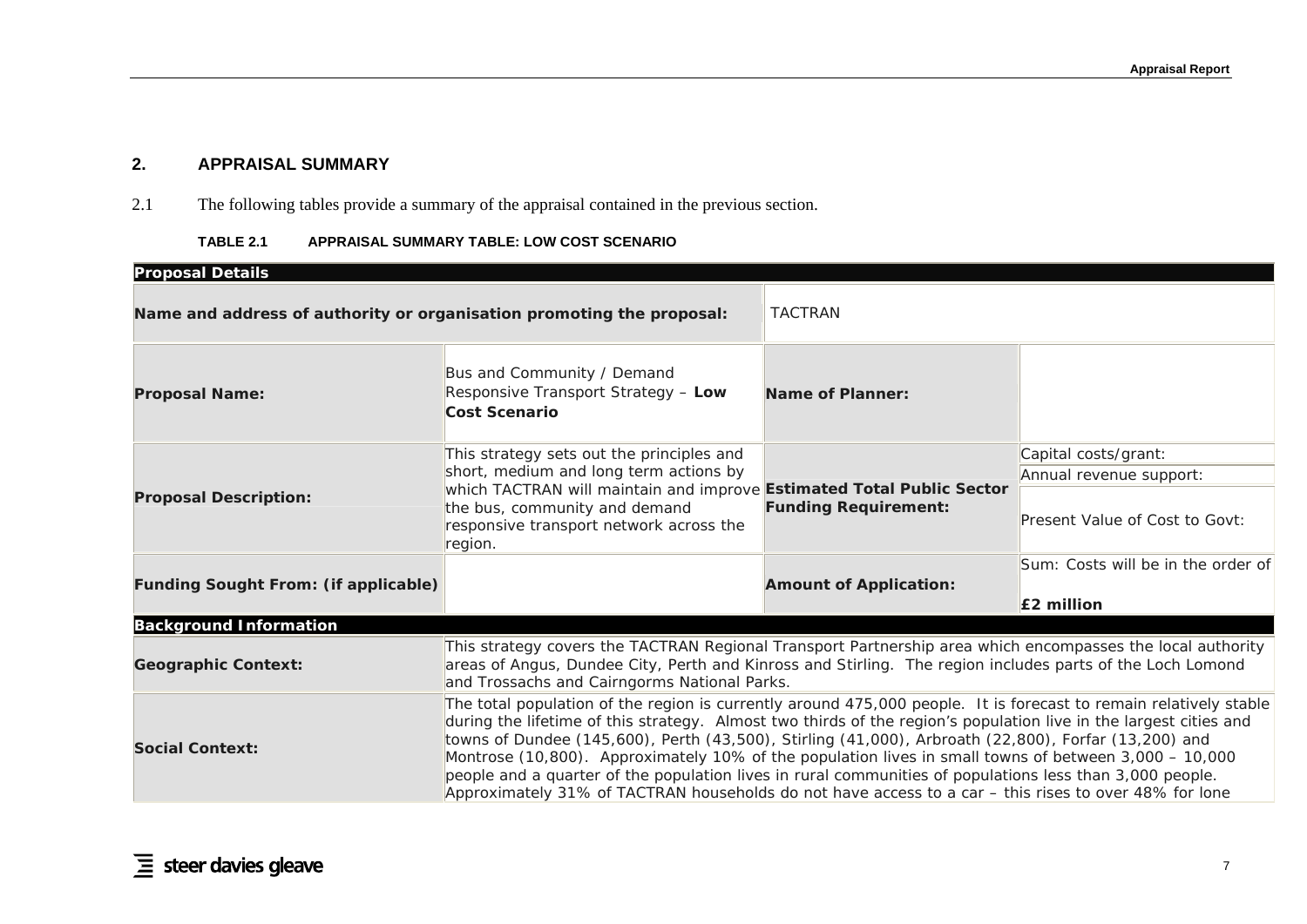|                                                                                                                                        | parent households and to 69% for single pensioner households. Access to healthcare facilities for those<br>without access to a car is a key issue, particularly following centralisation of services.                                                                                                                                                                                                                                                                                                                                                                                                                                                                                                                                                                                                                                                                                                                                                               |
|----------------------------------------------------------------------------------------------------------------------------------------|---------------------------------------------------------------------------------------------------------------------------------------------------------------------------------------------------------------------------------------------------------------------------------------------------------------------------------------------------------------------------------------------------------------------------------------------------------------------------------------------------------------------------------------------------------------------------------------------------------------------------------------------------------------------------------------------------------------------------------------------------------------------------------------------------------------------------------------------------------------------------------------------------------------------------------------------------------------------|
| <b>Economic Context:</b>                                                                                                               | The RTS highlights that there are connectivity problems between existing and new locations of housing,<br>employment and key services in certain parts of the region. There is dispersed economic activity, and ongoing<br>dispersion of population out of traditional centres which is increasing the need to travel. Timing, speed,<br>frequency and cost of public transport options to major centres are not perceived to be optimal. Tourism is a<br>key sector of the region's economy and there is a need for increased promotion of the region as a tourist<br>destination. General congestion within the city and town centres at peak times has an impact on bus reliability<br>and links to external markets.                                                                                                                                                                                                                                            |
| <b>Planning Objectives</b>                                                                                                             |                                                                                                                                                                                                                                                                                                                                                                                                                                                                                                                                                                                                                                                                                                                                                                                                                                                                                                                                                                     |
| Objective:                                                                                                                             | Performance against planning objective:                                                                                                                                                                                                                                                                                                                                                                                                                                                                                                                                                                                                                                                                                                                                                                                                                                                                                                                             |
| services, facilities and opportunities                                                                                                 | Overall this package provides a slight to moderate benefit towards this objective. The majority of actions are<br>aimed at identifying opportunities and priorities for improvement with the intention that the delivery of these<br>To ensure that everyone across the would be undertaken by the individual local authorities, rather than TACTRAN itself. The most significant<br>region has access to a key regional contributions to this objective come from actions to work in partnership with operators and local authorities to<br>centre, where they can access a range of develop the existing bus network and to review the coverage and operation of the scheduled road based<br>passenger transport network and the performance of the existing supported services. In addition the action to<br>work with local authorities to ensure appropriate grant funding for CT/DRT would provide a significant benefit<br>towards achieving this objective. |
| To remove physical, financial and<br>perceptual barriers to accessing road<br>based passenger transport services and<br>infrastructure | Overall this package provides a slight benefit towards this objective with the majority of actions being scored<br>as slightly beneficial for the same reasons as above. The actions contributing significantly to this objective<br>relate to the marketing and publicity of safety improvements, the facilitation of Punctuality Improvement<br>Partnerships which would improve reliability perceptions and to lobby the Scottish Government to extend<br>concessionary fares scheme to CT/DRT services which, if successful would provide significant financial benefits<br>for those eligible.                                                                                                                                                                                                                                                                                                                                                                 |
| To enable patients and visitors to access<br>necessary health facilities by road based<br>passenger transport                          | Overall this package provides a slight to moderate benefit towards this objective with the majority of actions<br>being scored as slightly beneficial for the same reasons as objective 1 above. This package does however<br>contain some actions specifically aimed at health transport (see FT5 and FT6) which will significantly contribute<br>to achieving this objective. Actions to work in partnership with operators and local authorities to develop the<br>existing bus network and to review the coverage and operation of the scheduled road based passenger<br>transport network and the performance of existing supported services will also significantly contribute to<br>achieving this objective.                                                                                                                                                                                                                                                |
| To ensure a level of information<br>provision across the whole road based<br>passenger transport network that                          | Although some actions within this package will significantly contribute towards achieving this objective, the<br>majority of actions will have a slightly beneficial or neutral impact.                                                                                                                                                                                                                                                                                                                                                                                                                                                                                                                                                                                                                                                                                                                                                                             |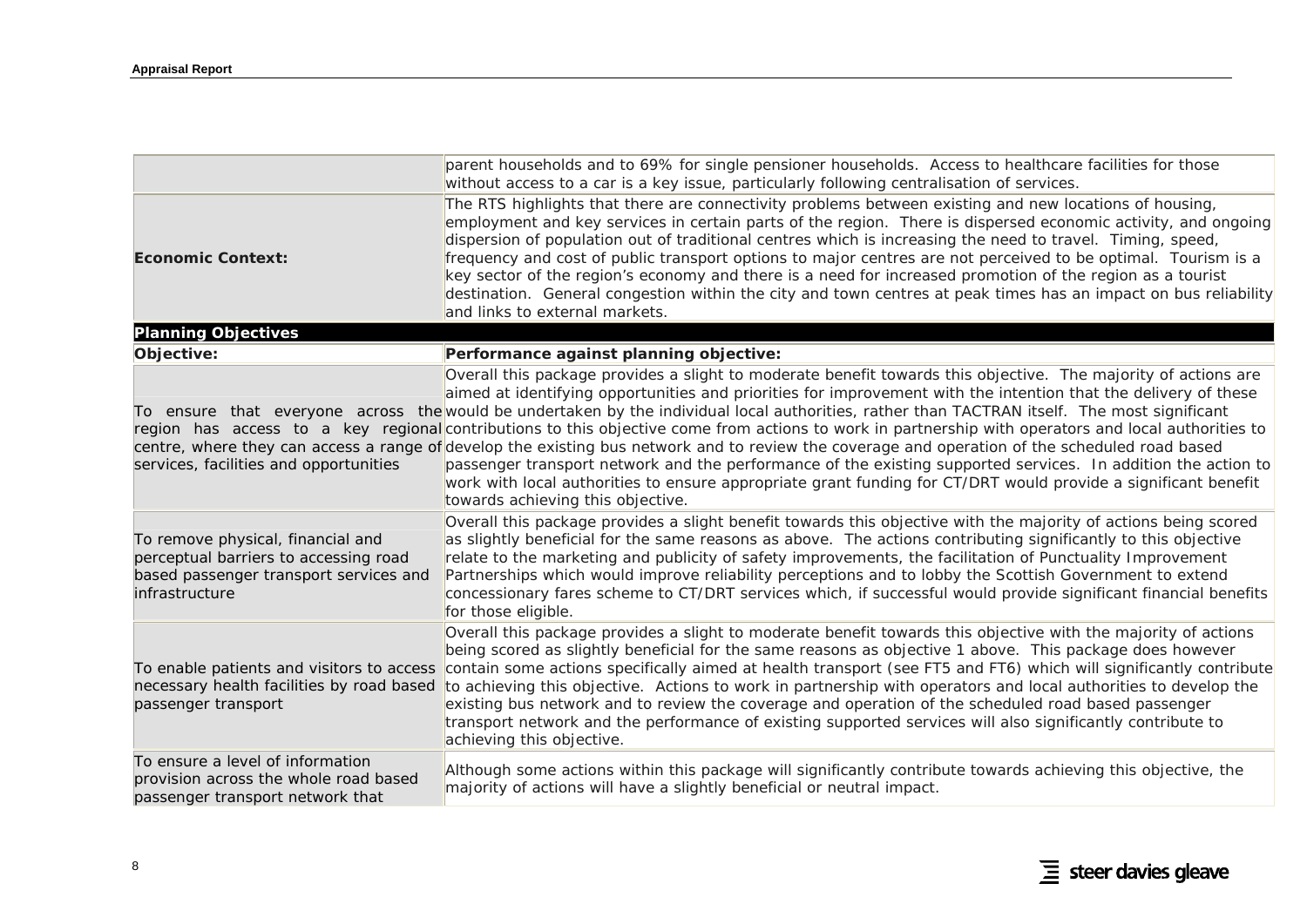| promotes its use and does not hinder<br>accessibility                                                                                                                                   |                                                                                                                                                                                                                                                                                                                                                                                                                                                                                                                                                                                                                                                                                                                               |
|-----------------------------------------------------------------------------------------------------------------------------------------------------------------------------------------|-------------------------------------------------------------------------------------------------------------------------------------------------------------------------------------------------------------------------------------------------------------------------------------------------------------------------------------------------------------------------------------------------------------------------------------------------------------------------------------------------------------------------------------------------------------------------------------------------------------------------------------------------------------------------------------------------------------------------------|
| To ensure that key employment,<br>education, retail and tourism locations<br>are linked to the passenger transport<br>network by a service that meets the<br>needs of the local economy | Overall this package will have a slight to moderate benefit for this objective with the majority of actions being<br>scored as slightly beneficial for the same reasons as outlined in objective 1. The most significant contributions<br>to this objective come from actions to work in partnership with operators and local authorities to develop the<br>existing bus network and to review the coverage and operation of the scheduled road based passenger<br>transport network and the performance of the existing supported services. In addition the action to work with<br>local authorities to ensure appropriate grant funding for CT/DRT would provide a significant benefit towards<br>achieving this objective. |
| To achieve improvements in journey<br>times and the reliability of the region's<br>road based passenger transport network                                                               | Overall this package provides only a slight positive contribution towards this objective. The only action<br>contained within this package that will significantly contribute to achieving journey time and reliability<br>improvements is the delivery of Punctuality Improvement Partnerships. A small number of other actions will<br>bring more indirect benefits through better enforcement of parking and bus lanes to remove some of the<br>barriers that cause delays to buses such as parked cars.                                                                                                                                                                                                                   |
| To enhance the environmental standards<br>of the road based passenger transport<br>fleet and infrastructure                                                                             | This package will bring only slight benefits to this objective as few of the actions have the potential to improve<br>the environmental standards of the fleet or infrastructure. The most beneficial actions include those to lobby<br>for additional funding for bus or CT/DRT services, either through pump prime funding from central government<br>or grant funding from local authorities or other sources. Funding to improve services could also be used to<br>enhance the vehicle fleet and improve infrastructure with opportunities to improve their environmental<br>standards (e.g. emissions levels).                                                                                                           |
| To achieve greater use of road based<br>passenger transport services in place of<br>travel by private car                                                                               | This package of actions will bring slight to moderate benefits against this objective. All actions included within<br>this package are designed to make road based passenger transport services more attractive and encourage<br>greater use of them. It is anticipated that these improvements will result in some mode shift away from the<br>private car, although this is likely to be limited as provision of new services and infrastructure within this<br>package will be limited.                                                                                                                                                                                                                                    |
| To increase physical activity and improve<br>access to leisure opportunities across the<br>region by road based passenger<br>transport                                                  | This package will contribute to increasing physical activity and improving access to leisure opportunities,<br>although the impacts are only anticipated to be slight to moderately beneficial. The most significant<br>contributions to this objective come from actions to work in partnership with operators and local authorities to<br>develop the existing bus network and to review the coverage and operation of the scheduled road based<br>passenger transport network and the performance of the existing supported services. In addition the action to<br>work with local authorities to ensure appropriate grant funding for CT/DRT would provide a significant benefit<br>towards achieving this objective.     |
| To provide for and improve the safety of<br>passengers when travelling on the road<br>based passenger transport network                                                                 | Overall slight contribution to this objective as the focus is on identifying priorities for action to be delivered by<br>key stakeholders at a local level rather than by TACTRAN. A number of actions are included specifically aimed<br>at improving safety, however again these are aimed at identifying and prioritising necessary improvements                                                                                                                                                                                                                                                                                                                                                                           |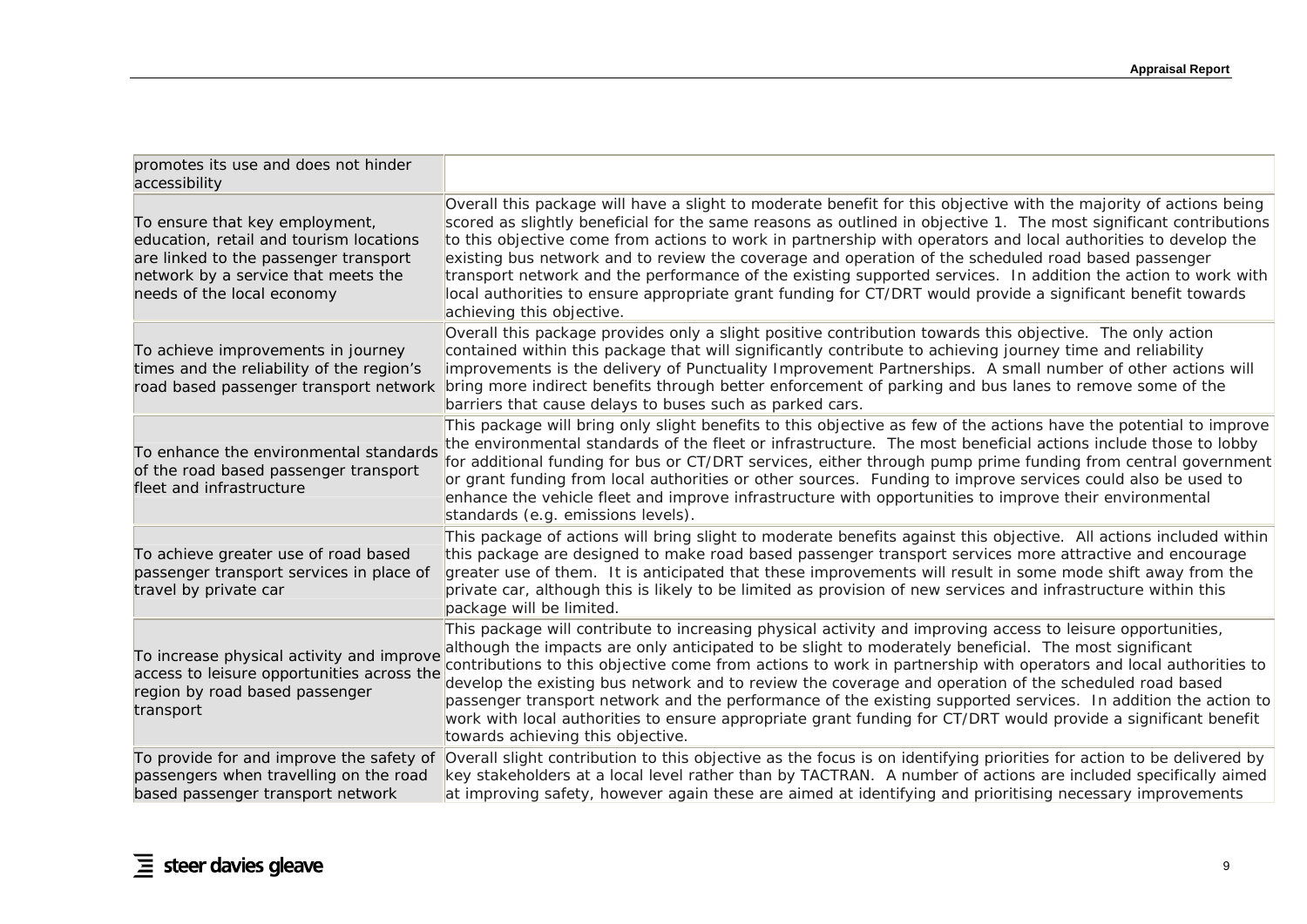|                                                                                                                         |                          | rather than on their, which would be carried out at a local level.                                                                                                                                                                                                                                                                                                                                                                                                 |
|-------------------------------------------------------------------------------------------------------------------------|--------------------------|--------------------------------------------------------------------------------------------------------------------------------------------------------------------------------------------------------------------------------------------------------------------------------------------------------------------------------------------------------------------------------------------------------------------------------------------------------------------|
| To increase connectivity between road<br>based passenger transport services and<br>between different modes of transport |                          | Overall slight beneficial impact on this objective. All actions are predicted to have a beneficial or neutral<br>contribution with no actions predicted to have a negative impact. Many of the actions contained within the<br>strategy will contribute to increasing connectivity, particularly those related to prioritising sites for interchange<br>and improving signage on walking and cycling links.                                                        |
| To strengthen the links between land-<br>use planning and provision of road based<br>passenger transport                |                          | This package supports provides an overall slight beneficial impact towards achieving this objective. All actions<br>provide a positive or neutral impact with no actions predicted to have a negative impact against this objective.<br>This package supports the principles of regional and local land use planning documents, however the lack of<br>focus on delivery means that the contribution to this objective is fairly limited.                          |
| <b>Implementability Appraisal</b>                                                                                       |                          |                                                                                                                                                                                                                                                                                                                                                                                                                                                                    |
| Technical:                                                                                                              |                          | It is not anticipated that there will be any technical constraints to the delivery of this package.                                                                                                                                                                                                                                                                                                                                                                |
| Operational:                                                                                                            |                          | There are not thought to be any significant operational constraints to the delivery of this package. Joint<br>working between a range of different stakeholders will be required; however this happens already to a certain<br>extent and is not a barrier to implementation.                                                                                                                                                                                      |
| Financial:                                                                                                              | options.                 | This is the low cost scenario of the three that have been developed and is therefore the cheapest to deliver.<br>The majority of the actions are review and prioritisation exercises and therefore require limited funding beyond<br>that of staff time. There is a very limited 'on the ground delivery' element for TACTRAN within this package of                                                                                                               |
| Public:                                                                                                                 | the ground improvements. | It is felt that there are no actions contained within this package that are not acceptable to the public or to key<br>stakeholders, however consultation responses will feed into a more detailed appraisal of this aspect. It may<br>however be felt, particularly by stakeholders, that this package does not go far enough in improving the road<br>based passenger transport network across the region in terms of meeting the objectives and in delivering on |
| Rational for selection / rejection of<br>proposal                                                                       |                          | Summary: overall this package will only provide a slight contribution to the objectives of this strategy. In<br>addition, it is not felt that this package will deliver significant improvements to the road based passenger<br>transport network of the region over the 15 year lifespan of the strategy.                                                                                                                                                         |
| <b>Government's Objectives for Transport</b>                                                                            |                          |                                                                                                                                                                                                                                                                                                                                                                                                                                                                    |
| Objective                                                                                                               | Assessment<br>Summary    | <b>Supporting Information</b>                                                                                                                                                                                                                                                                                                                                                                                                                                      |
| Environment:                                                                                                            | N/A <sup>1</sup>         | N/A                                                                                                                                                                                                                                                                                                                                                                                                                                                                |

<span id="page-25-0"></span> $1$  An assessment against the five STAG criteria will be undertaken on the preferred package once it has been identified.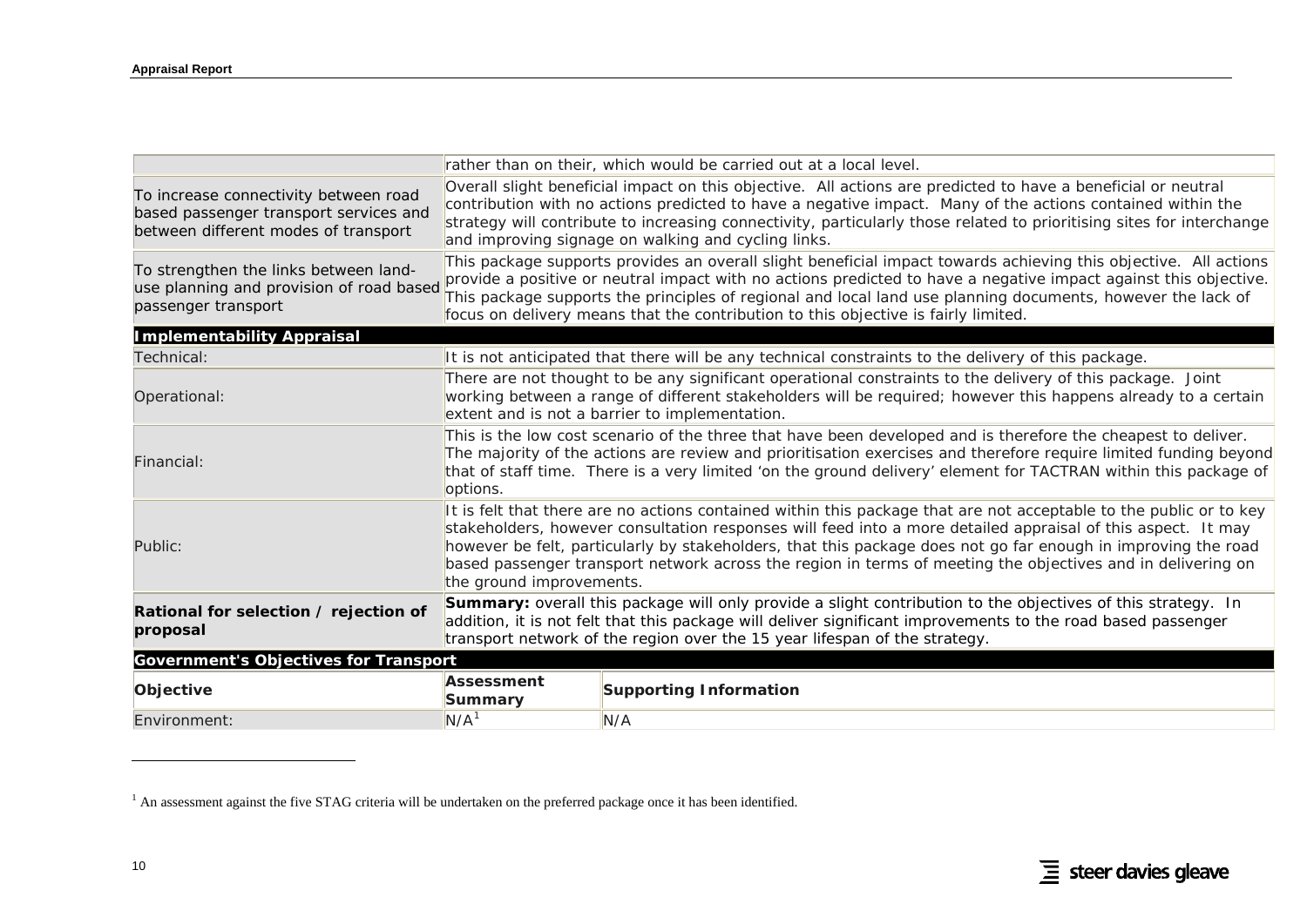| Safety:                           | 'N/A | N/A |
|-----------------------------------|------|-----|
| Economy:                          | N/A  | N/A |
| Integration:                      | 'N/A | N/A |
| Accessibility & Social Inclusion: | IN/A | N/A |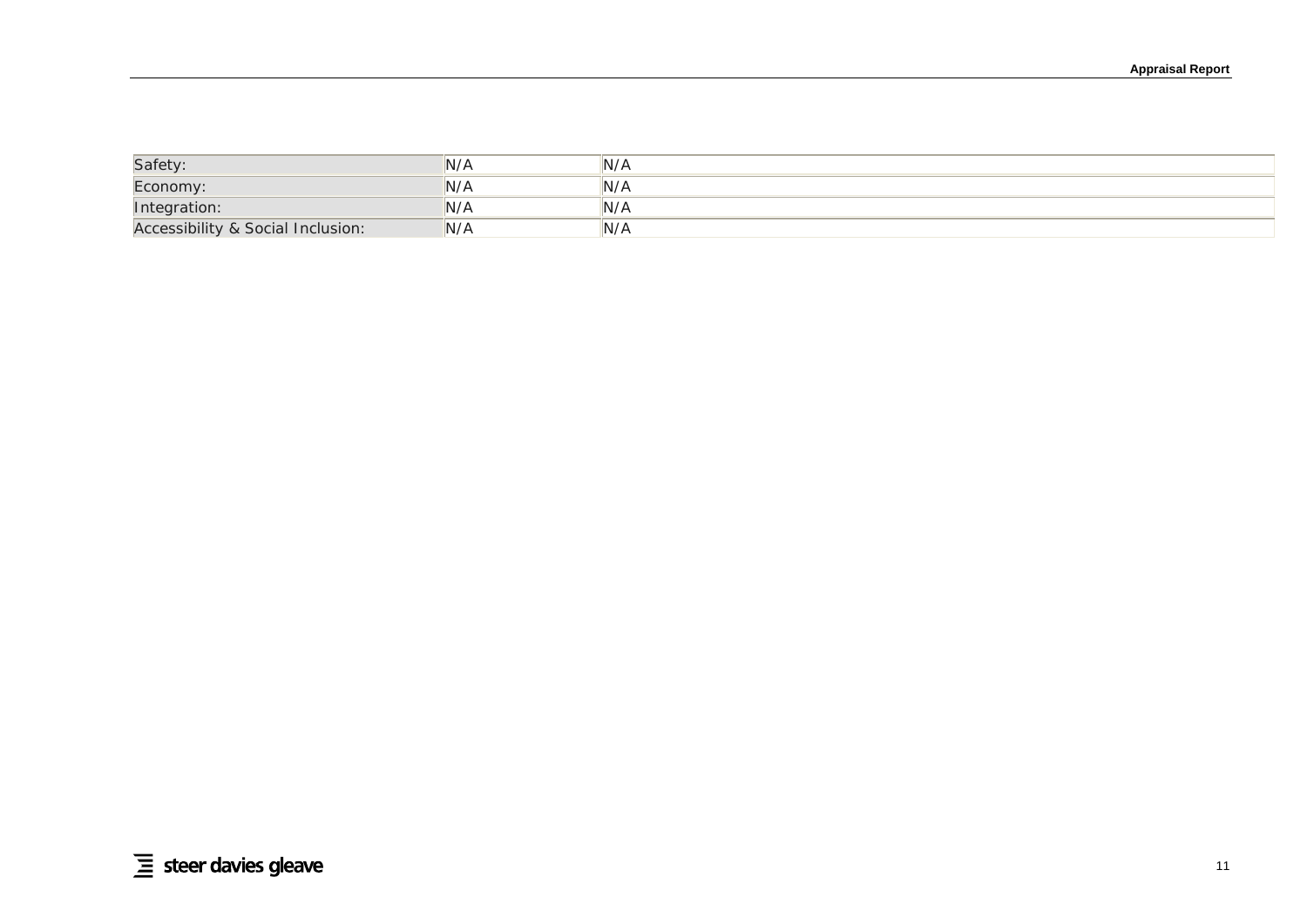#### **TABLE 2.2 APPRAISAL SUMMARY TABLE: MEDIUM COST SCENARIO**

| <b>Proposal Details</b>                                               |                                                                                                                                                                                                                                                                                                                                                                                                                                                                                                                                                                                                                                                                              |                                                                               |                                                        |  |  |  |  |  |  |
|-----------------------------------------------------------------------|------------------------------------------------------------------------------------------------------------------------------------------------------------------------------------------------------------------------------------------------------------------------------------------------------------------------------------------------------------------------------------------------------------------------------------------------------------------------------------------------------------------------------------------------------------------------------------------------------------------------------------------------------------------------------|-------------------------------------------------------------------------------|--------------------------------------------------------|--|--|--|--|--|--|
| Name and address of authority or organisation promoting the proposal: |                                                                                                                                                                                                                                                                                                                                                                                                                                                                                                                                                                                                                                                                              | <b>TACTRAN</b>                                                                |                                                        |  |  |  |  |  |  |
| <b>Proposal Name:</b>                                                 | Bus and Community / Demand Responsive<br>Transport Strategy - Medium Cost Scenario                                                                                                                                                                                                                                                                                                                                                                                                                                                                                                                                                                                           | Name of Planner:                                                              |                                                        |  |  |  |  |  |  |
|                                                                       | This strategy sets out the principles and short,                                                                                                                                                                                                                                                                                                                                                                                                                                                                                                                                                                                                                             |                                                                               | Capital costs/grant:                                   |  |  |  |  |  |  |
|                                                                       | medium and long term actions by which TACTRAN                                                                                                                                                                                                                                                                                                                                                                                                                                                                                                                                                                                                                                |                                                                               | Annual revenue support:                                |  |  |  |  |  |  |
| <b>Proposal Description:</b>                                          | will maintain and improve the bus, community and<br>demand responsive transport network across the<br>region.<br>This package contains a number of the actions that<br>are also contained within the low cost package as<br>well as a range of additional actions more focussed<br>on delivery of improvements at priority sites and<br>corridors.                                                                                                                                                                                                                                                                                                                           | <b>Estimated Total Public</b><br><b>Sector Funding</b><br><b>Requirement:</b> | Present Value of Cost to<br>Govt:                      |  |  |  |  |  |  |
| <b>Funding Sought From: (if applicable)</b>                           |                                                                                                                                                                                                                                                                                                                                                                                                                                                                                                                                                                                                                                                                              | <b>Amount of Application:</b>                                                 | $Sum: \; Costs$ will be in the<br>order of £36 million |  |  |  |  |  |  |
| <b>Background Information</b>                                         |                                                                                                                                                                                                                                                                                                                                                                                                                                                                                                                                                                                                                                                                              |                                                                               |                                                        |  |  |  |  |  |  |
| <b>Geographic Context:</b>                                            | This strategy covers the TACTRAN Regional Transport Partnership area which encompasses the local authority<br>areas of Angus, Dundee City, Perth and Kinross and Stirling. The region includes parts of the Loch Lomond and<br>Trossachs and Cairngorms National Parks.                                                                                                                                                                                                                                                                                                                                                                                                      |                                                                               |                                                        |  |  |  |  |  |  |
| <b>Social Context:</b>                                                | The total population of the region is currently around 475,000 people. It is forecast to remain relatively stable<br>during the lifetime of this strategy. Almost two thirds of the region's population live in the largest cities and<br>towns of Dundee (145,600), Perth (43,500), Stirling (41,000), Arbroath (22,800), Forfar (13,200) and<br>Montrose (10,800). Approximately 10% of the population lives in small towns of between 3,000 - 10,000<br>people and a quarter of the population lives in rural communities of populations less than 3,000 people.<br>Approximately 31% of TACTRAN households do not have access to a car - this rises to over 48% for lone |                                                                               |                                                        |  |  |  |  |  |  |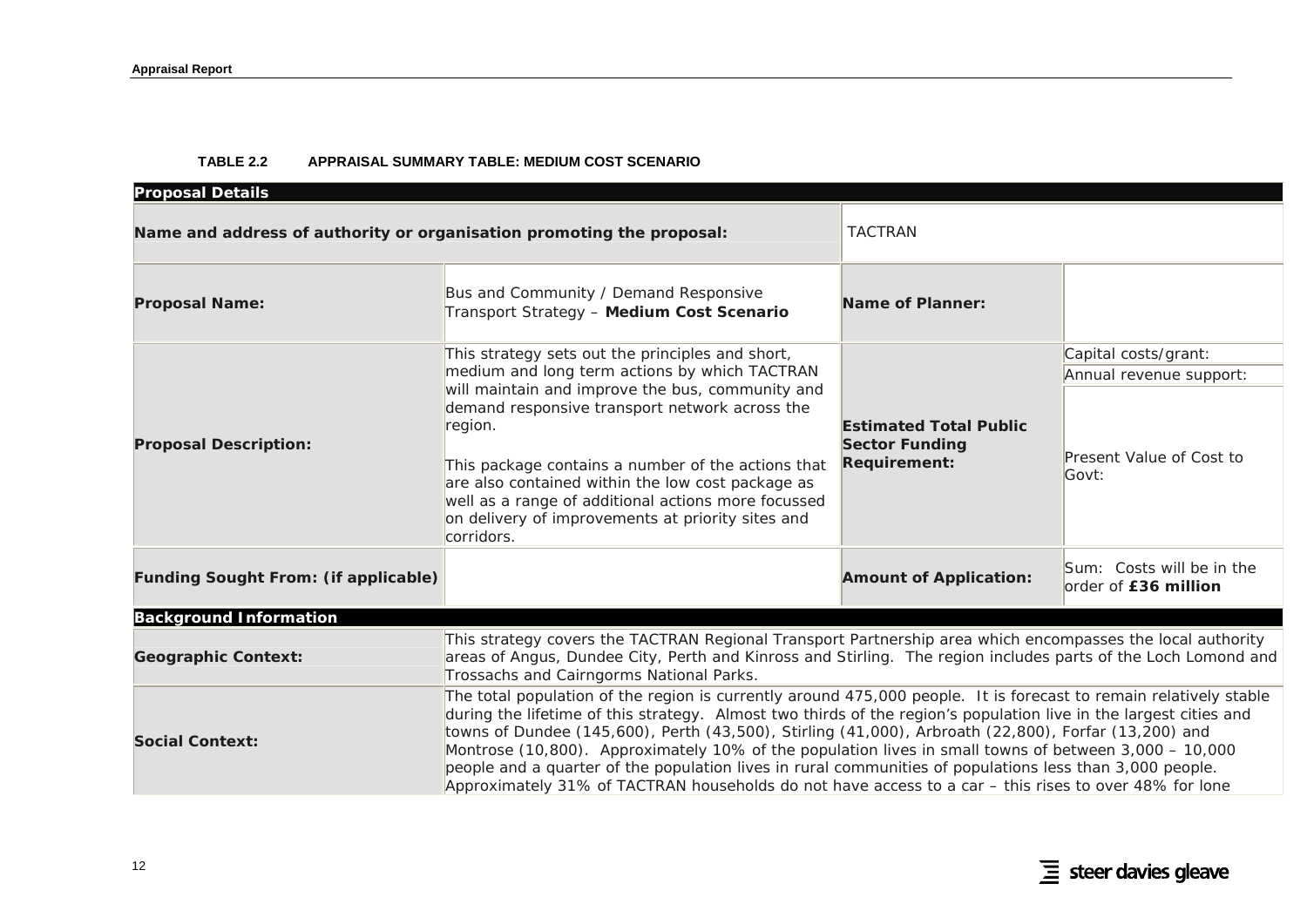|                                                                                                                                                                        | parent households and to 69% for single pensioner households. Access to healthcare facilities for those without<br>access to a car is a key issue, particularly following centralisation of services.                                                                                                                                                                                                                                                                                                                                                                                                                                                                                                                                                                          |
|------------------------------------------------------------------------------------------------------------------------------------------------------------------------|--------------------------------------------------------------------------------------------------------------------------------------------------------------------------------------------------------------------------------------------------------------------------------------------------------------------------------------------------------------------------------------------------------------------------------------------------------------------------------------------------------------------------------------------------------------------------------------------------------------------------------------------------------------------------------------------------------------------------------------------------------------------------------|
| <b>Economic Context:</b>                                                                                                                                               | The RTS highlights that there are connectivity problems between existing and new locations of housing,<br>employment and key services in certain parts of the region. There is dispersed economic activity, and ongoing<br>dispersion of population out of traditional centres which is increasing the need to travel. Timing, speed,<br>frequency and cost of public transport options to major centres is not perceived to be optimal. Tourism is a key<br>sector of the region's economy and there is a need for increased promotion of the region as a tourist<br>destination. General congestion within the city and town centres at peak times has an impact on bus reliability<br>and links to external markets.                                                        |
| <b>Planning Objectives</b>                                                                                                                                             |                                                                                                                                                                                                                                                                                                                                                                                                                                                                                                                                                                                                                                                                                                                                                                                |
| Objective:                                                                                                                                                             | Performance against planning objective:                                                                                                                                                                                                                                                                                                                                                                                                                                                                                                                                                                                                                                                                                                                                        |
| services, facilities and opportunities                                                                                                                                 | To ensure that everyone across the Overall, this package of measures brings moderate benefits towards achieving this objective. This package<br>region has access to a key regional focuses on implementing improvements to priority existing and new interchange sites, including park and ride,<br>centre, where they can access a range of enhancing the accessibility of the supported bus fleet, reviewing the performance and coverage of the existing<br>bus fleet.                                                                                                                                                                                                                                                                                                     |
| To remove physical, financial and<br>perceptual barriers to accessing road<br>based passenger transport services and<br>infrastructure                                 | Overall moderate to significant benefits towards achieving this objective. Improvements to priority existing and<br>new interchange sites will aim to ensure they are safe and secure, clean, well lit, well signed and user friendly,<br>provide clear information, comfortable, accessible and well linked to the walking / cycling network. Such<br>improvements will contribute to removing many perceptual and accessibility barriers to the network.<br>Enhancements to bus stops on priority corridors will also contribute to this objective. A number of actions<br>within this package will bring a significant benefit to this objective. None of the actions contained within this<br>package are predicted to have a negative impact on achieving this objective. |
| To enable patients and visitors to access<br>necessary health facilities by road based<br>passenger transport                                                          | Overall moderate benefits. This package of measures includes actions to ensure all vehicles on supported<br>services are low floor, provide advice to travellers who may be using services for the first time, provide publicity<br>for health needs transport, undertake periodic surveys to better understand the barriers to travel and to review<br>coverage and performance of the existing network. No actions are predicted to have a negative impact on this<br>objective.                                                                                                                                                                                                                                                                                             |
| To ensure a level of information<br>provision across the whole road based<br>passenger transport network that<br>promotes its use and does not hinder<br>accessibility | This package contains a number of actions designed to enhance information provision, including publicity of<br>salary sacrifice and travel discount schemes, implementation of quality partnerships, development of multi-<br>operator / multi-journey tickets and smartcards. A number of the actions will contribute significantly to this<br>objective, however overall it will have a moderate impact. There are not anticipated to be any negative impacts<br>on this objective.                                                                                                                                                                                                                                                                                          |
| To ensure that key employment,<br>education, retail and tourism locations                                                                                              | This package contains a number of actions that will benefit this objective and overall the benefit will be<br>moderate to significant. Action NC1 to NC6 (Network Coverage) are particularly relevant to this objective.                                                                                                                                                                                                                                                                                                                                                                                                                                                                                                                                                       |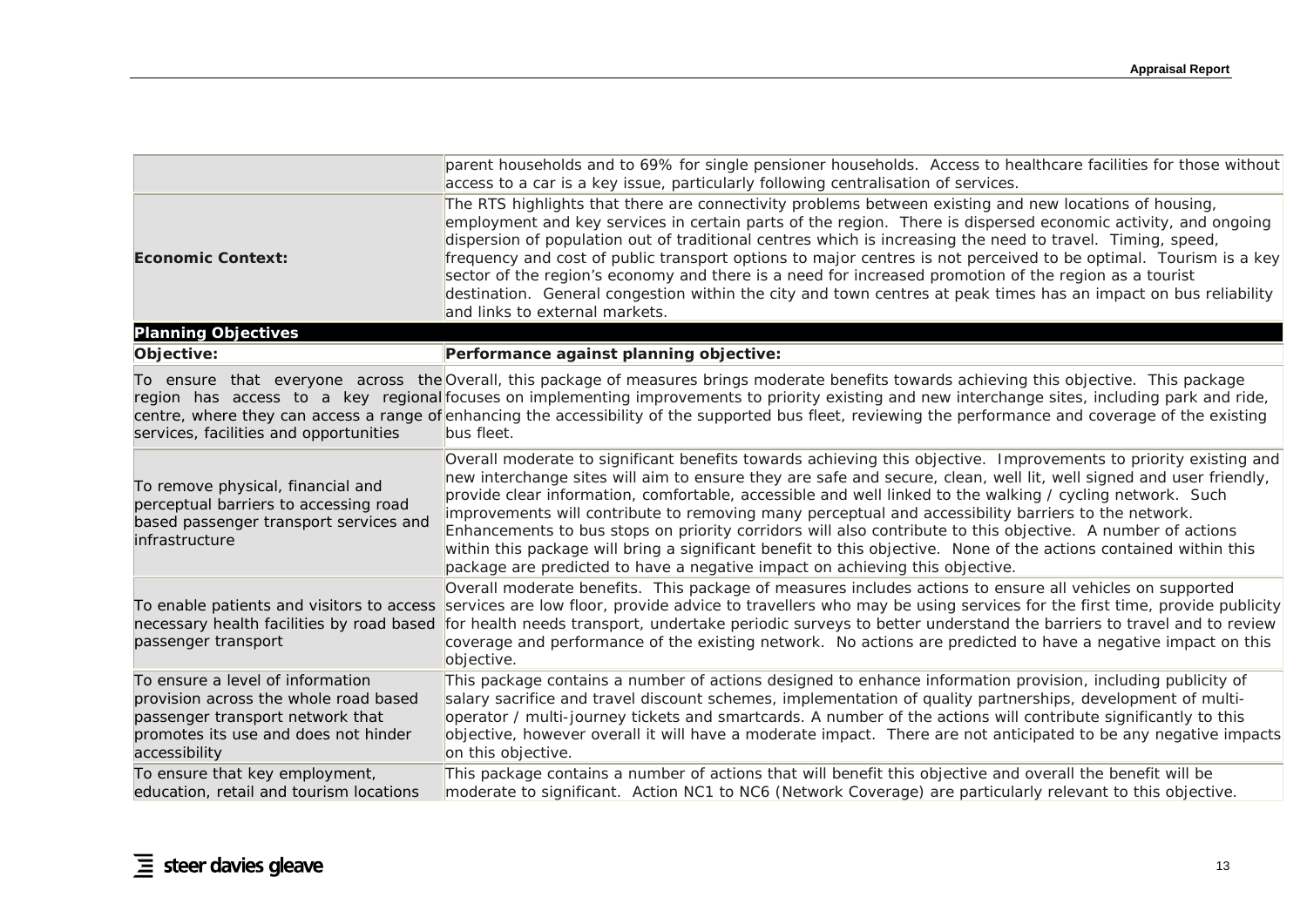| are linked to the passenger transport<br>network by a service that meets the<br>needs of the local economy                             | Enhancements to the accessibility of infrastructure and vehicles will also enhance access to these sites for those<br>with mobility difficulties. Improvements to infrastructure in this package are however generally limited to<br>priority sites only.                                                                                                                                                                                                                                                                                                                                                                                                                                   |
|----------------------------------------------------------------------------------------------------------------------------------------|---------------------------------------------------------------------------------------------------------------------------------------------------------------------------------------------------------------------------------------------------------------------------------------------------------------------------------------------------------------------------------------------------------------------------------------------------------------------------------------------------------------------------------------------------------------------------------------------------------------------------------------------------------------------------------------------|
| To achieve improvements in journey<br>times and the reliability of the region's<br>road based passenger transport network              | Overall moderate benefit. This package contains actions to facilitate delivery of bus priority on strategic<br>corridors, Punctuality Improvement Partnerships, delivery of a region wide parking strategy and implementation<br>of Quality Partnerships, all of which will contribute towards this objective. Overall the impact is moderate as a<br>large number of the actions in this package will have a neutral impact on this objective. No actions are<br>predicted to have a negative impact.                                                                                                                                                                                      |
| of the road based passenger transport<br>fleet and infrastructure                                                                      | Actions to promote sustainable construction, maintenance and operations at prioritised existing facilities, to<br>To enhance the environmental standards facilitate improvements to lighting, implementation of quality partnerships and lobbying for funding for<br>scheduled and CT/DRT services can all have a positive impact on this objective as they provide significant<br>opportunity to integrate more sustainable vehicles and infrastructure into the network. Overall, this package<br>will bring a moderate benefit against this objective.                                                                                                                                   |
| To achieve greater use of road based<br>passenger transport services in place of<br>travel by private car                              | The majority of actions contained within this package will bring a positive benefit to achieving this objective,<br>with the remainder having a neutral impact. The majority of actions are aimed at making the road based<br>passenger transport network and fleet more attractive to all users and will therefore contribute to encouraging a<br>mode shift away from the private car. Overall the impact on this objective is predicted to be moderate to<br>significantly beneficial. Many of the actions are however only focussed on improvements to priority sites and<br>corridors which will limit the potential benefits of this package of measures in achieving this objective. |
| To increase physical activity and improve<br>access to leisure opportunities across the<br>region by road based passenger<br>transport | Moderate to significantly beneficial. This package of measures in general will encourage greater levels of<br>physical activity through encouraging a mode shift away from the car to road based passenger transport, which,<br>in general, involved increased levels of walking. Improvements to interchanges, park and ride sites,<br>improvements to cycling and walking links to key interchanges and measures included to enhance network<br>coverage will all contribute to achieving this objective.                                                                                                                                                                                 |
| To provide for and improve the safety of<br>passengers when travelling on the road<br>based passenger transport network                | Overall moderate benefit. There are a number of actions designed specifically to improve the safety of<br>passengers, these include improvements to interchanges (including staffing, lighting, CCTV), improvements to<br>the accessibility of vehicles, improved driver training, CCTV on vehicles and lighting at bus stops. Delivery of<br>these actions is however only focussed on priority sites and corridors in this package of measures which limits<br>the overall benefits of this package.                                                                                                                                                                                      |
| To increase connectivity between road<br>based passenger transport services and<br>between different modes of transport                | Overall moderate benefit. Improvements to interchanges and development of new park and ride sites, an<br>approach to passenger safety that considers the whole journey, development of the existing bus network,<br>development of multi-operator/multi-journey tickets and smartcards and introduction of quality partnerships<br>will all provide a positive contribution towards this objective. Many improvements are however focussed on<br>priority sites and corridors and therefore the overall impact is moderate. No actions within this package are<br>forecast to have a negative impact.                                                                                       |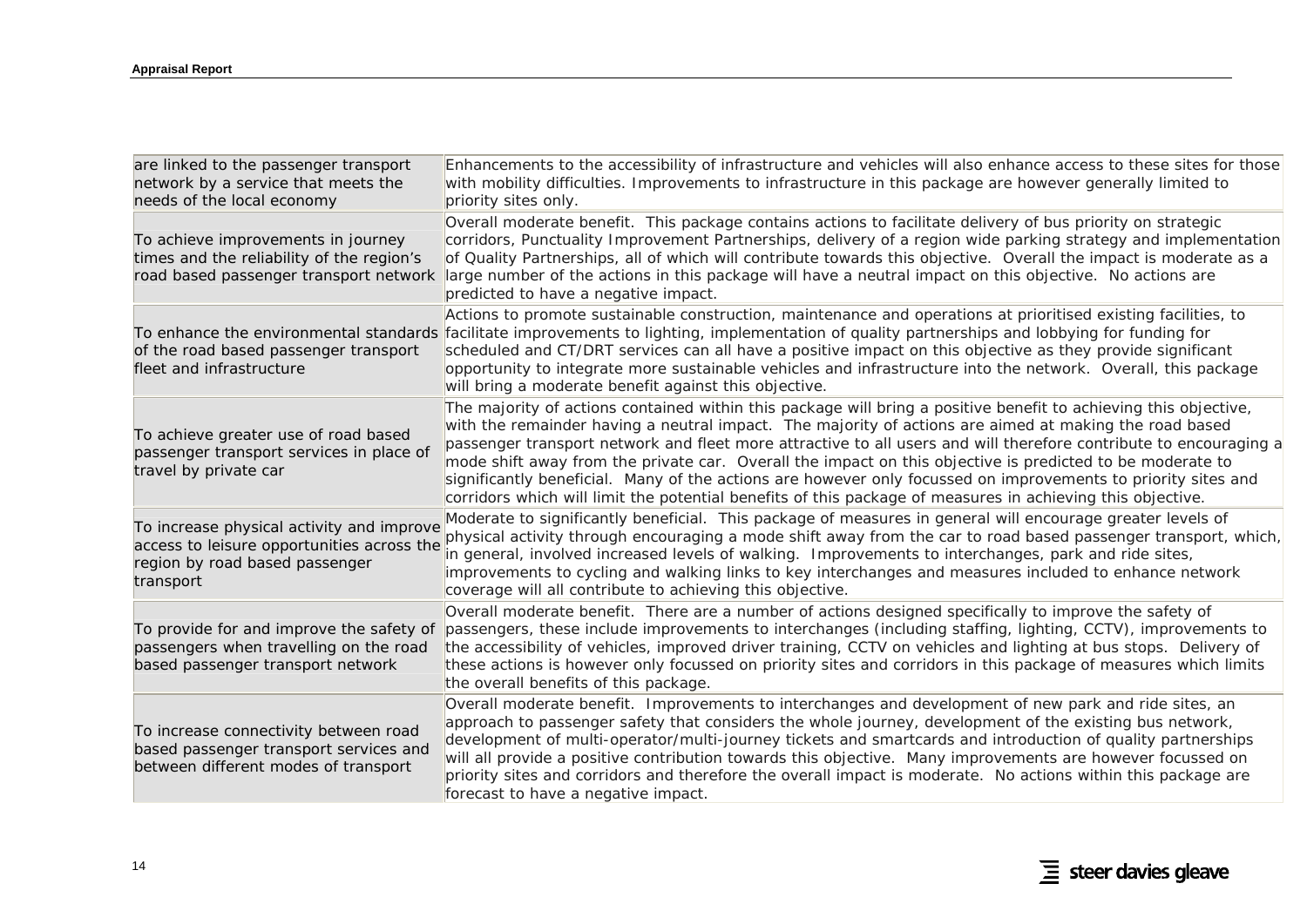| To strengthen the links between land-<br>passenger transport | objective.                                                                                                                                                                                                                                                                         | Measures included in this package that will strengthen the links between land use planning and road based<br>passenger transport include measures to improve integration and connectivity between services and to develop<br>use planning and provision of road based region wide development control standards and a region wide parking strategy. Overall this package will have a<br>moderately beneficial impact on this objective. There are no actions which will have a negative impact on this                                                              |  |  |  |  |  |  |  |
|--------------------------------------------------------------|------------------------------------------------------------------------------------------------------------------------------------------------------------------------------------------------------------------------------------------------------------------------------------|---------------------------------------------------------------------------------------------------------------------------------------------------------------------------------------------------------------------------------------------------------------------------------------------------------------------------------------------------------------------------------------------------------------------------------------------------------------------------------------------------------------------------------------------------------------------|--|--|--|--|--|--|--|
| <b>Implementability Appraisal</b>                            |                                                                                                                                                                                                                                                                                    |                                                                                                                                                                                                                                                                                                                                                                                                                                                                                                                                                                     |  |  |  |  |  |  |  |
| Technical:                                                   |                                                                                                                                                                                                                                                                                    | It is not anticipated that there will be any technical constraints to the delivery of this package.                                                                                                                                                                                                                                                                                                                                                                                                                                                                 |  |  |  |  |  |  |  |
| Operational:                                                 | There are not thought to be any significant operational constraints to the delivery of this package. Joint<br>working between a number of stakeholders will be required; however this happens already to a certain extent<br>and is not thought to be a barrier to implementation. |                                                                                                                                                                                                                                                                                                                                                                                                                                                                                                                                                                     |  |  |  |  |  |  |  |
| Financial:                                                   |                                                                                                                                                                                                                                                                                    | This is the medium cost scenario of the three that have been developed. Although a range of improvements to<br>infrastructure and services are identified, these will be focussed on priority sites and corridors only where it is<br>felt that the benefits can be maximised. The costs of this package will be greater than the previous low cost<br>scenario and the extent of improvements will be dependent on the funding that is available. The cost of this<br>scenario is not however thought to be prohibitive over the 15 year lifespan of the strategy. |  |  |  |  |  |  |  |
| Public:                                                      |                                                                                                                                                                                                                                                                                    | At present it is felt that there are no actions contained within this package that are not acceptable to the public<br>or to key stakeholders, however consultation responses will feed into a more detailed appraisal of this aspect.                                                                                                                                                                                                                                                                                                                              |  |  |  |  |  |  |  |
| Rational for selection / rejection of<br>proposal            |                                                                                                                                                                                                                                                                                    | <b>Summary:</b> This package will provide a moderate contribution to the objectives of this strategy over its 15 year<br>lifetime, and will partly achieve the objectives of the strategy.                                                                                                                                                                                                                                                                                                                                                                          |  |  |  |  |  |  |  |
| <b>Government's Objectives for Transport</b>                 |                                                                                                                                                                                                                                                                                    |                                                                                                                                                                                                                                                                                                                                                                                                                                                                                                                                                                     |  |  |  |  |  |  |  |
| Objective                                                    | <b>Assessment</b><br>Summary                                                                                                                                                                                                                                                       | <b>Supporting Information</b>                                                                                                                                                                                                                                                                                                                                                                                                                                                                                                                                       |  |  |  |  |  |  |  |
| Environment:                                                 | $N/A^2$                                                                                                                                                                                                                                                                            | N/A                                                                                                                                                                                                                                                                                                                                                                                                                                                                                                                                                                 |  |  |  |  |  |  |  |
| Safety:                                                      | N/A                                                                                                                                                                                                                                                                                | N/A                                                                                                                                                                                                                                                                                                                                                                                                                                                                                                                                                                 |  |  |  |  |  |  |  |
| Economy:                                                     | N/A                                                                                                                                                                                                                                                                                | N/A                                                                                                                                                                                                                                                                                                                                                                                                                                                                                                                                                                 |  |  |  |  |  |  |  |
| Integration:                                                 | N/A                                                                                                                                                                                                                                                                                | N/A                                                                                                                                                                                                                                                                                                                                                                                                                                                                                                                                                                 |  |  |  |  |  |  |  |
| Accessibility & Social Inclusion:                            | N/A                                                                                                                                                                                                                                                                                | N/A                                                                                                                                                                                                                                                                                                                                                                                                                                                                                                                                                                 |  |  |  |  |  |  |  |

<span id="page-30-0"></span> $2$  An assessment against the five STAG criteria will be undertaken on the preferred package once it has been identified.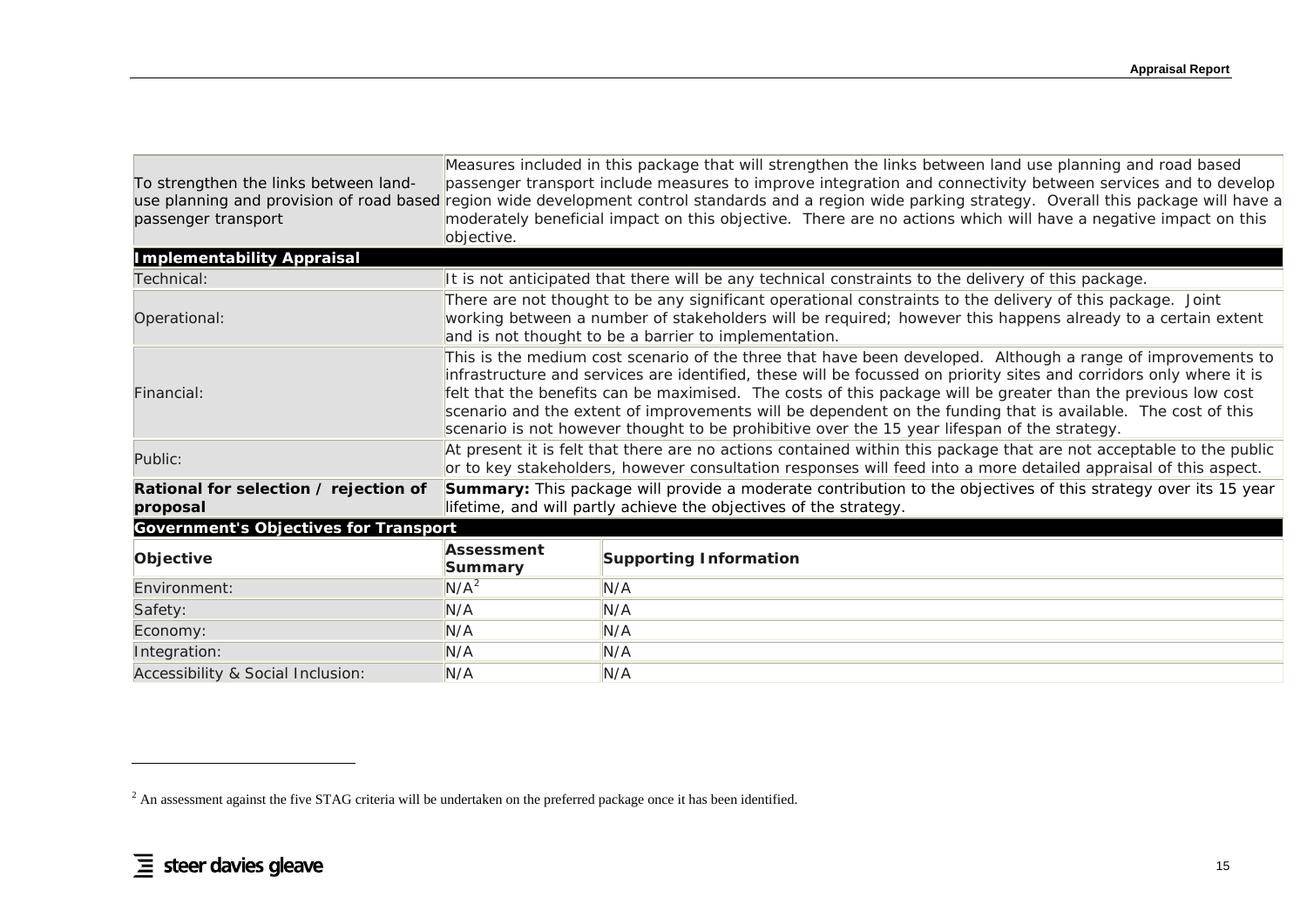#### **TABLE 2.3 APPRAISAL SUMMARY TABLE: HIGH COST SCENARIO**

| <b>Proposal Details</b>                                               |                                                                                                                                                                                                                                                                                                                                                                                                                                                                                                                                                                                                                                                                              |                                                                               |                                                   |  |  |  |
|-----------------------------------------------------------------------|------------------------------------------------------------------------------------------------------------------------------------------------------------------------------------------------------------------------------------------------------------------------------------------------------------------------------------------------------------------------------------------------------------------------------------------------------------------------------------------------------------------------------------------------------------------------------------------------------------------------------------------------------------------------------|-------------------------------------------------------------------------------|---------------------------------------------------|--|--|--|
| Name and address of authority or organisation promoting the proposal: | <b>TACTRAN</b>                                                                                                                                                                                                                                                                                                                                                                                                                                                                                                                                                                                                                                                               |                                                                               |                                                   |  |  |  |
| <b>Proposal Name:</b>                                                 | Bus and Community / Demand Responsive<br>Transport Strategy - High Cost Scenario                                                                                                                                                                                                                                                                                                                                                                                                                                                                                                                                                                                             | <b>Name of Planner:</b>                                                       |                                                   |  |  |  |
|                                                                       | This strategy sets out the principles and short,                                                                                                                                                                                                                                                                                                                                                                                                                                                                                                                                                                                                                             |                                                                               | Capital costs/grant:                              |  |  |  |
| <b>Proposal Description:</b>                                          | medium and long term actions by which TACTRAN<br>will maintain and improve the bus, community and                                                                                                                                                                                                                                                                                                                                                                                                                                                                                                                                                                            |                                                                               | Annual revenue support:                           |  |  |  |
|                                                                       | demand responsive transport network across the<br>region.<br>This package contains a number of the actions that<br>are also contained within the low and medium cost<br>packages as well as a range of additional actions<br>more focussed on delivery of improvements across<br>the whole region.                                                                                                                                                                                                                                                                                                                                                                           | <b>Estimated Total Public</b><br><b>Sector Funding</b><br><b>Requirement:</b> | Present Value of Cost to<br>Govt:                 |  |  |  |
| <b>Funding Sought From: (if applicable)</b>                           |                                                                                                                                                                                                                                                                                                                                                                                                                                                                                                                                                                                                                                                                              | <b>Amount of Application:</b>                                                 | Sum: Costs will be in the<br>order of £98 million |  |  |  |
| <b>Background Information</b>                                         |                                                                                                                                                                                                                                                                                                                                                                                                                                                                                                                                                                                                                                                                              |                                                                               |                                                   |  |  |  |
| <b>Geographic Context:</b>                                            | This strategy covers the TACTRAN Regional Transport Partnership area which encompasses the local authority<br>areas of Angus, Dundee City, Perth and Kinross and Stirling. The region includes parts of the Loch Lomond<br>and Trossachs and Cairngorms National Parks.                                                                                                                                                                                                                                                                                                                                                                                                      |                                                                               |                                                   |  |  |  |
| <b>Social Context:</b>                                                | The total population of the region is currently around 475,000 people. It is forecast to remain relatively stable<br>during the lifetime of this strategy. Almost two thirds of the region's population live in the largest cities and<br>towns of Dundee (145,600), Perth (43,500), Stirling (41,000), Arbroath (22,800), Forfar (13,200) and<br>Montrose (10,800). Approximately 10% of the population lives in small towns of between 3,000 - 10,000<br>people and a quarter of the population lives in rural communities of populations less than 3,000 people.<br>Approximately 31% of TACTRAN households do not have access to a car - this rises to over 48% for lone |                                                                               |                                                   |  |  |  |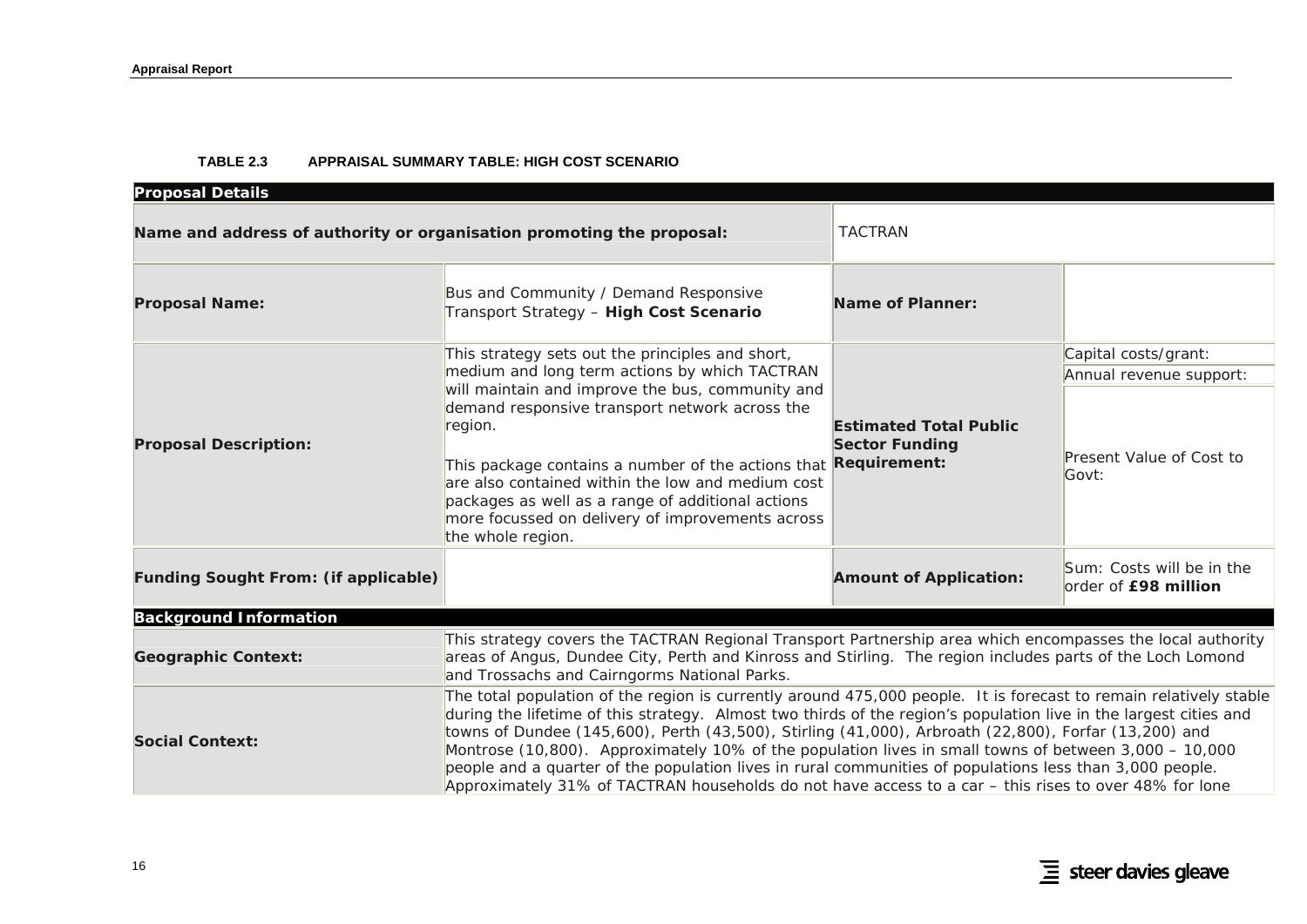|                                                                                                                                                                        | parent households and to 69% for single pensioner households. Access to healthcare facilities for those<br>without access to a car is a key issue, particularly following centralisation of services.                                                                                                                                                                                                                                                                                                                                                                                                                                                                                                                                                                                                                                                                                       |
|------------------------------------------------------------------------------------------------------------------------------------------------------------------------|---------------------------------------------------------------------------------------------------------------------------------------------------------------------------------------------------------------------------------------------------------------------------------------------------------------------------------------------------------------------------------------------------------------------------------------------------------------------------------------------------------------------------------------------------------------------------------------------------------------------------------------------------------------------------------------------------------------------------------------------------------------------------------------------------------------------------------------------------------------------------------------------|
| <b>Economic Context:</b>                                                                                                                                               | The RTS highlights that there are connectivity problems between existing and new locations of housing,<br>employment and key services in certain parts of the region. There is dispersed economic activity, and ongoing<br>dispersion of population out of traditional centres which is increasing the need to travel. Timing, speed,<br>frequency and cost of public transport options to major centres is not perceived to be optimal. Tourism is a<br>key sector of the region's economy and there is a need for increased promotion of the region as a tourist<br>destination. General congestion within the city and town centres at peak times has an impact on bus reliability<br>and links to external markets.                                                                                                                                                                     |
| <b>Planning Objectives</b>                                                                                                                                             |                                                                                                                                                                                                                                                                                                                                                                                                                                                                                                                                                                                                                                                                                                                                                                                                                                                                                             |
| Objective:                                                                                                                                                             | Performance against planning objective:                                                                                                                                                                                                                                                                                                                                                                                                                                                                                                                                                                                                                                                                                                                                                                                                                                                     |
| services, facilities and opportunities                                                                                                                                 | To ensure that everyone across the Overall, this package of measures brings significant benefits towards achieving this objective. This package<br>region has access to a key regional focuses on implementing improvements to all existing and new interchange sites, including park and ride,<br>centre, where they can access a range of enhancing the accessibility of the whole bus fleet, reviewing the performance and coverage of the existing bus<br>fleet, providing funding to establish new services and establish the delivery of new travel discount schemes.                                                                                                                                                                                                                                                                                                                 |
| To remove physical, financial and<br>perceptual barriers to accessing road<br>based passenger transport services and<br>infrastructure                                 | Overall significant benefits towards achieving this objective. Improvements to all existing and new<br>interchange sites will aim to ensure they are all safe and secure, clean, well lit, well signed and user friendly,<br>provide clear information, comfortable, accessible and well linked to the walking / cycling network. Such<br>improvements will contribute to removing many perceptual and accessibility barriers to the network.<br>Enhancements to all bus stops across the region will also contribute to this objective as will a range of safety<br>improvements and actions to facilitate the delivery of travel discount and Salary Sacrifice schemes. Many<br>actions within this package will bring a significant benefit to this objective. None of the actions contained<br>within this package are predicted to have a negative impact on achieving this objective. |
| To enable patients and visitors to access<br>necessary health facilities by road based<br>passenger transport                                                          | Overall significant benefits. This package of measures includes actions to ensure all vehicles are low floor and<br>that all bus stops are enhanced to complement this, provide funding to establish new services, provide<br>publicity for health needs transport, undertake periodic surveys to better understand the barriers to travel and<br>to review coverage and performance of the existing network. No actions are predicted to have a negative<br>impact on this objective.                                                                                                                                                                                                                                                                                                                                                                                                      |
| To ensure a level of information<br>provision across the whole road based<br>passenger transport network that<br>promotes its use and does not hinder<br>accessibility | This package contains a range of actions designed to enhance information provision and to complement the<br>regional information strategy that is being developed in parallel to this strategy. Key actions that will<br>significantly contribute to this objective include managing a regional booking service for CT/DRT services,<br>provide advice to travellers who may be using services for the first time, integration of development and<br>marketing of the bus network with travel demand measures and provide publicity of salary sacrifice and travel<br>discount schemes. Many of the actions within this package will contribute significantly to this objective. There                                                                                                                                                                                                      |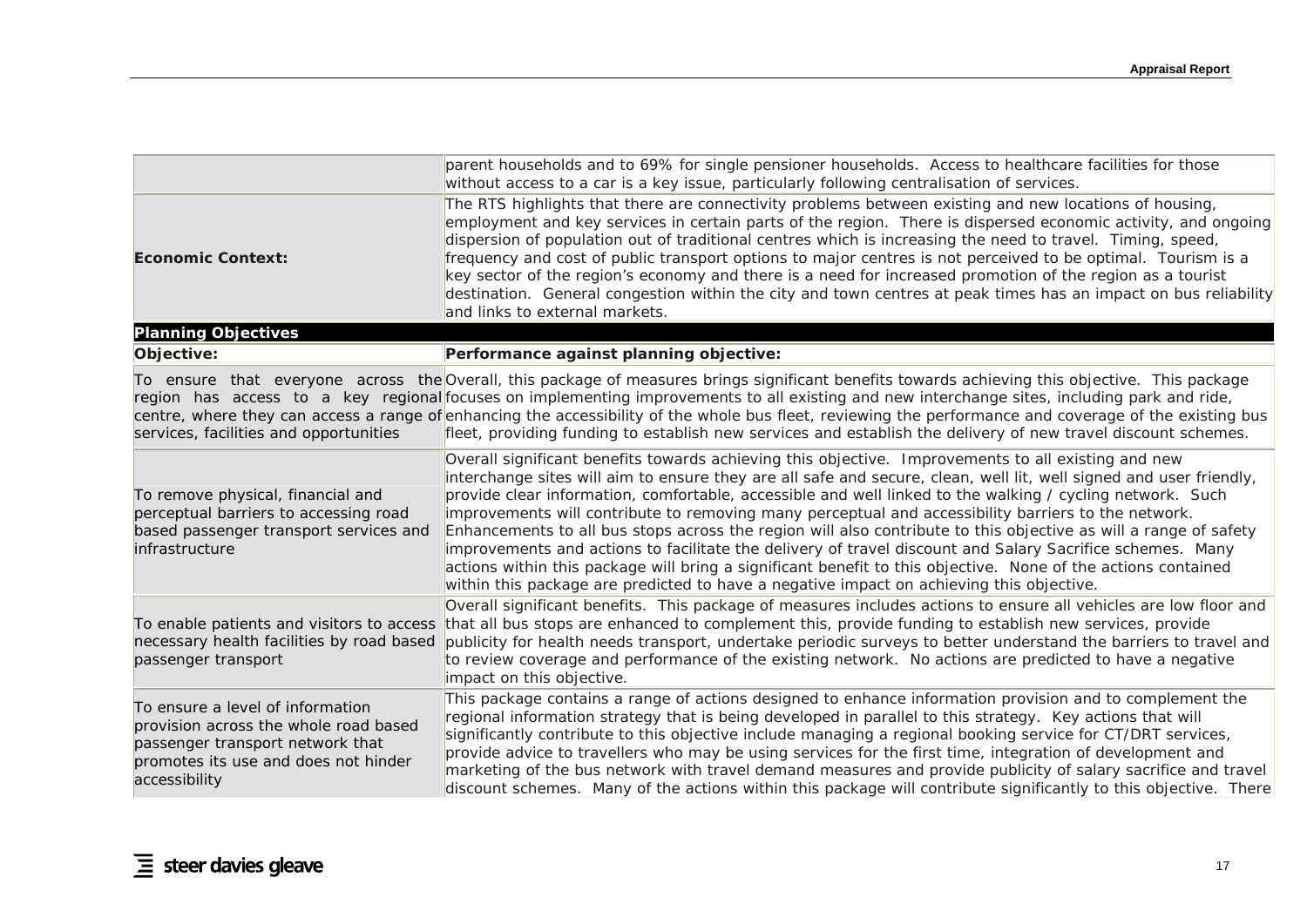|                                                                                                                                                                                         | are not anticipated to be any negative impacts on this objective.                                                                                                                                                                                                                                                                                                                                                                                                                                                                                                                                                                                                               |
|-----------------------------------------------------------------------------------------------------------------------------------------------------------------------------------------|---------------------------------------------------------------------------------------------------------------------------------------------------------------------------------------------------------------------------------------------------------------------------------------------------------------------------------------------------------------------------------------------------------------------------------------------------------------------------------------------------------------------------------------------------------------------------------------------------------------------------------------------------------------------------------|
| To ensure that key employment,<br>education, retail and tourism locations<br>are linked to the passenger transport<br>network by a service that meets the<br>needs of the local economy | This package contains a number of actions that will benefit this objective and overall the benefit will be<br>significant. Action NC1 to NC6 (Network Coverage) are particularly relevant to this objective. Enhancements<br>to the accessibility of infrastructure and vehicles will also enhance access to these sites for those with mobility<br>difficulties. In comparison to the medium cost package, improvements to infrastructure in this package are<br>extended to the whole network.                                                                                                                                                                                |
| To achieve improvements in journey<br>times and the reliability of the region's<br>road based passenger transport network                                                               | Overall moderate to significant benefit. This package contains actions to facilitate delivery of bus priority on<br>all strategic corridors, Punctuality Improvement Partnerships, delivery of a region wide parking strategy and<br>implementation of Quality Partnerships, all of which will contribute towards this objective. Greater<br>enforcement of parking regulations will help to reduce the delays to buses caused by parked cars in town<br>centres and in bus lanes.                                                                                                                                                                                              |
| To enhance the environmental standards<br>of the road based passenger transport<br>fleet and infrastructure                                                                             | Actions to promote sustainable construction, maintenance and operations at all existing facilities, to facilitate<br>improvements to lighting, implementation of quality partnerships and lobbying for funding for scheduled and<br>CT/DRT services can all have a positive impact on this objective as they provide significant opportunity to<br>integrate more sustainable vehicles and infrastructure into the network. Overall, this package will bring a<br>moderate to significant benefits against this objective.                                                                                                                                                      |
| To achieve greater use of road based<br>passenger transport services in place of<br>travel by private car                                                                               | Many of actions contained within this package will bring a significant positive benefit to achieving this<br>objective. The majority of actions are aimed at making the road based passenger transport network and fleet<br>more attractive to all users and will therefore contribute to encouraging a mode shift away from the private<br>car. Overall the impact on this objective is predicted to be significantly beneficial. In comparison to the<br>medium cost scenario, many of the actions will be extended to sites and corridors across the region, not just<br>priority sites. This will extend the scope for achieving greater use of services across the region. |
| To increase physical activity and improve<br>access to leisure opportunities across the<br>region by road based passenger<br>transport                                                  | Overall significantly beneficial impact. This package of measures in general will encourage greater levels of<br>physical activity through encouraging a mode shift away from the car to road based passenger transport,<br>which, in general, involved increased levels of walking. Improvements to all interchanges, park and ride sites,<br>improvements to cycling and walking links between all interchanges and measures included to enhance<br>network coverage will all contribute to achieving this objective.                                                                                                                                                         |
| To provide for and improve the safety of<br>passengers when travelling on the road<br>based passenger transport network                                                                 | Overall significant benefit. There are a number of actions designed specifically to improve the safety of<br>passengers, these include improvements to all interchanges (including staffing, lighting, CCTV), ensuring all<br>vehicles are accessible, improved driver training, CCTV on all vehicles and lighting at all bus stops. Delivery of<br>these actions will be across the region and not just at priority sites, therefore maximising the benefits for all<br>passengers.                                                                                                                                                                                            |
| To increase connectivity between road<br>based passenger transport services and<br>between different modes of transport                                                                 | Overall significant benefit. Improvements to all interchanges and development of new park and ride sites, an<br>approach to passenger safety that considers the whole journey, development of the existing bus network,<br>development of multi-operator/multi-journey tickets and smartcards and introduction of quality partnerships                                                                                                                                                                                                                                                                                                                                          |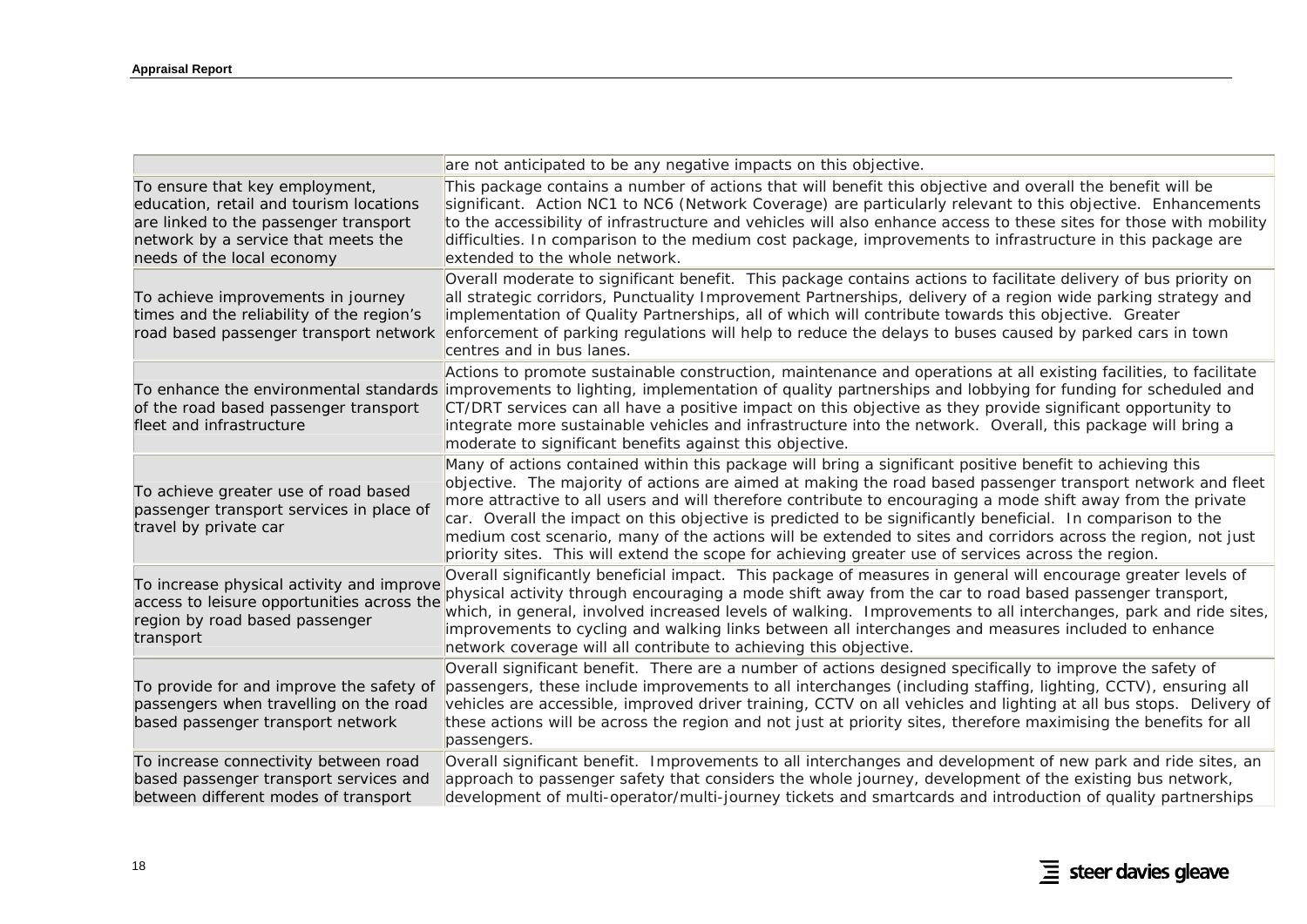|                                                                                                          | will all provide a positive contribution towards this objective. Improvements will be implemented across the<br>region and not just focussed on priority sites and corridors.                                                                                                                                                                                                                                                                                                                                                                                                                                                                                                                                                                                                                                                                                                               |
|----------------------------------------------------------------------------------------------------------|---------------------------------------------------------------------------------------------------------------------------------------------------------------------------------------------------------------------------------------------------------------------------------------------------------------------------------------------------------------------------------------------------------------------------------------------------------------------------------------------------------------------------------------------------------------------------------------------------------------------------------------------------------------------------------------------------------------------------------------------------------------------------------------------------------------------------------------------------------------------------------------------|
| To strengthen the links between land-<br>use planning and provision of road based<br>passenger transport | Measures included in this package that will strengthen the links between land use planning and road based<br>passenger transport include measures to improve integration and connectivity between services and to<br>develop region wide development control standards and a region wide parking strategy. Provision of funding<br>to establish new services and improvements to infrastructure may come from developers of new sites. Overall<br>this package will have a moderate to significant beneficial impact on this objective. There are no actions which<br>will have a negative impact on this objective.                                                                                                                                                                                                                                                                        |
| <b>Implementability Appraisal</b>                                                                        |                                                                                                                                                                                                                                                                                                                                                                                                                                                                                                                                                                                                                                                                                                                                                                                                                                                                                             |
| Technical:                                                                                               | It is not anticipated that there will be any technical constraints to the delivery of this package.                                                                                                                                                                                                                                                                                                                                                                                                                                                                                                                                                                                                                                                                                                                                                                                         |
| Operational:                                                                                             | There are not thought to be any significant operational constraints to the delivery of this package. Joint<br>working between a number of stakeholders will be required, however this happens already to a certain extent<br>and is not thought to be a barrier to implementation.                                                                                                                                                                                                                                                                                                                                                                                                                                                                                                                                                                                                          |
| Financial:                                                                                               | This is the high cost scenario of the three that have been developed. A wide range of improvements to<br>infrastructure and services across the region are identified within this package. These actions will bring<br>benefits to people across the region and all passengers on the network, however the extent to which<br>improvements can be made will be dependent on funding. TACTRAN will need to source additional funding<br>from external sources and key stakeholders in order to implement the full range of actions contained within<br>this package. There is also much uncertainty relating to funding provision at present and TACTRAN will need<br>to respond to these changes accordingly. This is an ambitious package of measure, and the availability of<br>funding may restrict the ability of TACTRAN and the local authorities to deliver this package as a whole. |
| Public:                                                                                                  | It is felt that there are no actions contained within this package that are not acceptable to the public or to key<br>stakeholders, however consultation responses will feed into a more detailed appraisal of this aspect.                                                                                                                                                                                                                                                                                                                                                                                                                                                                                                                                                                                                                                                                 |
| Rational for selection / rejection of<br>proposal                                                        | <b>Summary:</b> Of the three packages, this package of options best meets the objectives of the strategy.                                                                                                                                                                                                                                                                                                                                                                                                                                                                                                                                                                                                                                                                                                                                                                                   |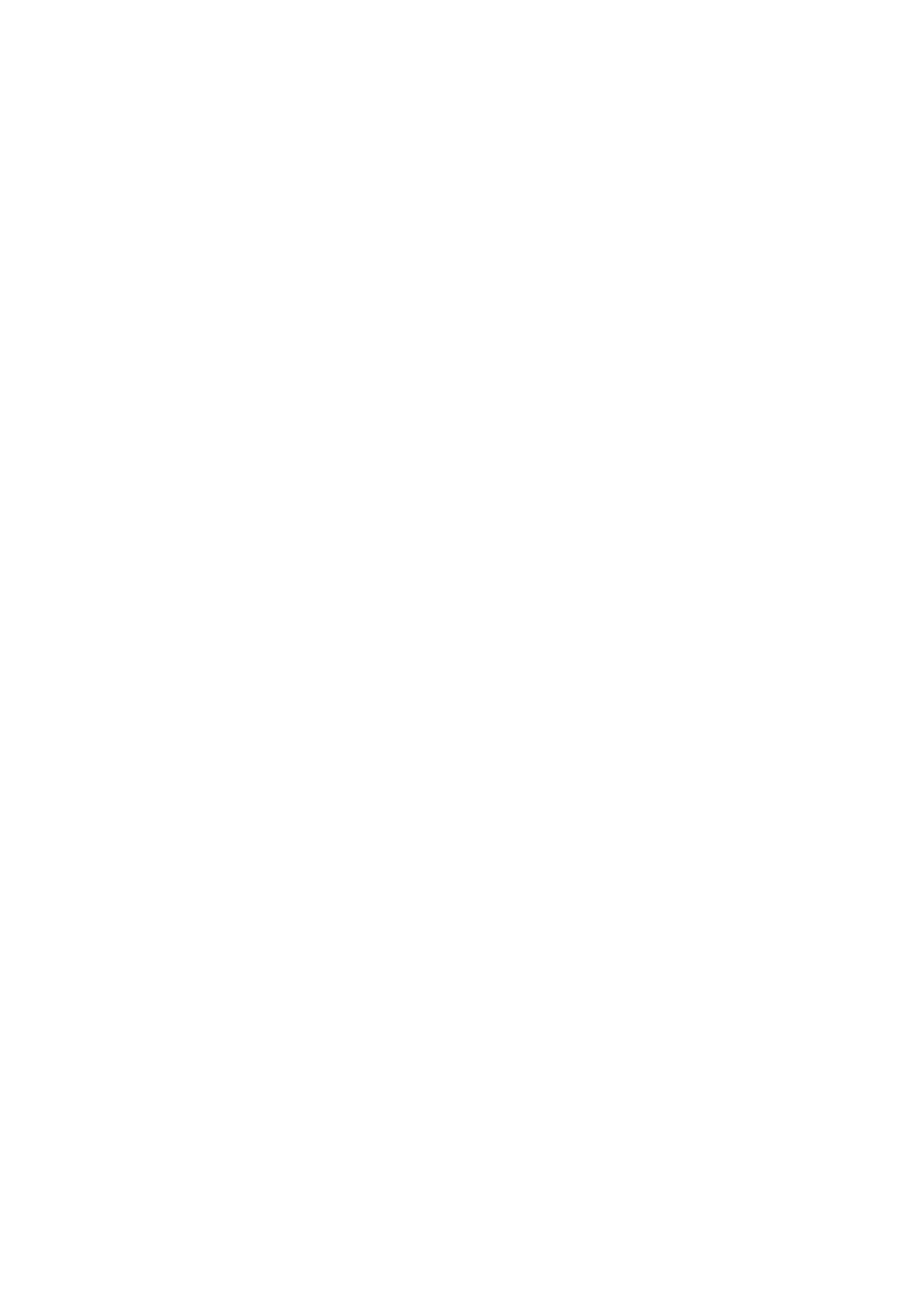#### *Conclusions of initial appraisal*

- 2.2 The relative merits of each package of measures have been appraised with the high cost scenario emerging as the package that best meets the objectives of this strategy.
- 2.3 Following completion of the stakeholder consultation on the draft strategy, all responses received were taken into account in the development of the final strategy. A more detailed implementability appraisal was also undertaken, taking into account the comments received from stakeholders and from TACTRAN. This provided an important step in identifying the preferred and optimum package of measures that make up the final strategy.
- 2.4 During this process, some actions were removed or amended from the preferred package to take account of consultation comments.

#### **Preferred package**

- <span id="page-36-0"></span>2.5 The preferred package was developed following appraisal of the low, medium and high cost scenarios and consultation on the draft strategy. Full details of the results of the consultation on the draft strategy can be found in the accompanying Consultation Report.
- 2.6 Although the high cost scenario best meets all the objectives, the appraisal and consultation highlighted that cost of delivering it may prove prohibitive. TACTRAN would need to source additional funding from external sources and key stakeholders in order to implement the full range of actions contained within the high cost scenario. There is also much uncertainty relating to funding provision at present and TACTRAN would need to respond to these changes accordingly.
- 2.7 As a result the medium cost scenario has been used as the basis for development of the preferred strategy, with some elements of the high cost scenario included within it. The medium cost scenario is still an ambitions package of measures but it is felt more likely that TACTRAN and the local authorities will have the financial resources to deliver the package as a whole.
- 2.8 The strategy document provides the details of the preferred strategy policies and the full delivery plan. [Table 2.4](#page-37-1) below provides an appraisal of the preferred policy principles against the strategy objectives. The purpose of the appraisal at this stage is to ensure that the preferred strategy continues to meet the objectives of the strategy and also to assist in the prioritisation of policies and actions. The objective weightings developed in the RTS have been used to assist in prioritisation. The RTS provides a weighting for each category of objectives and these have been applied to the objectives of this strategy in the table below.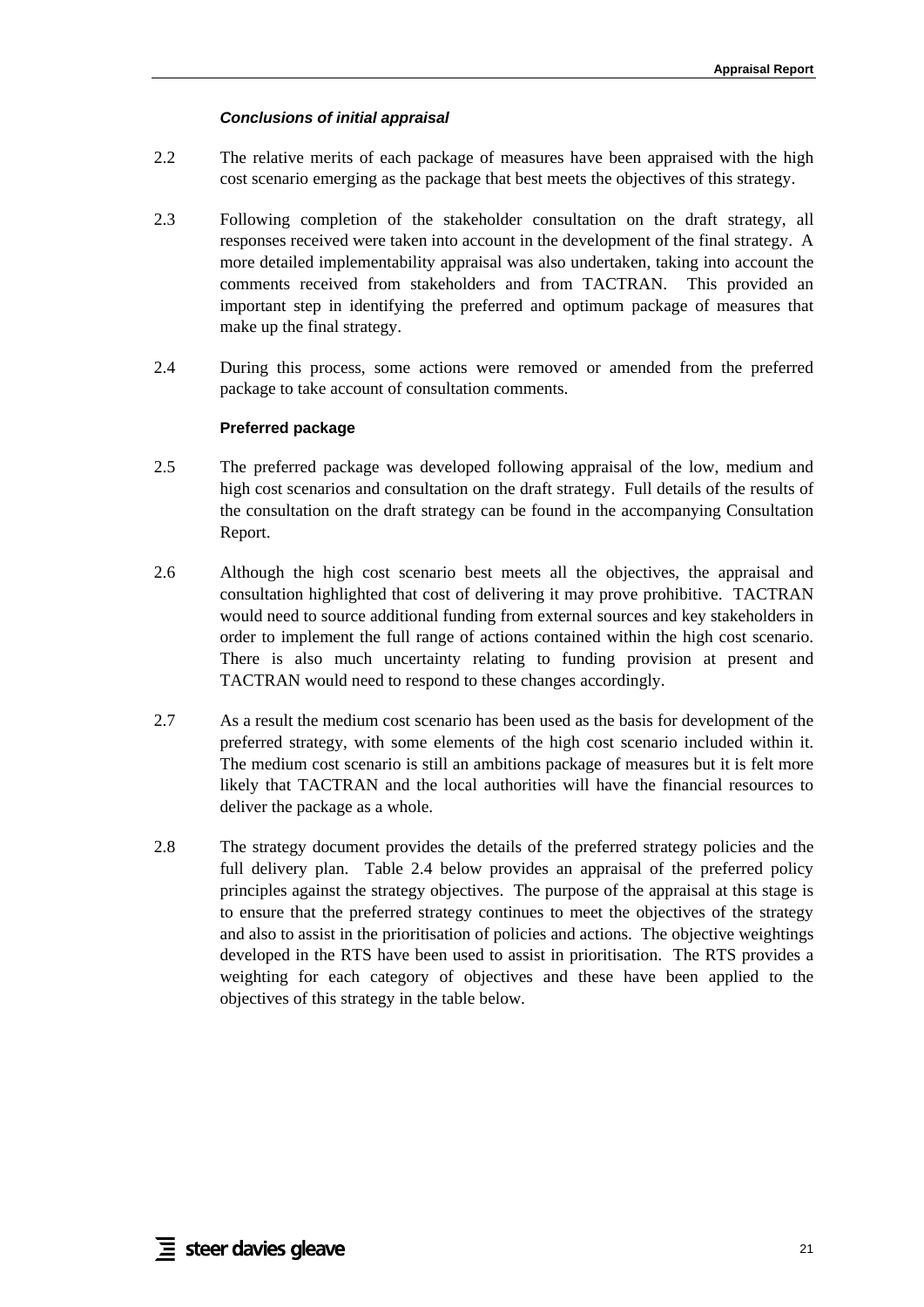## **Appraisal: Preferred package**

Scale of assessment: ✓ - Slight benefit, ✓✓ - Moderate benefit, ✓✓✓ - Significant benefit, o - neutral, **X** – slight negative, **XX** – moderate negative, **XXX** – significant negative impact.

| TABLE 2.4 |  | APPRAISAL AGAINST OBJECTIVES: PREFERRED PACKAGE |  |
|-----------|--|-------------------------------------------------|--|
|           |  |                                                 |  |

| <b>Strategic Themes</b> |                                        |                                  | <b>Objectives</b>      |                                                 |              |                        |              |              |                        |                          |                                  |                        |                        |              |                       |
|-------------------------|----------------------------------------|----------------------------------|------------------------|-------------------------------------------------|--------------|------------------------|--------------|--------------|------------------------|--------------------------|----------------------------------|------------------------|------------------------|--------------|-----------------------|
| Code                    | <b>Name</b>                            |                                  |                        | Accessibility, equality and<br>social inclusion |              |                        | Economy      |              | <b>Environment</b>     | Wellbeing<br>య<br>Health | and<br>security<br><b>Safety</b> |                        | Integration            | <b>Total</b> | Weighted<br>total $3$ |
|                         |                                        | 1                                | $\mathbf{2}$           | 3                                               | 4            | 5                      | 6            | 7            | 8                      | 9                        | 10                               | 11                     | 12                     |              |                       |
|                         | <b>Network Coverage</b>                |                                  |                        |                                                 |              |                        |              |              |                        |                          |                                  |                        |                        |              |                       |
| NC <sub>1</sub>         | Access to key destinations             | $\checkmark\checkmark$           | ✓                      | $\checkmark\checkmark\checkmark$                | $\Omega$     | $\checkmark\checkmark$ | ✓            | $\mathbf{o}$ | $\checkmark\checkmark$ | $\checkmark\checkmark$   | $\Omega$                         | ✓                      | $\checkmark\checkmark$ | 21           | 868                   |
| NC <sub>2</sub>         | Pattern and frequency of bus services  | $\checkmark\checkmark$           | $\checkmark$           | $\checkmark$                                    | $\checkmark$ | $\checkmark\checkmark$ | $\Omega$     | $\Omega$     | $\checkmark\checkmark$ | $\checkmark\checkmark$   | ✓                                | $\checkmark\checkmark$ | ✓                      | 22           | 924                   |
| NC <sub>3</sub>         | Supported bus services                 | $\checkmark\checkmark\checkmark$ | $\checkmark\checkmark$ | $\checkmark\checkmark$                          | $\checkmark$ | $\checkmark$           | $\Omega$     | $\Omega$     | $\checkmark\checkmark$ | $\checkmark\checkmark$   | $\checkmark$                     | $\checkmark\checkmark$ | $\mathbf{o}$           | 22           | 861                   |
| NC4                     | Premium & niche market                 | $\checkmark$                     | ✓                      | ✓                                               | $\Omega$     | ✓                      | $\Omega$     | $\mathbf{o}$ | $\checkmark$           | $\checkmark$             | $\mathbf{o}$                     | $\checkmark$           | $\Omega$               | 9            | 394                   |
| NC <sub>5</sub>         | New development                        | $\checkmark$                     | $\mathbf{o}$           | $\checkmark$                                    | $\checkmark$ | $\checkmark$           | ✓            | $\checkmark$ | $\checkmark$           | $\checkmark$             | $\checkmark$                     | $\checkmark$           | $\checkmark\checkmark$ | 21           | 1068                  |
| NC <sub>6</sub>         | Transport with care                    | $\Omega$                         | ✓                      | $\checkmark\checkmark$                          | $\Omega$     | $\Omega$               | $\mathbf{O}$ | $\mathbf{O}$ | $\Omega$               | $\mathbf{O}$             | $\mathbf{o}$                     | $\Omega$               | $\mathbf{o}$           | 4            | 97                    |
|                         | <b>Network Quality and Performance</b> |                                  |                        |                                                 |              |                        |              |              |                        |                          |                                  |                        |                        |              |                       |
| QP1                     | Existing interchanges                  | $\checkmark$                     | $\checkmark$           | ✓                                               | $\checkmark$ | ✓                      | $\checkmark$ | $\mathbf{o}$ | $\checkmark\checkmark$ | $\checkmark$             | $\checkmark\checkmark$           | ✓                      | $\Omega$               | 16           | 593                   |
| QP <sub>2</sub>         | New interchanges                       | $\checkmark$                     | $\checkmark$           | $\checkmark$                                    | $\checkmark$ | $\checkmark$           | ✓            | $\checkmark$ | $\checkmark\checkmark$ | $\checkmark$             | $\checkmark\checkmark$           | $\checkmark\checkmark$ | $\checkmark$           | 24           | 910                   |
| QP3                     | P&R                                    | $\checkmark$                     | ✓                      | ✓                                               | $\checkmark$ | $\checkmark$           | ✓            | $\checkmark$ | $\checkmark\checkmark$ | $\checkmark$             | ✓                                | $\checkmark\checkmark$ | $\checkmark$           | 18           | 742                   |

<span id="page-37-2"></span><span id="page-37-1"></span><span id="page-37-0"></span><sup>&</sup>lt;sup>3</sup> Calculated by multiplying the number of ticks for each measure by the weighting for each objective and totalling the score across all objectives for each measure.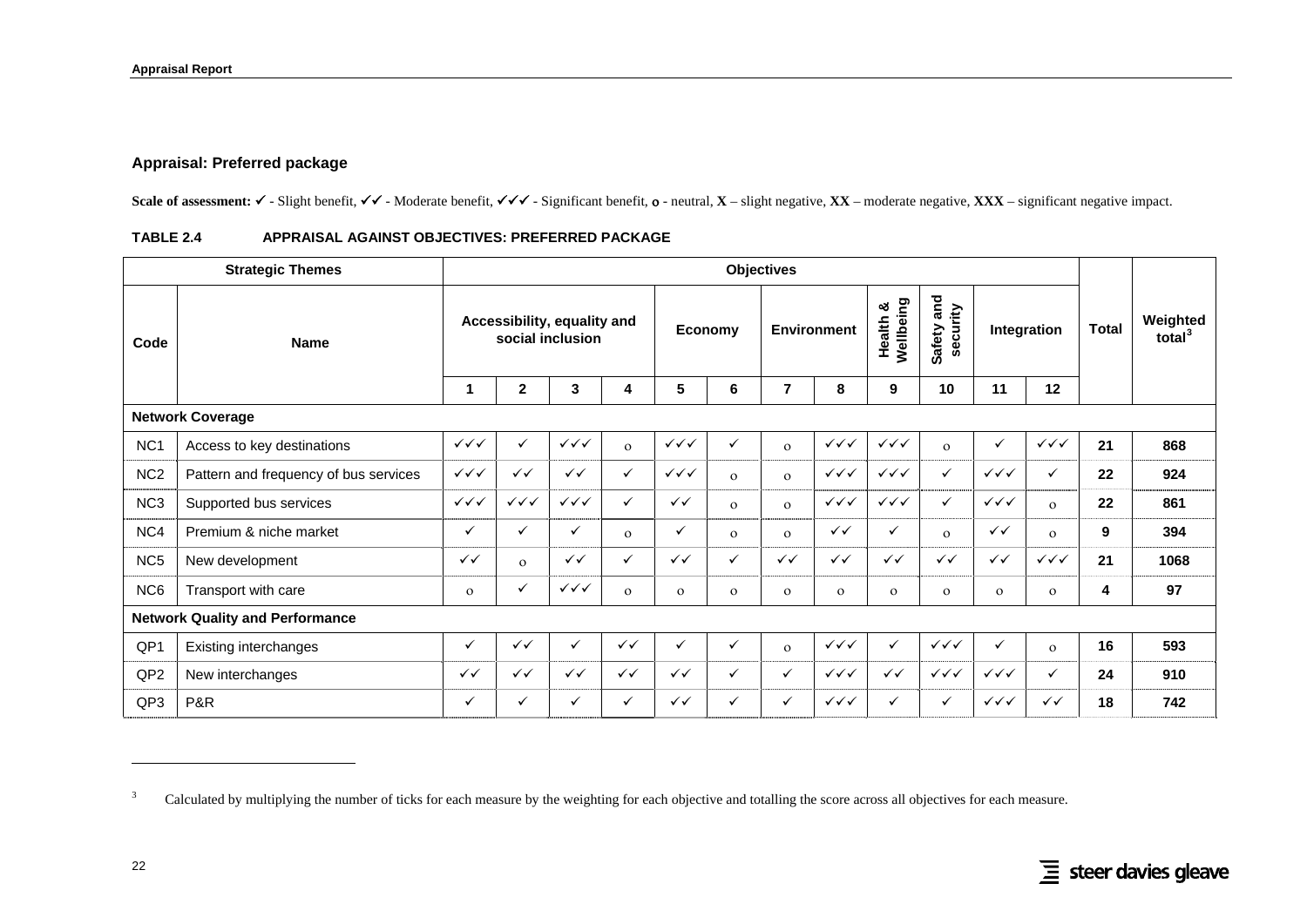|                     | <b>Strategic Themes</b>      | <b>Objectives</b>      |                                                 |                        |                         |                |                        |                                  |                        |                           |                                  |                        |                        |              |                                |
|---------------------|------------------------------|------------------------|-------------------------------------------------|------------------------|-------------------------|----------------|------------------------|----------------------------------|------------------------|---------------------------|----------------------------------|------------------------|------------------------|--------------|--------------------------------|
| Code<br><b>Name</b> |                              |                        | Accessibility, equality and<br>social inclusion |                        |                         | Economy        |                        | <b>Environment</b>               |                        | Wellbeing<br>න්<br>Health | Safety and<br>security           | Integration            |                        | <b>Total</b> | Weighted<br>total <sup>3</sup> |
|                     |                              | $\mathbf 1$            | $\mathbf{2}$                                    | 3                      | $\overline{\mathbf{4}}$ | 5              | 6                      | $\overline{7}$                   | 8                      | 9                         | 10                               | 11                     | 12                     |              |                                |
| QP4                 | Cycle and walking            | $\checkmark$           | $\checkmark\checkmark\checkmark$                | ✓                      | $\checkmark$            | $\checkmark$   | $\Omega$               | $\checkmark$                     | $\checkmark$           | $\checkmark\checkmark$    | $\checkmark\checkmark$           | $\checkmark\checkmark$ | $\checkmark\checkmark$ | 24           | 1018                           |
| QP <sub>5</sub>     | <b>Buses</b>                 | $\mathbf{o}$           | $\checkmark\checkmark$                          | ✓                      | $\checkmark$            | $\mathbf{o}$   | $\mathbf{O}$           | $\checkmark\checkmark$           | ✓✓                     | $\mathbf{o}$              | ✓                                | $\Omega$               | $\mathbf{o}$           | 11           | 279                            |
| QP6                 | CT/DRT vehicles              | $\checkmark\checkmark$ | $\checkmark\checkmark$                          | $\checkmark\checkmark$ | $\checkmark$            | ✓              | $\Omega$               | $\checkmark$                     | ✓✓                     | $\checkmark$              | $\checkmark$                     | $\Omega$               | $\Omega$               | 19           | 567                            |
| QP7                 | Bus stop infrastructure      | $\checkmark$           | $\checkmark\checkmark$                          | $\checkmark$           | $\mathbf{o}$            | $\checkmark$   | $\Omega$               | $\mathbf{O}$                     | $\checkmark\checkmark$ | $\checkmark$              | $\checkmark$                     | $\Omega$               | ✓                      | 17           | 656                            |
| QP8                 | Environmental responsibility | $\mathbf{o}$           | $\mathbf{o}$                                    | $\mathbf{O}$           | $\mathbf{o}$            | $\mathbf{O}$   | $\mathbf{o}$           | $\checkmark\checkmark$           | $\mathbf{o}$           | $\mathbf{o}$              | $\mathbf{O}$                     | $\Omega$               | $\checkmark$           | 5            | 84                             |
| QP9                 | Whole journey approach       | $\Omega$               | $\checkmark$                                    | $\mathbf{o}$           | $\mathbf{O}$            | ✓              | $\mathbf{O}$           | $\mathbf{O}$                     | $\checkmark$           | $\checkmark$              | $\checkmark\checkmark\checkmark$ | $\checkmark$           | $\Omega$               | 10           | 433                            |
| QP <sub>10</sub>    | <b>CCTV</b>                  | $\mathbf{O}$           | $\checkmark$                                    | $\Omega$               | $\mathbf{o}$            | $\mathbf{O}$   | $\mathbf{O}$           | $\mathbf{O}$                     | $\checkmark\checkmark$ | ✓                         | $\checkmark\checkmark$           | $\mathbf{O}$           | $\mathbf{o}$           | 9            | 320                            |
| QP11                | Staff at interchanges        | $\mathbf{O}$           | $\checkmark$                                    | $\mathbf{o}$           | $\Omega$                | $\mathbf{O}$   | $\mathbf{O}$           | $\mathbf{o}$                     | $\checkmark\checkmark$ | $\checkmark$              | $\checkmark\checkmark$           | $\Omega$               | $\mathbf{o}$           | 9            | 320                            |
| QP12                | Lighting                     | $\mathbf{O}$           | $\checkmark$                                    | $\Omega$               | $\mathbf{o}$            | $\mathbf{O}$   | $\mathbf{O}$           | $\checkmark\checkmark\checkmark$ | $\checkmark\checkmark$ | $\checkmark$              | $\checkmark\checkmark$           | $\Omega$               | $\Omega$               | 12           | 351                            |
| QP13                | Driver training              | $\mathbf{O}$           | $\checkmark$                                    | $\mathbf{o}$           | $\mathbf{O}$            | $\mathbf{O}$   | $\mathbf{o}$           | $\mathbf{O}$                     | $\checkmark\checkmark$ | ✓                         | $\checkmark\checkmark$           | $\mathbf{o}$           | $\mathbf{o}$           | 9            | 320                            |
| QP14                | User safety                  | $\mathbf{O}$           | $\checkmark$                                    | $\mathbf{O}$           | $\checkmark\checkmark$  | $\mathbf{O}$   | $\mathbf{O}$           | $\mathbf{O}$                     | $\checkmark\checkmark$ | $\checkmark$              | $\checkmark\checkmark$           | $\mathbf{o}$           | $\mathbf{o}$           | 12           | 377                            |
| QP15                | Mobility difficulties        | $\checkmark$           | $\checkmark\checkmark$                          | $\checkmark$           | $\checkmark$            | $\mathbf{O}$   | $\Omega$               | $\mathbf{o}$                     | $\checkmark$           | $\checkmark$              | $\checkmark$                     | $\checkmark$           | $\Omega$               | 16           | 510                            |
| QP <sub>16</sub>    | <b>Bus priority</b>          | $\mathbf{o}$           | ✓                                               | $\Omega$               | $\mathbf{o}$            | $\mathbf{O}$   | $\checkmark\checkmark$ | $\mathbf{o}$                     | $\checkmark\checkmark$ | $\mathbf{o}$              | $\mathbf{o}$                     | $\checkmark$           | ✓                      | 10           | 445                            |
| QP17                | <b>PIPS</b>                  | $\Omega$               | $\checkmark$                                    | ✓                      | $\checkmark$            | $\Omega$       | $\checkmark\checkmark$ | $\Omega$                         | $\checkmark\checkmark$ | $\mathbf{o}$              | $\checkmark$                     | $\checkmark\checkmark$ | $\Omega$               | 15           | 601                            |
| QP18                | Parking                      | $\mathbf{o}$           | $\mathbf{o}$                                    | $\mathbf{o}$           | $\mathbf{o}$            | $\overline{O}$ | $\checkmark\checkmark$ | $\Omega$                         | $\checkmark\checkmark$ | $\checkmark$              | $\checkmark$                     | $\checkmark$           | $\checkmark\checkmark$ | 15           | 616                            |
| QP19                | Travel demand management     | $\mathbf{o}$           | $\mathbf{o}$                                    | $\mathbf{o}$           | $\checkmark\checkmark$  | $\mathbf{o}$   | ✓✓                     | $\mathbf{o}$                     | $\checkmark\checkmark$ | $\checkmark$              | $\mathbf{o}$                     | ✓✓                     | $\checkmark$           | 14           | 535                            |
| QP <sub>20</sub>    | Concessionary fares          | $\checkmark$           | $\checkmark\checkmark$                          | $\checkmark\checkmark$ | $\mathbf{o}$            | ✓              | $\mathbf{o}$           | $\mathbf{o}$                     | $\checkmark\checkmark$ | $\checkmark\checkmark$    | $\mathbf{O}$                     | $\Omega$               | $\mathbf{o}$           | 15           | 549                            |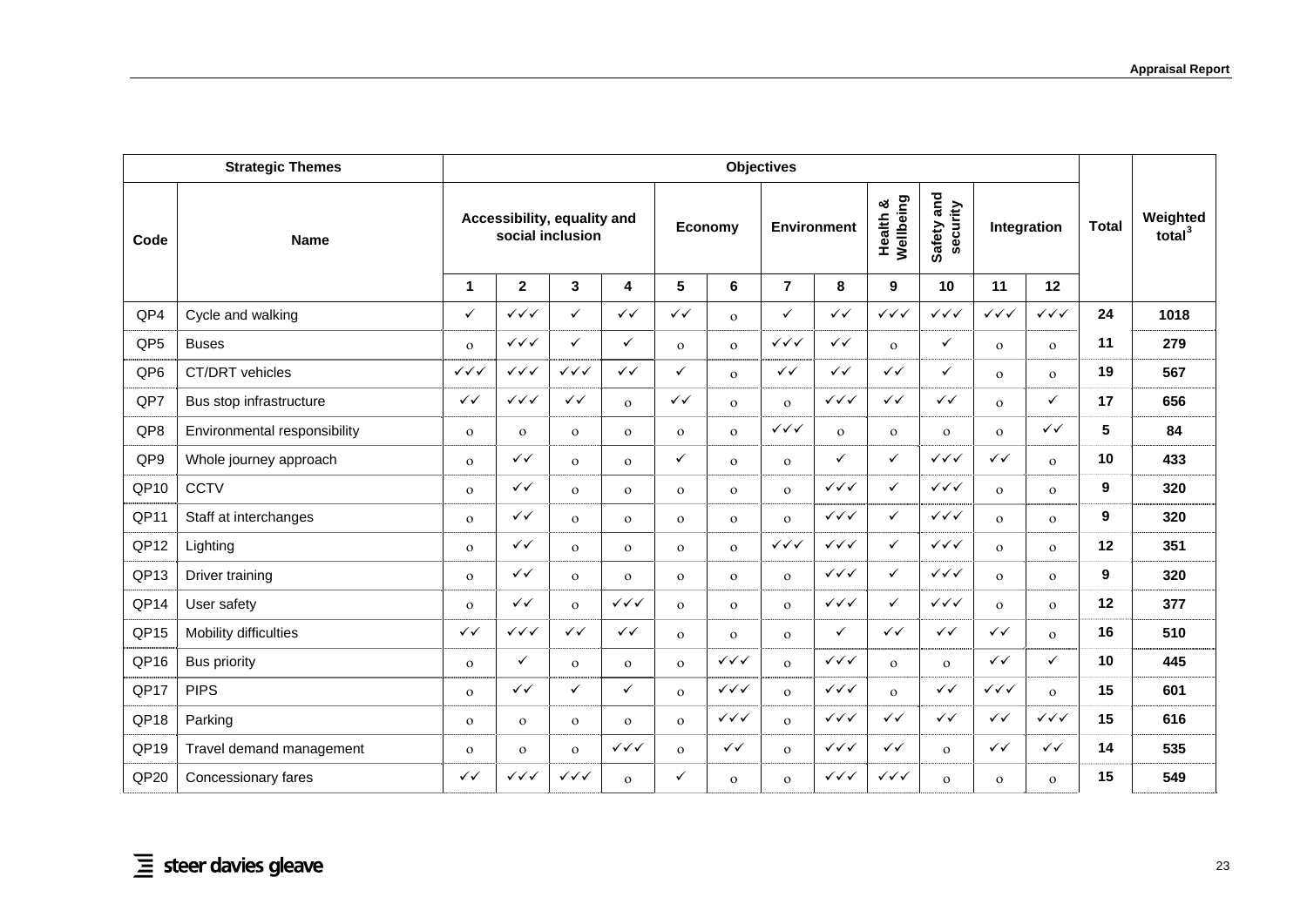|                       | <b>Strategic Themes</b>        | <b>Objectives</b>                               |                                  |                        |                        |                        |                        |                                  |                                  |                           |                        |                        |              |                |                                |
|-----------------------|--------------------------------|-------------------------------------------------|----------------------------------|------------------------|------------------------|------------------------|------------------------|----------------------------------|----------------------------------|---------------------------|------------------------|------------------------|--------------|----------------|--------------------------------|
| Code                  | <b>Name</b>                    | Accessibility, equality and<br>social inclusion |                                  |                        |                        | Economy                |                        | <b>Environment</b>               |                                  | Wellbeing<br>න්<br>Health | Safety and<br>security | Integration            |              | <b>Total</b>   | Weighted<br>total <sup>3</sup> |
|                       |                                | 1                                               | $\mathbf{2}$                     | 3                      | 4                      | $5\phantom{.0}$        | 6                      | $\overline{7}$                   | 8                                | 9                         | 10                     | 11                     | 12           |                |                                |
| QP21                  | Integrated ticketing           | $\mathbf{o}$                                    | $\checkmark\checkmark$           | $\Omega$               | $\checkmark$           | $\Omega$               | $\mathbf{O}$           | $\mathbf{o}$                     | $\checkmark\checkmark$           | $\mathbf{o}$              | $\mathbf{O}$           | $\checkmark\checkmark$ | $\Omega$     | 11             | 414                            |
| QP <sub>22</sub>      | <b>Smartcards</b>              | $\mathbf{o}$                                    | $\checkmark$                     | $\mathbf{O}$           | $\checkmark$           | $\Omega$               | $\mathbf{o}$           | ✓                                | ✓                                | $\mathbf{o}$              | $\mathbf{o}$           | ✓                      | $\Omega$     | $\overline{7}$ | 206                            |
| QP23                  | <b>Salary Sacrifice Scheme</b> | $\Omega$                                        | $\checkmark\checkmark\checkmark$ | $\mathbf{o}$           | ✓                      | $\checkmark$           | $\mathbf{o}$           | $\mathbf{o}$                     | $\checkmark\checkmark$           | $\mathbf{o}$              | $\mathbf{o}$           | $\Omega$               | $\mathbf{o}$ | 9              | 419                            |
| QP24                  | <b>Travel discount Schemes</b> | $\Omega$                                        | $\checkmark\checkmark$           | ✓                      | $\checkmark\checkmark$ | $\checkmark$           | $\mathbf{o}$           | $\mathbf{o}$                     | $\checkmark$                     | $\checkmark$              | $\mathbf{o}$           | $\Omega$               | $\Omega$     | 13             | 530                            |
| QP25                  | Access to health               | $\mathbf{o}$                                    | $\checkmark$                     | $\checkmark\checkmark$ | $\checkmark\checkmark$ | $\Omega$               | $\Omega$               | $\Omega$                         | ✓                                | $\mathbf{o}$              | $\mathbf{o}$           | $\Omega$               | $\Omega$     | 9              | 227                            |
| QP <sub>26</sub>      | Quality partnerships           | $\checkmark$                                    | $\checkmark$                     | $\checkmark$           | $\checkmark$           | $\checkmark$           | $\checkmark\checkmark$ | $\checkmark\checkmark\checkmark$ | $\checkmark\checkmark$           | $\checkmark$              | $\checkmark$           | $\checkmark$           | ✓            | 26             | 955                            |
| QP27                  | Enforcement                    | $\mathbf{o}$                                    | $\Omega$                         | $\Omega$               | $\mathbf{o}$           | $\mathbf{o}$           | $\checkmark\checkmark$ | $\mathbf{o}$                     | $\checkmark$                     | $\Omega$                  | $\mathbf{O}$           | $\mathbf{O}$           | $\Omega$     | 5              | 240                            |
| QP28                  | CT/DRT booking                 | $\checkmark$                                    | $\checkmark$                     | $\checkmark$           | $\checkmark$           | $\checkmark$           | $\mathbf{O}$           | $\Omega$                         | $\checkmark$                     | $\checkmark$              | $\checkmark$           | $\checkmark$           | $\Omega$     | 16             | 617                            |
| QP29                  | Funding                        | $\checkmark\checkmark$                          | $\checkmark$                     | $\checkmark\checkmark$ | $\checkmark$           | $\checkmark\checkmark$ | $\Omega$               | $\checkmark$                     | $\checkmark\checkmark\checkmark$ | $\checkmark\checkmark$    | $\checkmark$           | $\checkmark$           | ✓            | 25             | 943                            |
| QP30                  | Group travel                   | $\checkmark\checkmark$                          | $\checkmark$                     | $\checkmark\checkmark$ | $\mathbf{o}$           | $\checkmark\checkmark$ | $\Omega$               | $\mathbf{o}$                     | $\checkmark\checkmark$           | $\checkmark\checkmark$    | $\mathbf{o}$           | $\checkmark$           | $\Omega$     | 18             | 786                            |
| QP31                  | Information provision          | $\checkmark$                                    | $\checkmark$                     | $\checkmark$           | $\checkmark\checkmark$ | ✓                      | $\Omega$               | $\Omega$                         | $\checkmark\checkmark$           | ✓                         | $\checkmark$           | $\checkmark\checkmark$ | $\Omega$     | 16             | 553                            |
|                       | <b>Total</b>                   | 37                                              | 66                               | 45                     | 39                     | 39                     | 23                     | 22                               | 87                               | 51                        | 47                     | 46                     | 24           | 526            | 19,920                         |
|                       |                                |                                                 |                                  |                        |                        |                        |                        |                                  |                                  |                           |                        |                        |              |                |                                |
|                       |                                |                                                 |                                  | 90                     |                        | 143                    |                        | 51                               |                                  | 46                        | 29                     | 79                     |              |                |                                |
| <b>RTS weightings</b> |                                | 18                                              | 32.5                             | 21.6                   | 18.9                   | 90.1                   | 52.9                   | 10.2                             | 40.8                             | 46                        | 29                     | 52.1                   | 26.9         |                |                                |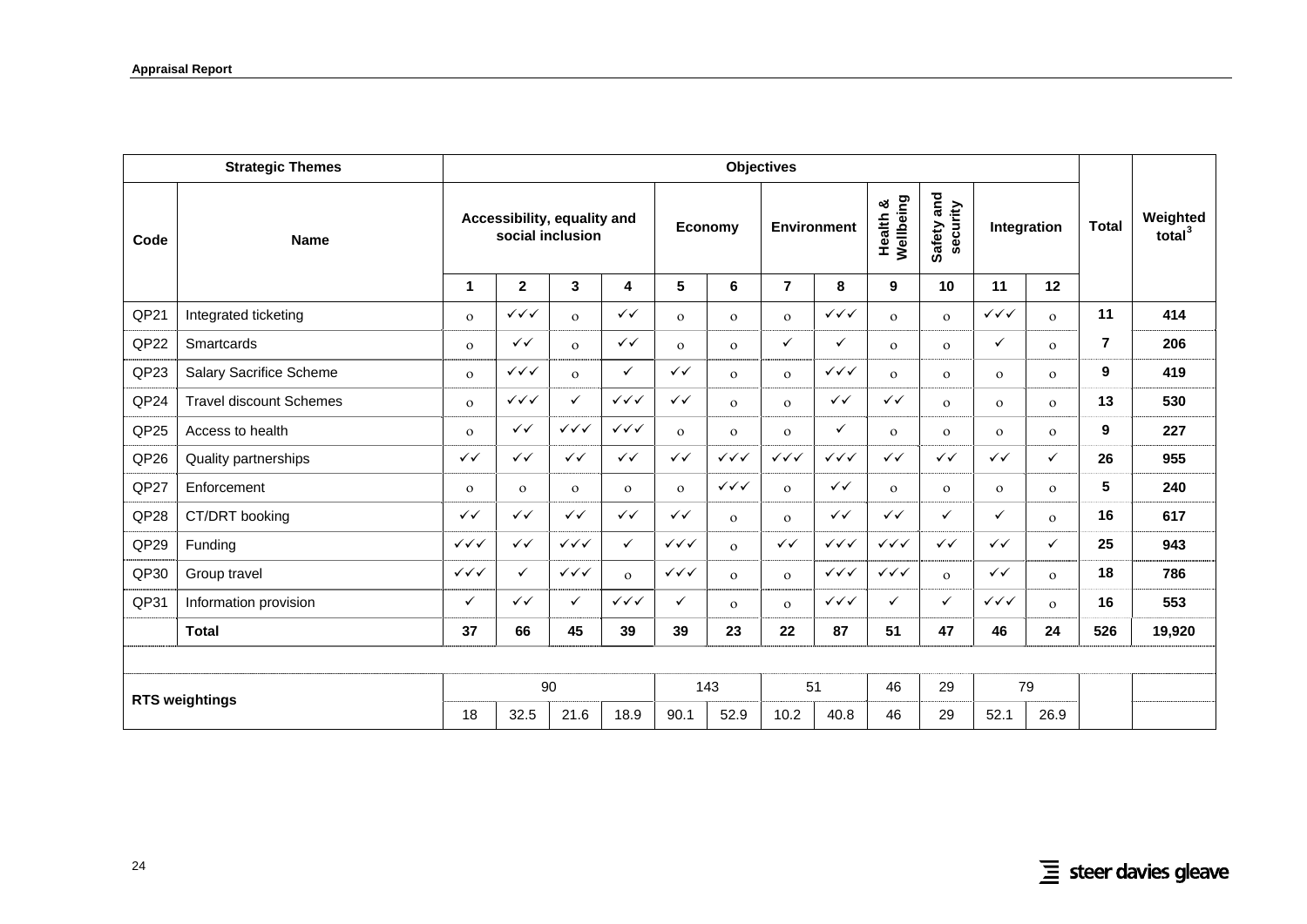## **Prioritisation**

- <span id="page-40-0"></span>2.9 Each measure was scored against its contribution to achieving each objective. The weightings for the objectives of the Regional Transport Strategy were then applied to the scoring in order to prioritise the strategic themes of the strategy.
- 2.10 The table below shows the strategy's strategic themes in order of priority following the appraisal and weighting process.

| <b>Strategic theme</b> |                  |                                   |                   |  |
|------------------------|------------------|-----------------------------------|-------------------|--|
| <b>Priority</b>        | Code<br>Name     |                                   | Weighted<br>score |  |
| 1                      | QP <sub>26</sub> | Quality partnerships              | 955               |  |
| 2                      | QP <sub>29</sub> | Funding                           | 943               |  |
| 3                      | NC <sub>2</sub>  | Pattern and frequency of services | 924               |  |
| 4                      | QP <sub>2</sub>  | New interchanges                  | 910               |  |
| 5                      | QP4              | Cycling and walking               | 909               |  |
| 6                      | NC <sub>1</sub>  | Access to key destinations        | 868               |  |
| $\overline{7}$         | NC <sub>3</sub>  | Supported bus services            | 861               |  |
| 8                      | QP30             | Group travel                      | 786               |  |
| 9                      | NC <sub>5</sub>  | New development                   | 768               |  |
| 10                     | QP3              | Park and Ride                     | 742               |  |
| 11                     | QP7              | Bus stop infrastructure           | 656               |  |
| 12                     | QP <sub>28</sub> | CT/DRT booking                    | 617               |  |
| 13                     | QP <sub>18</sub> | Parking                           | 616               |  |
| 14                     | QP31             | Information provision             | 605               |  |
| 15                     | QP17             | <b>PIPS</b>                       | 601               |  |
| 16                     | QP1              | Existing interchanges             | 593               |  |
| 17                     | QP <sub>6</sub>  | CT/DRT vehicles<br>567            |                   |  |
| 18                     | QP <sub>20</sub> | Concessionary fares<br>549        |                   |  |
| 19                     | QP <sub>19</sub> | Travel demand management<br>535   |                   |  |
| 20                     | QP <sub>24</sub> | Travel discount scheme<br>530     |                   |  |
| 21                     | QP <sub>15</sub> | Mobility difficulties<br>510      |                   |  |
| 22                     | QP <sub>16</sub> | <b>Bus priority</b><br>445        |                   |  |
| 23                     | QP9              | Whole journey approach<br>433     |                   |  |
| 24                     | QP <sub>23</sub> | Salary Sacrifice scheme           | 419               |  |
| 25                     | QP21             | Integrated ticketing              | 414               |  |
| 26                     | NC4              | Premium and nice markets          | 394               |  |
| 27                     | QP14             | User safety<br>377                |                   |  |
| 28                     | QP12             | 351<br>Lighting                   |                   |  |

**TABLE 2.5 STRATEGIC THEMES PRIORITISED** 

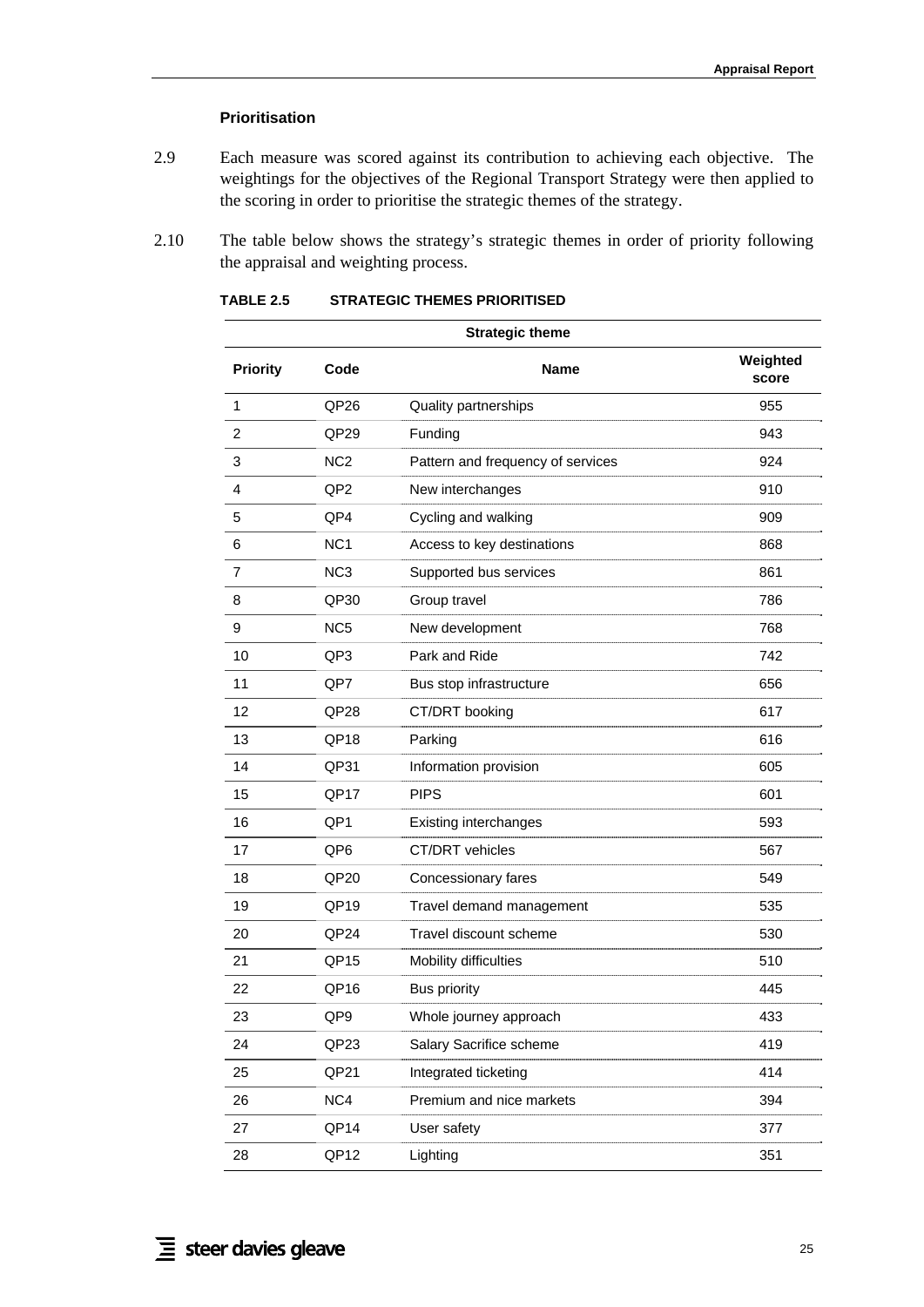| <b>Strategic theme</b> |                  |                                  |     |  |  |  |
|------------------------|------------------|----------------------------------|-----|--|--|--|
| <b>Priority</b>        | Code             | Weighted<br><b>Name</b><br>score |     |  |  |  |
| $29=$                  | QP <sub>10</sub> | <b>CCTV</b>                      | 320 |  |  |  |
| $29=$                  | QP11             | Staff at interchanges            | 320 |  |  |  |
| $29=$                  | QP <sub>13</sub> | Driver training<br>320           |     |  |  |  |
| 32                     | QP5              | <b>Buses</b>                     | 279 |  |  |  |
| 33                     | QP27             | Enforcement<br>240               |     |  |  |  |
| 34                     | QP <sub>25</sub> | Access to health<br>227          |     |  |  |  |
| 35                     | QP <sub>22</sub> | Smartcards<br>206                |     |  |  |  |
| 36                     | NC <sub>6</sub>  | 97<br>Transport with care        |     |  |  |  |
| 37                     | QP8              | Environmental responsibility     | 84  |  |  |  |

- 2.11 It should be noted that this assessment and prioritisation only scores the relevant contribution of each action against the objectives of this strategy and then multiplies this against the weightings set out in the RTS. It does not take into account the cost of implementation which is considered for the package as a whole in the Appraisal Summary Table in [Table 2.6.](#page-42-0)
- 2.12 As a result of this process some themes may emerge as particularly important as they provide a positive contribution across a large number of objectives. This assessment should not be taken to mean that those themes with a lower priority are not important, rather they may provide a strong contribution but to a fewer number of objectives.
- 2.13 Key actions for each of these strategic themes, with the exception of cycling and walking, park and ride, parking and travel demand management, are contained within the delivery plan and prioritised using the information in the table above. Detailed actions for cycling and walking, park and ride, parking and travel demand management are contained within separate strategies.

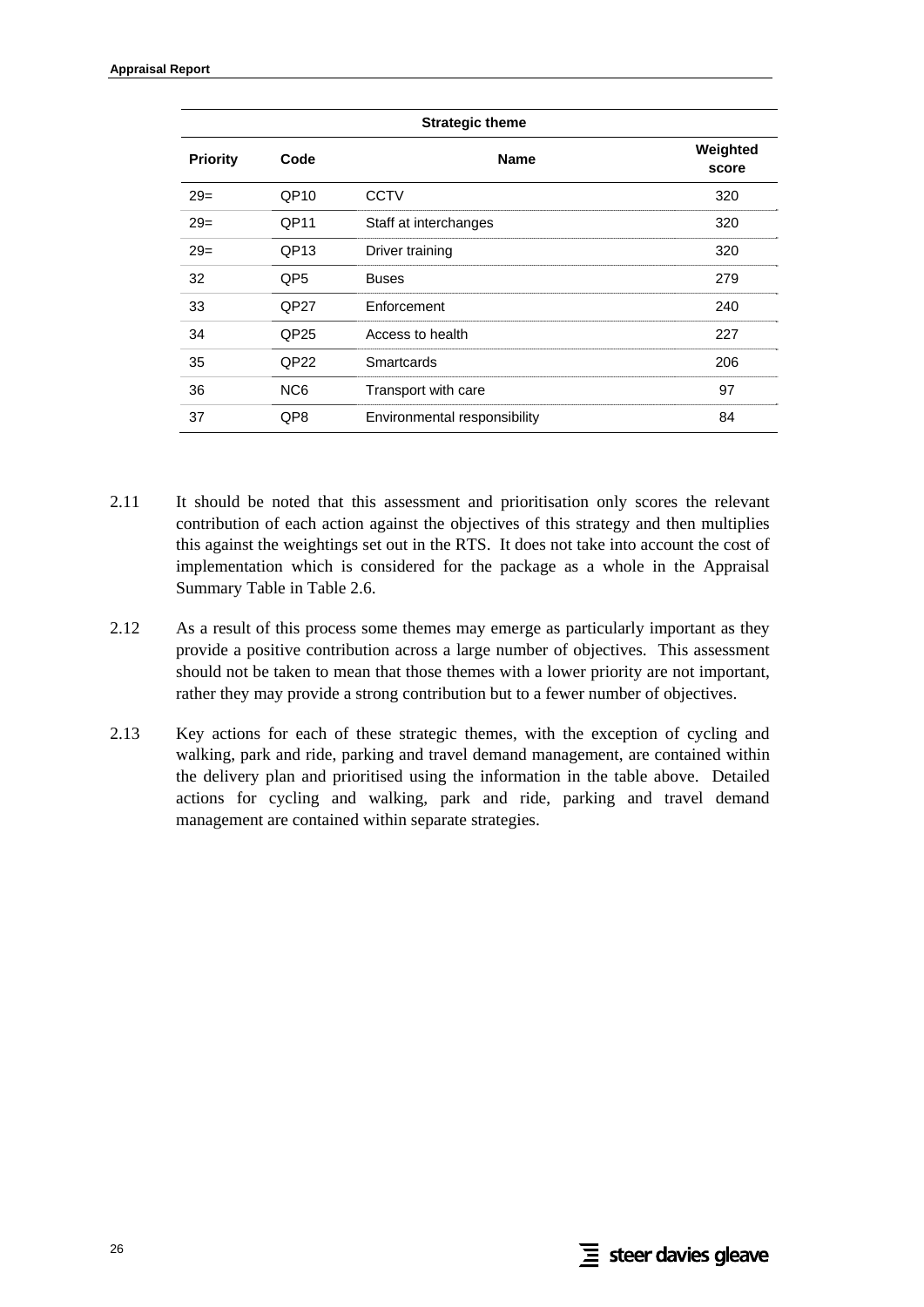#### **TABLE 2.6 APPRAISAL SUMMARY TABLE: PREFERRED PACKAGE**

<span id="page-42-0"></span>

| <b>Proposal Details</b>                                               |                                                                                                                                                                                                                                                                                                                                                                                                                                                                                                                                                                                                                                                                              |                                                                               |                                           |  |
|-----------------------------------------------------------------------|------------------------------------------------------------------------------------------------------------------------------------------------------------------------------------------------------------------------------------------------------------------------------------------------------------------------------------------------------------------------------------------------------------------------------------------------------------------------------------------------------------------------------------------------------------------------------------------------------------------------------------------------------------------------------|-------------------------------------------------------------------------------|-------------------------------------------|--|
| Name and address of authority or organisation promoting the proposal: |                                                                                                                                                                                                                                                                                                                                                                                                                                                                                                                                                                                                                                                                              | <b>TACTRAN</b>                                                                |                                           |  |
| <b>Proposal Name:</b>                                                 | Bus and Community / Demand Responsive<br>Transport Strategy - Preferred package                                                                                                                                                                                                                                                                                                                                                                                                                                                                                                                                                                                              | <b>Name of Planner:</b>                                                       | Michael Cairns (TACTRAN)                  |  |
|                                                                       | This strategy sets out the principles and short,                                                                                                                                                                                                                                                                                                                                                                                                                                                                                                                                                                                                                             |                                                                               | Capital costs/grant:                      |  |
|                                                                       | medium and long term actions by which TACTRAN                                                                                                                                                                                                                                                                                                                                                                                                                                                                                                                                                                                                                                |                                                                               | Annual revenue support:                   |  |
| <b>Proposal Description:</b>                                          | will maintain and improve the bus, community and<br>demand responsive transport network across the<br>region.<br>This package contains a number of the actions that<br>are also contained within the low and medium cost<br>packages as well as a range of additional actions<br>more focussed on delivery of improvements across<br>the whole region.                                                                                                                                                                                                                                                                                                                       | <b>Estimated Total Public</b><br><b>Sector Funding</b><br><b>Requirement:</b> | Present Value of Cost to<br>Govt:         |  |
| <b>Funding Sought From: (if applicable)</b>                           |                                                                                                                                                                                                                                                                                                                                                                                                                                                                                                                                                                                                                                                                              | <b>Amount of Application:</b>                                                 | Sum: Costs will be in the<br>order of $E$ |  |
| <b>Background Information</b>                                         |                                                                                                                                                                                                                                                                                                                                                                                                                                                                                                                                                                                                                                                                              |                                                                               |                                           |  |
| <b>Geographic Context:</b>                                            | This strategy covers the TACTRAN Regional Transport Partnership area which encompasses the local authority<br>areas of Angus, Dundee City, Perth and Kinross and Stirling. The region includes parts of the Loch Lomond<br>and Trossachs and Cairngorms National Parks.                                                                                                                                                                                                                                                                                                                                                                                                      |                                                                               |                                           |  |
| <b>Social Context:</b>                                                | The total population of the region is currently around 475,000 people. It is forecast to remain relatively stable<br>during the lifetime of this strategy. Almost two thirds of the region's population live in the largest cities and<br>towns of Dundee (145,600), Perth (43,500), Stirling (41,000), Arbroath (22,800), Forfar (13,200) and<br>Montrose (10,800). Approximately 10% of the population lives in small towns of between 3,000 - 10,000<br>people and a quarter of the population lives in rural communities of populations less than 3,000 people.<br>Approximately 31% of TACTRAN households do not have access to a car - this rises to over 48% for lone |                                                                               |                                           |  |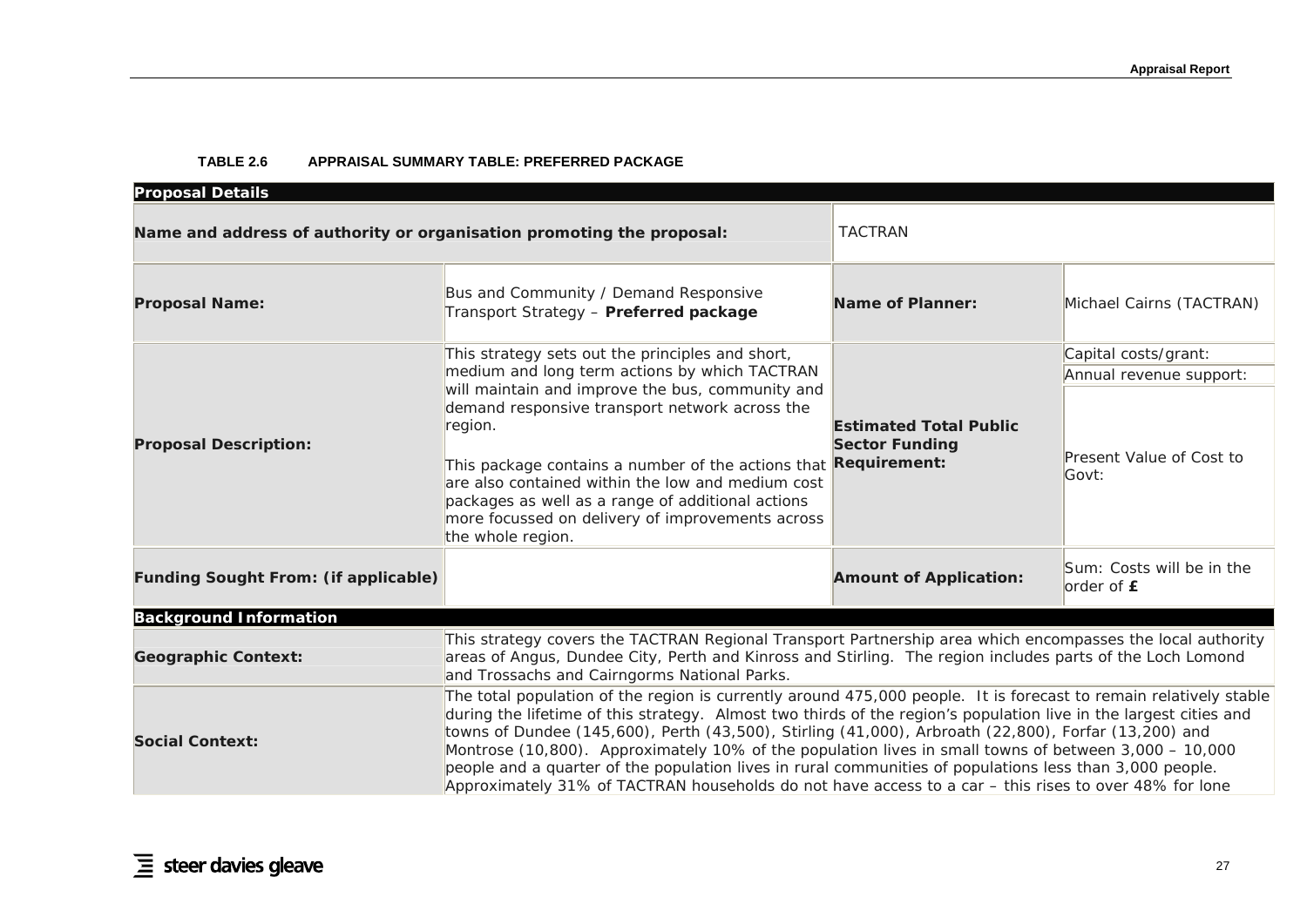|                                                                                                                                                                        | parent households and to 69% for single pensioner households. Access to healthcare facilities for those<br>without access to a car is a key issue, particularly following centralisation of services.                                                                                                                                                                                                                                                                                                                                                                                                                                                                                                                                                                                                                                                                                                                                     |
|------------------------------------------------------------------------------------------------------------------------------------------------------------------------|-------------------------------------------------------------------------------------------------------------------------------------------------------------------------------------------------------------------------------------------------------------------------------------------------------------------------------------------------------------------------------------------------------------------------------------------------------------------------------------------------------------------------------------------------------------------------------------------------------------------------------------------------------------------------------------------------------------------------------------------------------------------------------------------------------------------------------------------------------------------------------------------------------------------------------------------|
| <b>Economic Context:</b>                                                                                                                                               | The RTS highlights that there are connectivity problems between existing and new locations of housing,<br>employment and key services in certain parts of the region. There is dispersed economic activity, and ongoing<br>dispersion of population out of traditional centres which is increasing the need to travel. Timing, speed,<br>frequency and cost of public transport options to major centres is not perceived to be optimal. Tourism is a<br>key sector of the region's economy and there is a need for increased promotion of the region as a tourist<br>destination. General congestion within the city and town centres at peak times has an impact on bus reliability<br>and links to external markets.                                                                                                                                                                                                                   |
| <b>Planning Objectives</b>                                                                                                                                             |                                                                                                                                                                                                                                                                                                                                                                                                                                                                                                                                                                                                                                                                                                                                                                                                                                                                                                                                           |
| Objective:                                                                                                                                                             | Performance against planning objective:                                                                                                                                                                                                                                                                                                                                                                                                                                                                                                                                                                                                                                                                                                                                                                                                                                                                                                   |
| services, facilities and opportunities                                                                                                                                 | To ensure that everyone across the Overall, this package of measures brings moderate benefits towards achieving this objective. This package<br>region has access to a key regional focuses on implementing improvements priority existing and new interchange sites, including park and ride,<br>centre, where they can access a range of enhancing the accessibility of the bus fleet, reviewing the performance and coverage of the existing bus fleet,<br>providing funding to establish new services promote integrated ticketing and Smartcard technology.                                                                                                                                                                                                                                                                                                                                                                          |
| To remove physical, financial and<br>perceptual barriers to accessing road<br>based passenger transport services and<br>infrastructure                                 | Overall significant benefits towards achieving this objective. Improvements to priority existing and new<br>interchange sites will aim to ensure they are safe and secure, clean, well lit, well signed and user friendly,<br>provide clear information, comfortable, accessible and well linked to the walking / cycling network. Such<br>improvements will contribute to removing many perceptual and accessibility barriers to the network.<br>Enhancements to bus stops on priority corridors and development of good practice guidance will also<br>contribute to this objective as will a range of safety improvements and actions to facilitate the delivery of<br>travel discount and Salary Sacrifice schemes. Many actions within this package will bring a significant benefit<br>to this objective. None of the actions contained within this package are predicted to have a negative impact<br>on achieving this objective. |
| To enable patients and visitors to access<br>necessary health facilities by road based<br>passenger transport                                                          | Overall significant benefits. This package of measures includes actions to increase the proportion of low floor<br>vehicles, to ensure that bus stops on corridors operating with low floor vehicles are enhanced to complement<br>this, to review of the CT/DRT and supported bus service provision, develop services for high care travel needs,<br>develop publicity for health needs transport and guidance on maximum travel times to health facilities. No<br>actions are predicted to have a negative impact on this objective.                                                                                                                                                                                                                                                                                                                                                                                                    |
| To ensure a level of information<br>provision across the whole road based<br>passenger transport network that<br>promotes its use and does not hinder<br>accessibility | This package contains a range of actions designed to enhance information provision and to complement the<br>regional information strategy that is being developed in parallel to this strategy. Key actions that will<br>significantly contribute to this objective include supporting the delivery of CT/DRT information and booking co-<br>ordination centres, providing advice to travellers who may be using services for the first time and integration<br>of development and marketing of the bus network with travel demand measures. Many of the actions within                                                                                                                                                                                                                                                                                                                                                                   |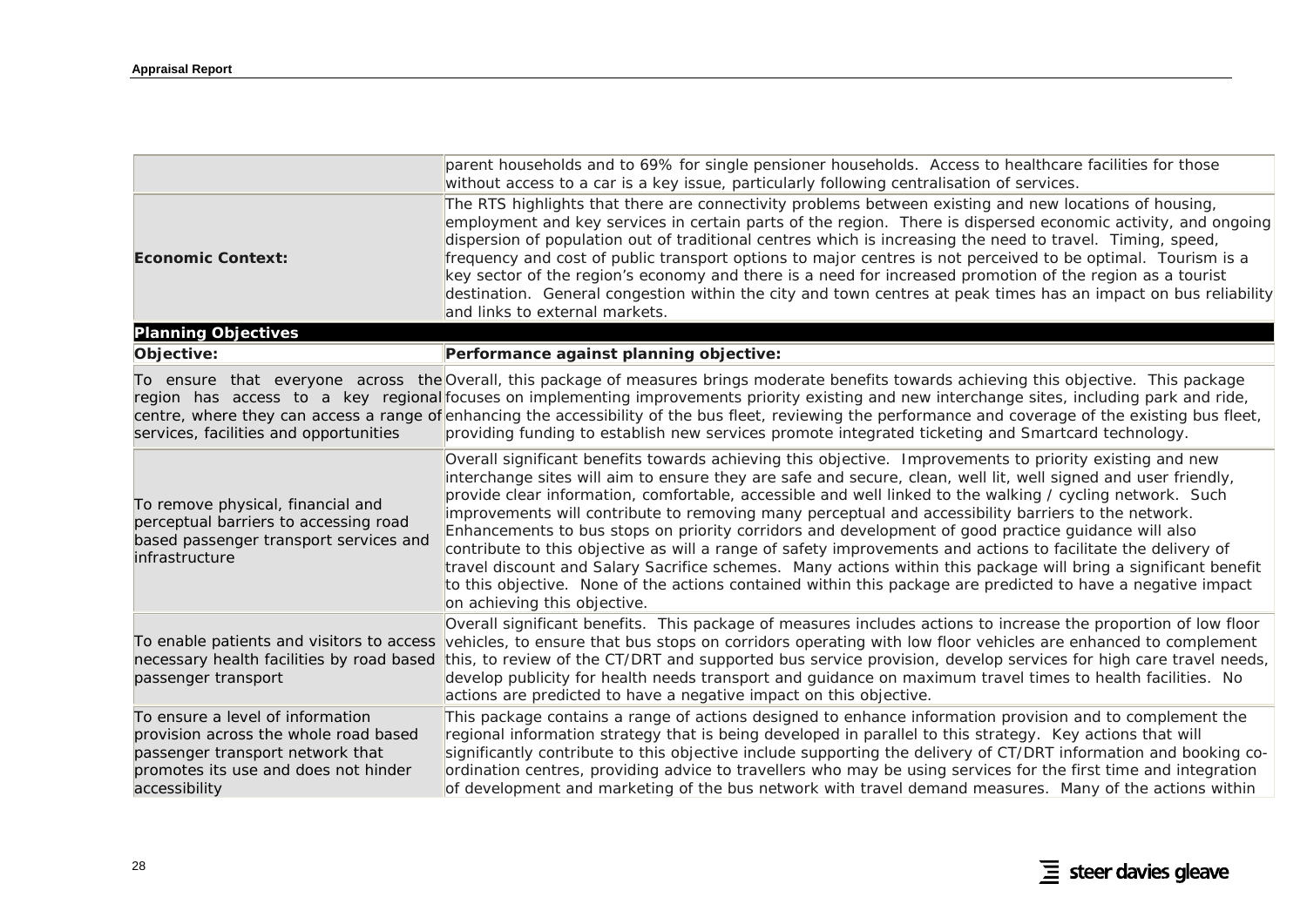|                                                                                                                                                                                         | this package will contribute to this objective and overall the preferred package will have a moderately positive<br>impact on the objectives. The main policies and actions for information provision in the region are contained<br>within a separate strategy. There are not anticipated to be any negative impacts on this objective.                                                                                                                                                                         |
|-----------------------------------------------------------------------------------------------------------------------------------------------------------------------------------------|------------------------------------------------------------------------------------------------------------------------------------------------------------------------------------------------------------------------------------------------------------------------------------------------------------------------------------------------------------------------------------------------------------------------------------------------------------------------------------------------------------------|
| To ensure that key employment,<br>education, retail and tourism locations<br>are linked to the passenger transport<br>network by a service that meets the<br>needs of the local economy | This package contains a number of actions that will benefit this objective and overall the benefit will be<br>moderate to significantly beneficial. Actions to improve network coverage are particularly relevant to this<br>objective. Enhancements to the accessibility of infrastructure and vehicles will also enhance access to these<br>sites for those with mobility difficulties.                                                                                                                        |
| To achieve improvements in journey<br>times and the reliability of the region's<br>road based passenger transport network                                                               | Overall moderate to significant benefit. This package contains actions to facilitate delivery of bus priority on<br>all strategic corridors, Punctuality Improvement Partnerships, delivery of a region wide parking strategy and<br>implementation of Quality Partnerships, all of which will contribute towards this objective. Greater<br>enforcement of parking regulations will help to reduce the delays to buses caused by parked cars in town<br>centres and in bus lanes.                               |
| To enhance the environmental standards<br>of the road based passenger transport<br>fleet and infrastructure                                                                             | Actions to promote sustainable construction, maintenance and operations at all existing facilities, to facilitate<br>improvements to lighting, implementation of quality partnerships can all have a positive impact on this<br>objective as they provide significant opportunity to integrate more sustainable vehicles and infrastructure into<br>the network. Overall, this package will bring a moderate to significant benefits against this objective.                                                     |
| To achieve greater use of road based<br>passenger transport services in place of<br>travel by private car                                                                               | The majority of policies and actions contained within this package will bring a significant positive benefit to<br>achieving this objective. The majority of actions are aimed at making the road based passenger transport<br>network and fleet more attractive to all users and will therefore contribute to encouraging a mode shift away<br>from the private car. Overall the impact on this objective is predicted to be significantly beneficial.                                                          |
| To increase physical activity and improve<br>access to leisure opportunities across the<br>region by road based passenger<br>transport                                                  | Overall moderately beneficial impact. This package of measures in general will encourage greater levels of<br>physical activity through encouraging a mode shift away from the car to road based passenger transport,<br>which, in general, involves increased levels of walking. Improvements to key interchanges, park and ride<br>sites, improvements to cycling and walking links between interchanges and measures included to enhance<br>network coverage will all contribute to achieving this objective. |
| To provide for and improve the safety of<br>passengers when travelling on the road<br>based passenger transport network                                                                 | Overall significant benefit. There are a number of actions designed specifically to improve the safety of<br>passengers, these include improvements to key interchanges (including staffing, lighting, CCTV), increasing<br>the proportion of accessible vehicles, improved driver training, CCTV on vehicles and lighting at bus stops.                                                                                                                                                                         |
| To increase connectivity between road<br>based passenger transport services and<br>between different modes of transport                                                                 | Overall significant benefit. Improvements to key interchanges and development of new park and ride sites, an<br>approach to passenger safety that considers the whole journey, development of the existing bus network,<br>development of multi-operator/multi-journey tickets and smartcards and introduction of quality partnerships<br>will all provide a positive contribution towards this objective                                                                                                        |
| To strengthen the links between land-                                                                                                                                                   | Measures included in this package that will strengthen the links between land use planning and road based<br>use planning and provision of road based passenger transport including measures to improve integration and connectivity between services and to                                                                                                                                                                                                                                                     |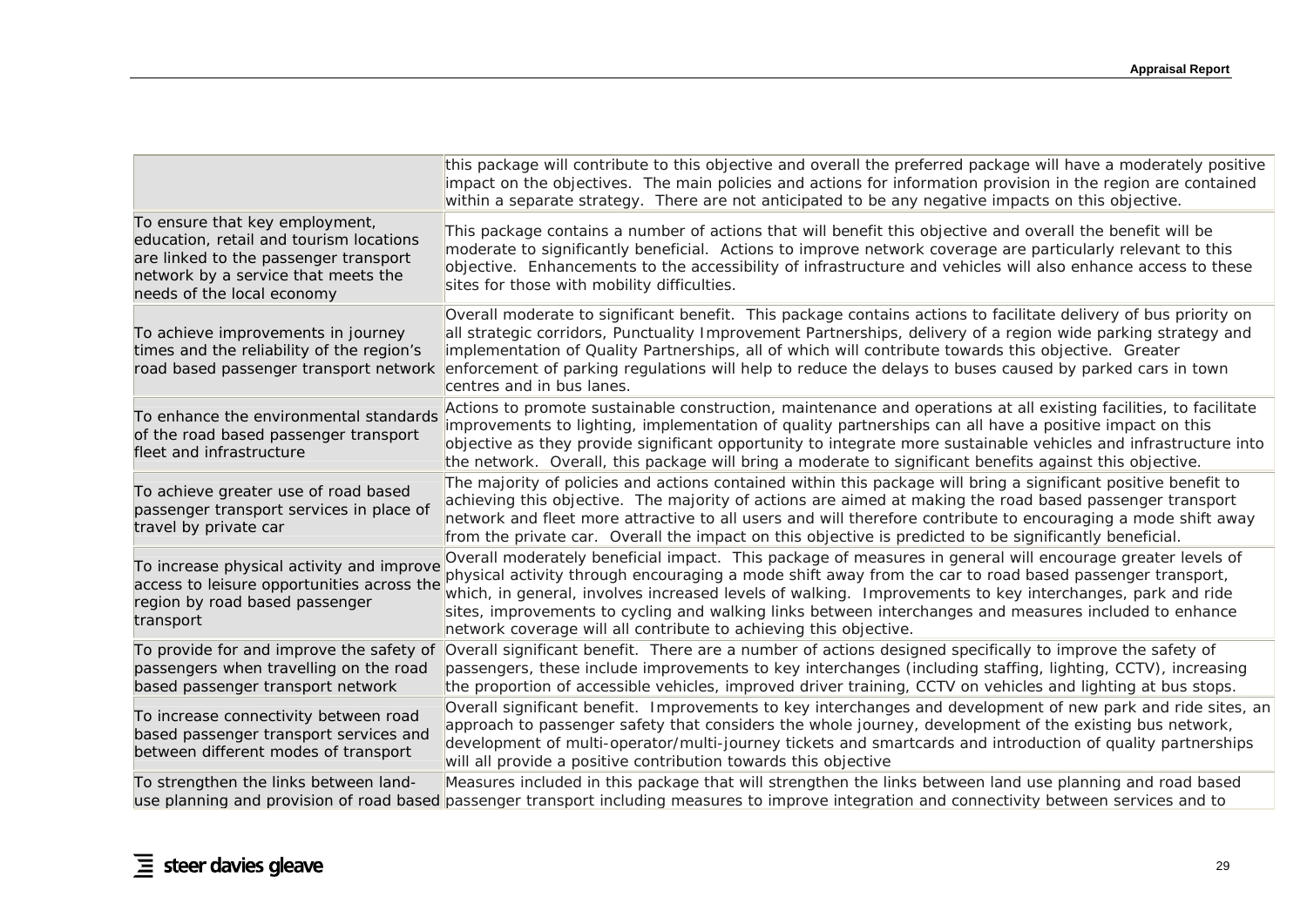| passenger transport                               | develop a consistent approach to development control standards and a region wide parking strategy. Provision<br>of funding to establish new services and improvements to infrastructure may come from developers of new<br>sites. Overall this package will have a moderate to significant beneficial impact on this objective. There are<br>no actions which will have a negative impact on this objective.                                                |                                                                                                                                                                                                                                                                                                                                                                                                        |  |
|---------------------------------------------------|-------------------------------------------------------------------------------------------------------------------------------------------------------------------------------------------------------------------------------------------------------------------------------------------------------------------------------------------------------------------------------------------------------------------------------------------------------------|--------------------------------------------------------------------------------------------------------------------------------------------------------------------------------------------------------------------------------------------------------------------------------------------------------------------------------------------------------------------------------------------------------|--|
| <b>Implementability Appraisal</b>                 |                                                                                                                                                                                                                                                                                                                                                                                                                                                             |                                                                                                                                                                                                                                                                                                                                                                                                        |  |
| Technical:                                        | It is not anticipated that there will be any technical constraints to the delivery of this package.                                                                                                                                                                                                                                                                                                                                                         |                                                                                                                                                                                                                                                                                                                                                                                                        |  |
| Operational:                                      | There are not thought to be any significant operational constraints to the delivery of this package. Partnership<br>and joint working between a number of stakeholders and delivery bodies will be required, however this<br>happens already to a certain extent and is not thought to be a barrier to implementation.                                                                                                                                      |                                                                                                                                                                                                                                                                                                                                                                                                        |  |
| Financial:                                        | The preferred package is made up of a combination of actions from the medium and high cost packages. A<br>wide range of improvements to infrastructure and services across the region are identified within this package.<br>These actions will bring benefits to people across the region and all passengers on the network. This package<br>was developed in order to provide an ambitious yet affordable delivery plan for the lifetime of the strategy. |                                                                                                                                                                                                                                                                                                                                                                                                        |  |
| Public:                                           | It is not felt that there are any actions contained within this package that are not acceptable to the public or to<br>key stakeholders. Consultation has been a key element of the development of the strategy with stakeholders<br>consulted on the issues and objectives and then again on the draft strategy. All comments received have been<br>taken on board in the development of the final strategy.                                               |                                                                                                                                                                                                                                                                                                                                                                                                        |  |
| Rational for selection / rejection of<br>proposal | <b>Summary:</b> Of the scenarios developed, this package of options best meets the objectives of the strategy<br>whilst at the same time balancing the cost and ability of TACTRAN and its constituent local authorities to<br>deliver the policies and actions contained within the strategy.                                                                                                                                                              |                                                                                                                                                                                                                                                                                                                                                                                                        |  |
| <b>Government's Objectives for Transport</b>      |                                                                                                                                                                                                                                                                                                                                                                                                                                                             |                                                                                                                                                                                                                                                                                                                                                                                                        |  |
| Objective                                         | <b>Assessment</b><br>Summary                                                                                                                                                                                                                                                                                                                                                                                                                                | <b>Supporting Information</b>                                                                                                                                                                                                                                                                                                                                                                          |  |
| Environment:                                      | Significant benefit                                                                                                                                                                                                                                                                                                                                                                                                                                         | A range of actions are included in this package to address vehicle emissions from the<br>road based public transport fleet. In addition, the majority of actions contained within<br>this package are designed to make the road based passenger transport network more<br>effective, efficient and attractive, which will in turn contribute to encouraging a mode<br>shift away from the private car. |  |
| Safety:                                           | Significant benefit                                                                                                                                                                                                                                                                                                                                                                                                                                         | A range of actions to enhance safety and the perceptions of safety for passengers on the<br>network. These include infrastructure improvements such as CCTV provision and lighting<br>and information provision.                                                                                                                                                                                       |  |
| Economy:                                          | Significant benefit                                                                                                                                                                                                                                                                                                                                                                                                                                         | The strategy addresses the need to enhance access to key employment, education, retail<br>and tourism sites across the region and measures are included in this package to improve<br>the coverage of the road based passenger transport network and improve opportunities                                                                                                                             |  |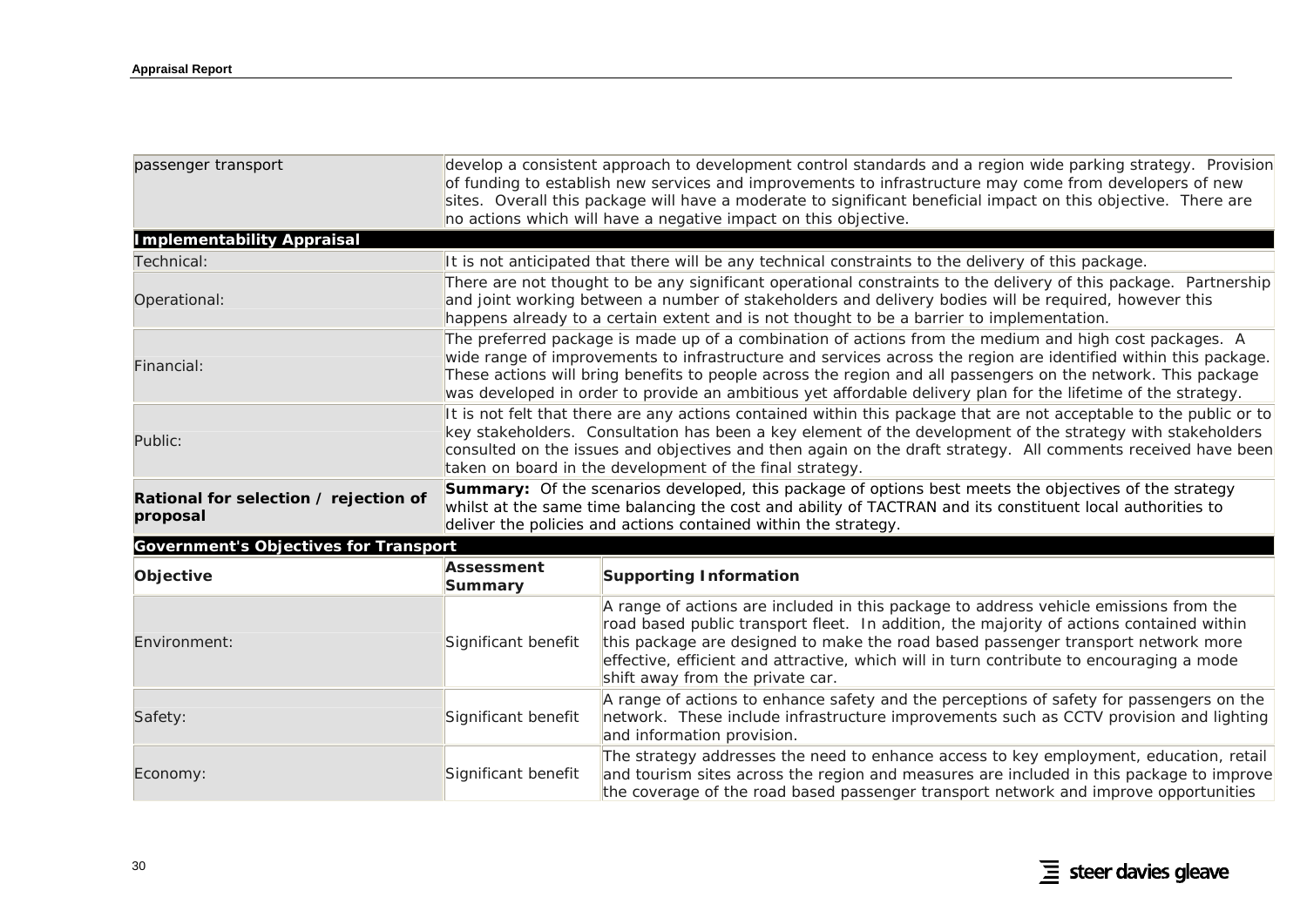|                                   |                     | for interchange. A number of actions are also included to improve journey times and the<br>reliability of services through measures such as bus priority and Punctuality Improvement<br>Partnerships.                                                                                                                                                                                                                                                                                                                                                                                                                                                                                                                                                                                                             |
|-----------------------------------|---------------------|-------------------------------------------------------------------------------------------------------------------------------------------------------------------------------------------------------------------------------------------------------------------------------------------------------------------------------------------------------------------------------------------------------------------------------------------------------------------------------------------------------------------------------------------------------------------------------------------------------------------------------------------------------------------------------------------------------------------------------------------------------------------------------------------------------------------|
| Integration:                      | Significant benefit | This package of measures aims to not only improve integration between different road<br>based passenger transport services, but also improve integration with other modes of<br>transport, including walking and cycling. A range of actions are included to enhance<br>interchange provision and improve facilities for park and ride. Ensuring appropriate<br>information is available before and throughout the journey is also a key element of this<br>package which supports the regional information strategy that is also currently being<br>developed.                                                                                                                                                                                                                                                   |
| Accessibility & Social Inclusion: | Significant benefit | A key focus of this package of measures is to improve accessibility for all, and particularly<br>for those without access to a private car and those with mobility difficulties. A range of<br>actions are included in this package to enhance the coverage of the network and improve<br>access to key regional centres, employment, education, retail and tourism locations, key<br>health facilities and to leisure opportunities. Improvements to existing and creation of<br>new interchange points will facilitate this as will ensuring vehicles and associated<br>infrastructure are fully accessible. Using CT/DRT services to fill the gaps in the network<br>that can't be met by scheduled services will significantly work towards improving<br>accessibility for all and reducing social exclusion. |